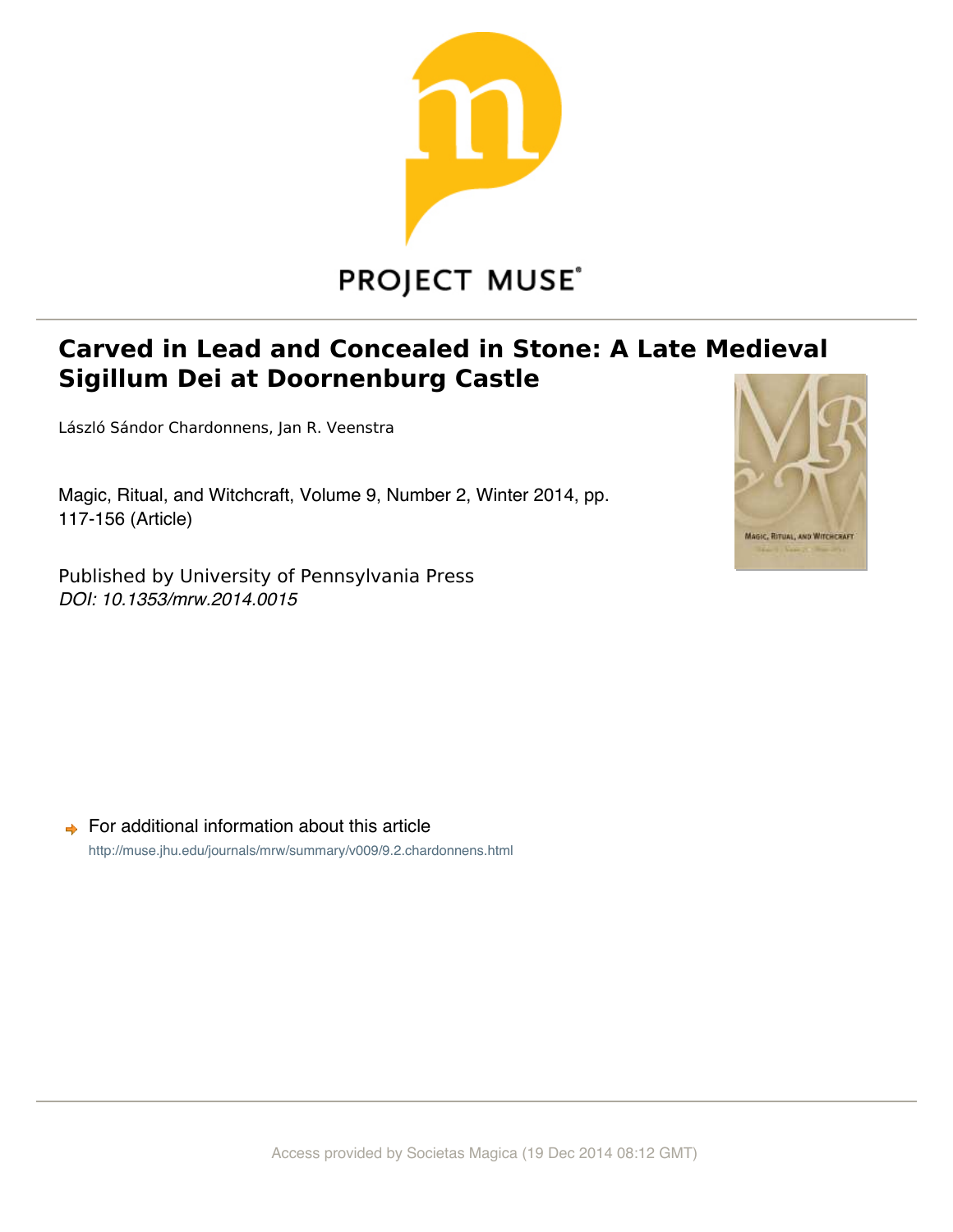## Carved in Lead and Concealed in Stone

A Late Medieval *Sigillum Dei* at Doornenburg Castle

LÁSZLÓ SÁNDOR CHARDONNENS AND JAN R. VEENSTRA *Radboud University Nijmegen*

In autumn 2011, an undergraduate at Radboud University, Maeyke Kok, elected to take an internship at Doornenburg Castle. Located about 8 miles from Nijmegen, Doornenburg Castle is home to a museum with a modest collection of art historical and archaeological artifacts, and it was Maeyke's job to inventory these objects. As it happened, her supervisor (the first author of this article) was on a site visit at the exact moment that Maeyke was processing a brick with a depression that housed a circular metal object (fig. 1). A pentagram and some strange markings such as an *agla* formula were visible on the metal artifact, but we thought little of it at the time, other than noting that it was an unusual coin or sigil of some sort. It was only when Maeyke chose an object to study in more detail that she returned to the brick and the sigil, and though she did not pursue the matter further after her internship, her supervisor was intrigued by the artifacts. It soon became clear that the metal object was a variant of the *Sigillum Dei* described and depicted in the *Liber iuratus Honorii*. The *Sigillum Doornenburgensis*, after all, had all the trappings of the medieval, pre-John Dee version of the *Sigillum Dei*, complete

The present investigation was made possible through a postdoctoral research fellowship from the Netherlands Organisation for Scientific Research. The essay benefited from feedback on a paper the first author delivered at a Societas Magica session at the 48th International Congress on Medieval Studies at Western Michigan University, Kalamazoo, in 2013. We would like to thank Maeyke Kok for first drawing our attention to the sigil, and Andrea Cristofanelli Broglio, Martijn Defilet, Dávid Katona, Erik Kwakkel, Joseph Peterson, Mick van Rootseler, and Ronald Wientjes for their assistance with various parts of the investigation. We are particularly grateful to Remie Aleven of Doornenburg Castle for granting us up-close access to the brick and sigil on numerous occasions, and for generously sharing a wealth of information on the castle and its history.

Copyright © 2014 University of Pennsylvania Press. All rights reserved.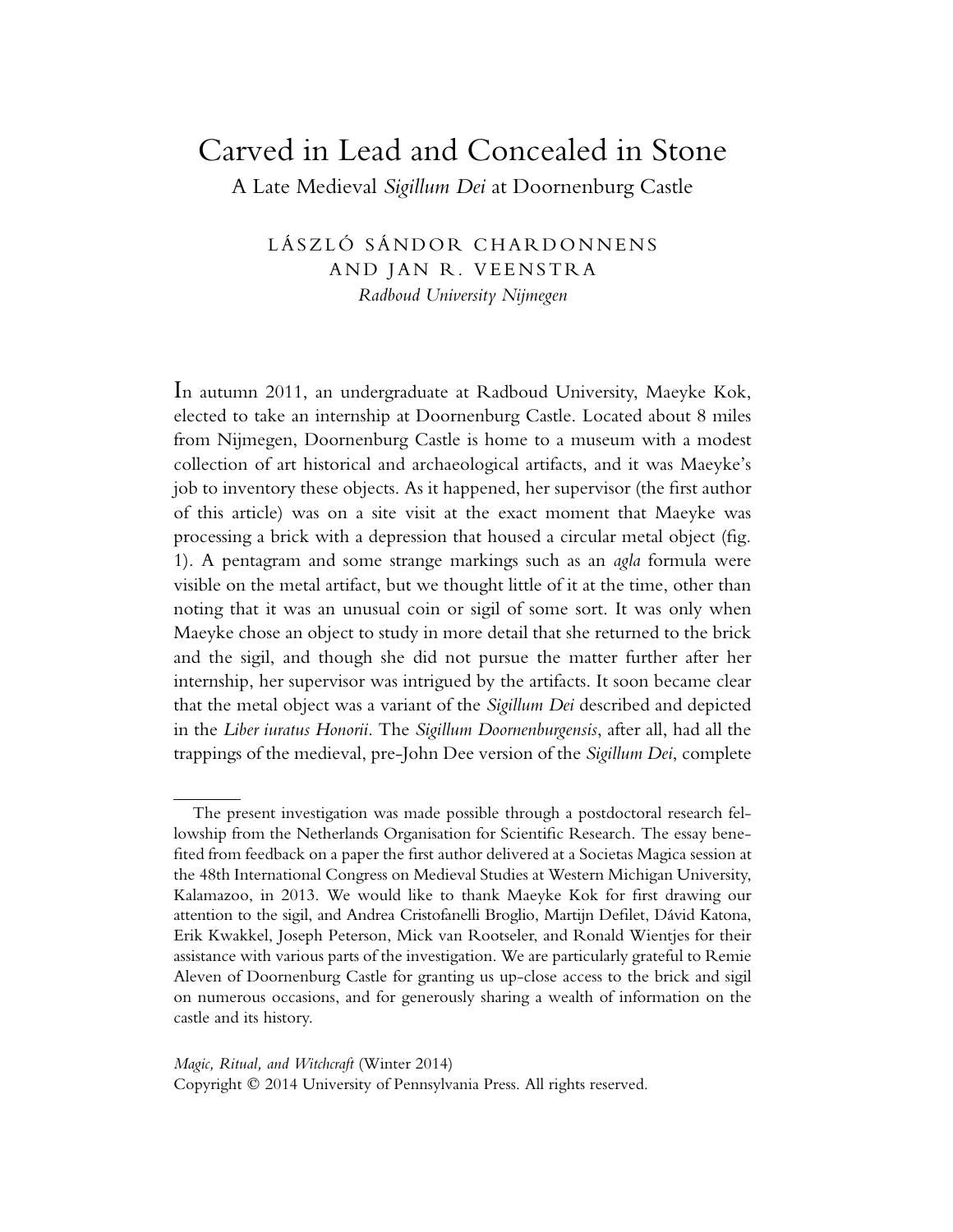

**Figure 1.** The brick and the *Sigillum Doornenburgensis.*

with a pentagram, a heptagon, a heptagram, another heptagon, concentric circles, mysterious sets of syllables, divine and angelic names, and a complete Great Schemhamphoras. Some of the readings on the sigil, however, did not correspond to the manuscript evidence of the Northwest European tradition of the *Sigillum Dei* in the *Liber iuratus*, and why this was so became evident when the first and second authors happened to meet at the copier a few months later. We had never met before, but when the first author told of the sigil, the second author told of his article, then forthcoming, on the South European tradition of the *Sigillum Dei* in Berengario Ganell's *Summa sacre magice*. <sup>1</sup> The second author's expertise proved the key to understanding the variant readings on the *Sigillum Doornenburgensis*.

This article is a biography that charts the history and significance of an important magical artifact that has hitherto gone unnoticed because its existence was unknown to all but a few. The artifact in question is the oldest extant *Sigillum Dei* in the world so far, produced at the end of the medieval period and antedating John Dee's famous wax sigils of the *Sigillum Emeth* by about a century. It may seem a mistake to call a study of an object a biography, but there is no denying that the *Sigillum Doornenburgensis* has an uncanny ability to maneuver itself into positions that guarantee its survival. Firmly

<sup>1.</sup> Jan R. Veenstra, ''Honorius and the Sigil of God: The *Liber iuratus* in Berengario Ganell's *Summa sacre magice*,'' in *Invoking Angels: Theurgic Ideas and Practices, Thirteenth to Sixteenth Centuries*, ed. Claire Fanger (University Park: Penn State University Press, 2012), 151–91.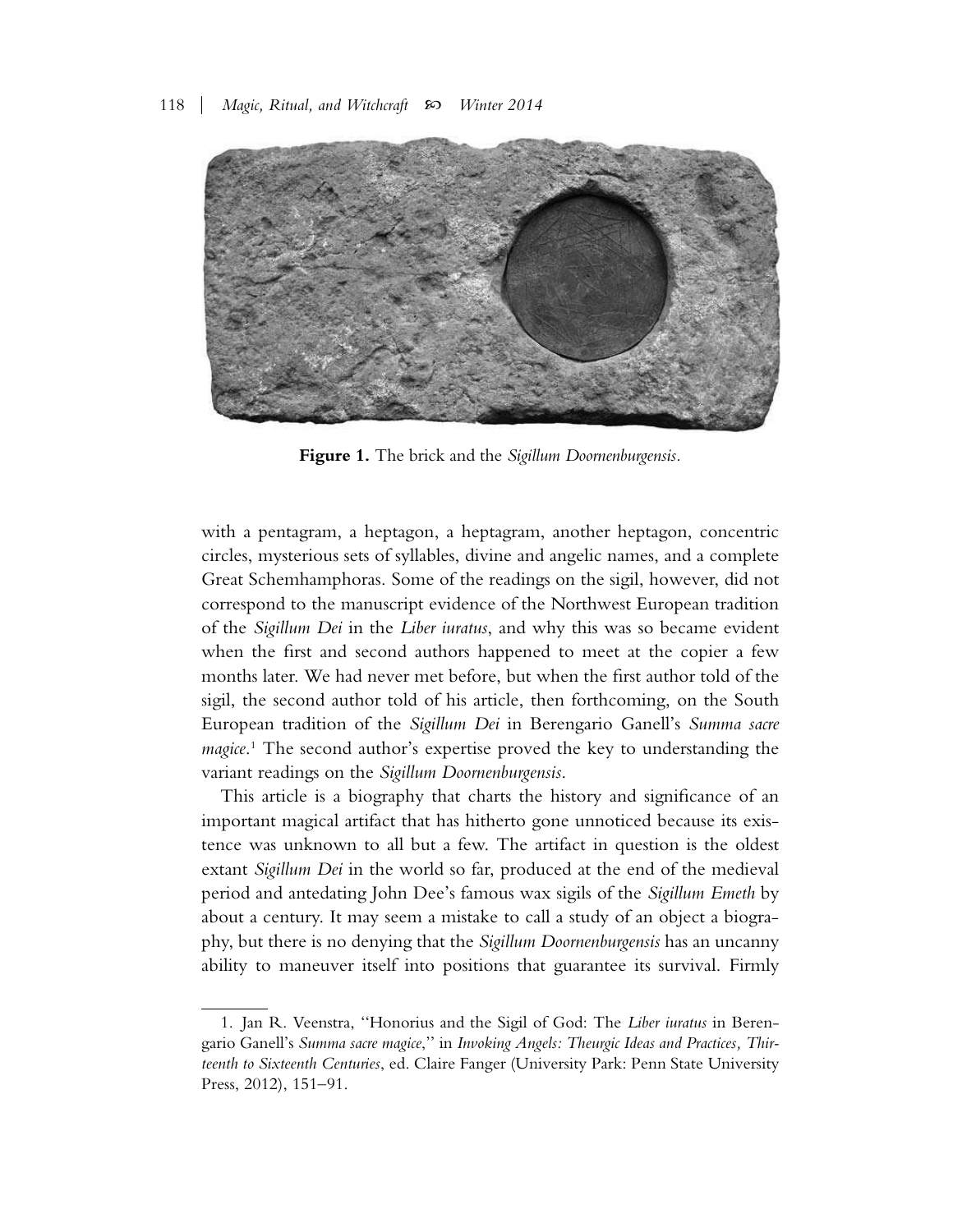connected with the eventful history of Doornenburg Castle, the continued existence of the *Sigillum Dei* is due to an extraordinary series of coincidences, not least of which is the recent chain of events that enabled us to make its acquaintance. This article describes how the brick and sigil ended up at Doornenburg Castle, sheds light on the history, use, and materiality of the artifact, and analyzes the place of the sigil in the transmission of the *Sigillum Dei*.

#### DOORNENBURG CASTLE

Doornenburg Castle is situated in the eastern part of the Dutch province of Guelders, close to the German border. At the spot where the river Waal branches off the river Rhine, equidistant from Arnhem, which lies on the Rhine to the northwest, and Nijmegen, which lies on the Waal to the southwest, the castle occupies a strategic position overlooking the surrounding countryside and the rivers.2 Doornenburg Castle is known to older generations of Dutchmen for its appearance in *Floris* (1969), a television series that narrates the adventures of a late medieval knight played by the young Rutger Hauer.<sup>3</sup> Little do people realize, however, that the castle was actually brand new when *Floris* was filmed in 1968. Looking at the castle in its current state (fig. 2), it is indeed hard to believe that a building that has all the hallmarks of a medieval castle had only just been built. That the *Sigillum Dei* has survived at all is due to the very fact that Doornenburg Castle is no longer an original medieval fortification, so the history of the castle is essential to our understanding of the sigil.

In view of the strategic position of Doornenburg Castle at the junction of two major rivers, it is presumed that a fortification of some sort already occupied the current location in the early medieval period.4 The first reference to a fortification (*burc*) dates to 891, in a charter of a donation from the village of Doornenburg (*villa Doronburc*) to the Abbey of Lorsch. Subsequent references are to *Dorinburc* in 1046, and to *Dorenburg* in 1255. There are no indications what the fortification may have looked like in its early stages, and the first material evidence of its present form is from the fourteenth century. At

<sup>2.</sup> See https://goo.gl/maps/ff7kn [accessed July 7, 2014].

<sup>3.</sup> See http://www.youtube.com/watch?v=eIir3kYt9no for the first episode of *Floris* [accessed July 7, 2014]. The castle and its bailey are first seen ca. 19 minutes into the episode.

<sup>4.</sup> For the description of Doornenburg Castle, we have relied on J. H. van Heek, J. H. A. van Heek JHzn, and A. P. van Schilfgaarde, *De Doornenburg* (s.l.: s.n. [1942, 1946, 1965]), Willem-Jan Pantus, *De Doornenburg* (Nijmegen: Stichting tot Behoud van den Doornenburg [1996]), and personal communications with Remie Aleven.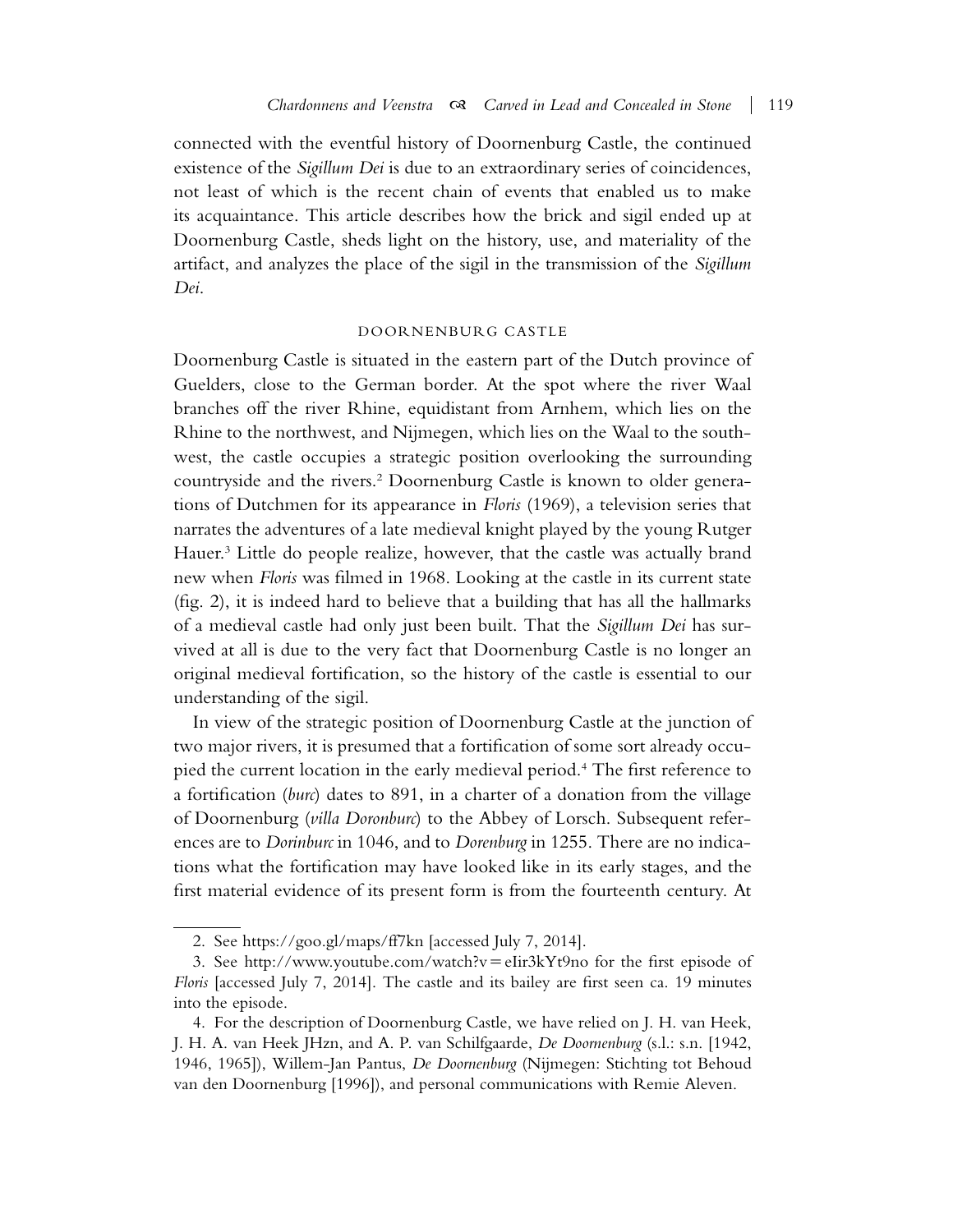

**Figure 2.** Doornenburg Castle in its present state. Photo courtesy of Remie Aleven.

that time, the castle probably consisted of a walled square, with a one-story hall built over a vaulted basement occupying about half of the square. Between the fourteenth and sixteenth centuries, the castle went through a series of architectural changes: two new structures came to occupy the remaining half of the walled square, stories were added to the buildings, the height of the outer wall was considerably increased, and a watchtower was added to the southwest corner of the great hall. The bailey to the north of the castle dates from the fifteenth century, though it is thought that this was the actual site of the early medieval fortification, with the castle itself a later medieval addition when the use of bricks became more widespread. The courtyard of the bailey featured a chapel, workshops, living quarters, and a farm house. The entrance to the castle was probably relocated from the east wall to the bailey in the north in the sixteenth century, and the two were connected by a bridge. Both the castle and the bailey were surrounded by a moat, and the bailey was accessible over a bridge and through a fortified gatehouse.

Despite its strong defensive structure (the outer wall of the castle is over six feet thick), Doornenburg Castle had never been under threat until the twentieth century. The castle was in the hands of a great succession of noble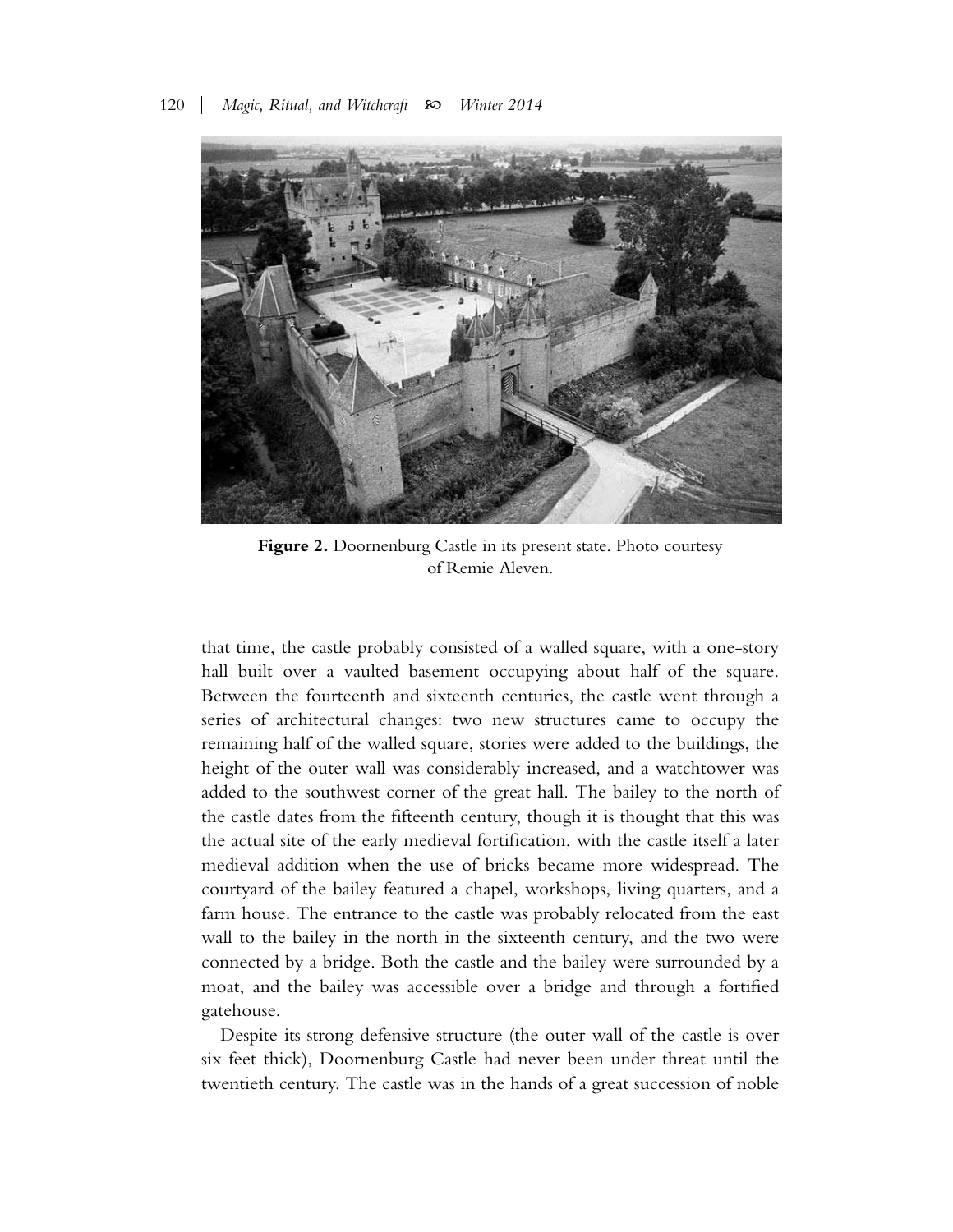families from the Middle Ages until 1936, but nothing spectacular happened to it in this entire period. It was never targeted in wars or sieges, and the extensive defensive measures that guaranteed the strength of the castle and the bailey, such as the wall walks and battlements, were never turned to tactical use. For a long time, the owners expanded and remodeled the castle to suit their residential needs until its last inhabitant died in 1847. Subsequent owners no longer resided in Doornenburg Castle, and decay set in. By the late nineteenth century, the castle was in a ruinous state, which made it a fitting backdrop for romantic paintings, but uninhabitable.5 Attempts at renovation failed until Jan Herman van Heek (1873–1957), a successful textile entrepreneur, bought Doornenburg Castle in 1936 in order to donate it to the Stichting tot Behoud van den Doornenburg (foundation for the preservation of Doornenburg Castle), which he had created shortly before. With financial support from the foundation and the government, Doornenburg Castle was completely renovated between 1937 and 1941. By the time the castle was restored to its late medieval glory, however, World War II had broken out. Doornenburg Castle did not suffer in the first few years of the war, but with the lost Battle of Arnhem during the Allied forces' Operation Market Garden (September 17–25, 1944), the Rhine delta became part of the front line. The area's inhabitants were evacuated, and Doornenburg Castle became a German outpost, codenamed Renate. The watchtower of the castle was used by German troops to overview the surrounding countryside and watch for enemy movements.

The German occupation of the castle drew fatal Allied attention. In a pamphlet written by van Heek in 1946, it was claimed that the German Wehrmacht abandoned and destroyed the castle in March 1945, but it later transpired that British bombers damaged the bailey in January 1945 and returned to utterly destroy the castle and most of the bailey on March 14, 1945 (fig. 3). $6$  The only structures left standing after the second air raid were the chapel and the gatehouse. A German military notebook found in the rubble showed that the German troops had already left the castle before the air raid on March 14, but they returned shortly afterward to blow up the

<sup>5.</sup> See http://www.kastelenbeeldbank.nl/Gelderland/Doornenburg-Doornenbur g/index.htm [accessed July 7, 2014].

<sup>6.</sup> See van Heek, van Heek JHzn, and van Schilfgaarde, *De Doornenburg*, 31–32. Though it has been known for a long time that the castle was destroyed by Allied air raids, a recent report on the impact of World War II on Dutch castles and manor houses still blames the German explosive charges postulated by van Heek; see Mariëlle Bakker, *Vernietiging en wederopbouw: Nederlandse kastelen en buitenplaatsen tijdens de Tweede Wereldoorlog* (Wijk bij Duurstede: Nederlandse Kastelenstichting, 2011), 80.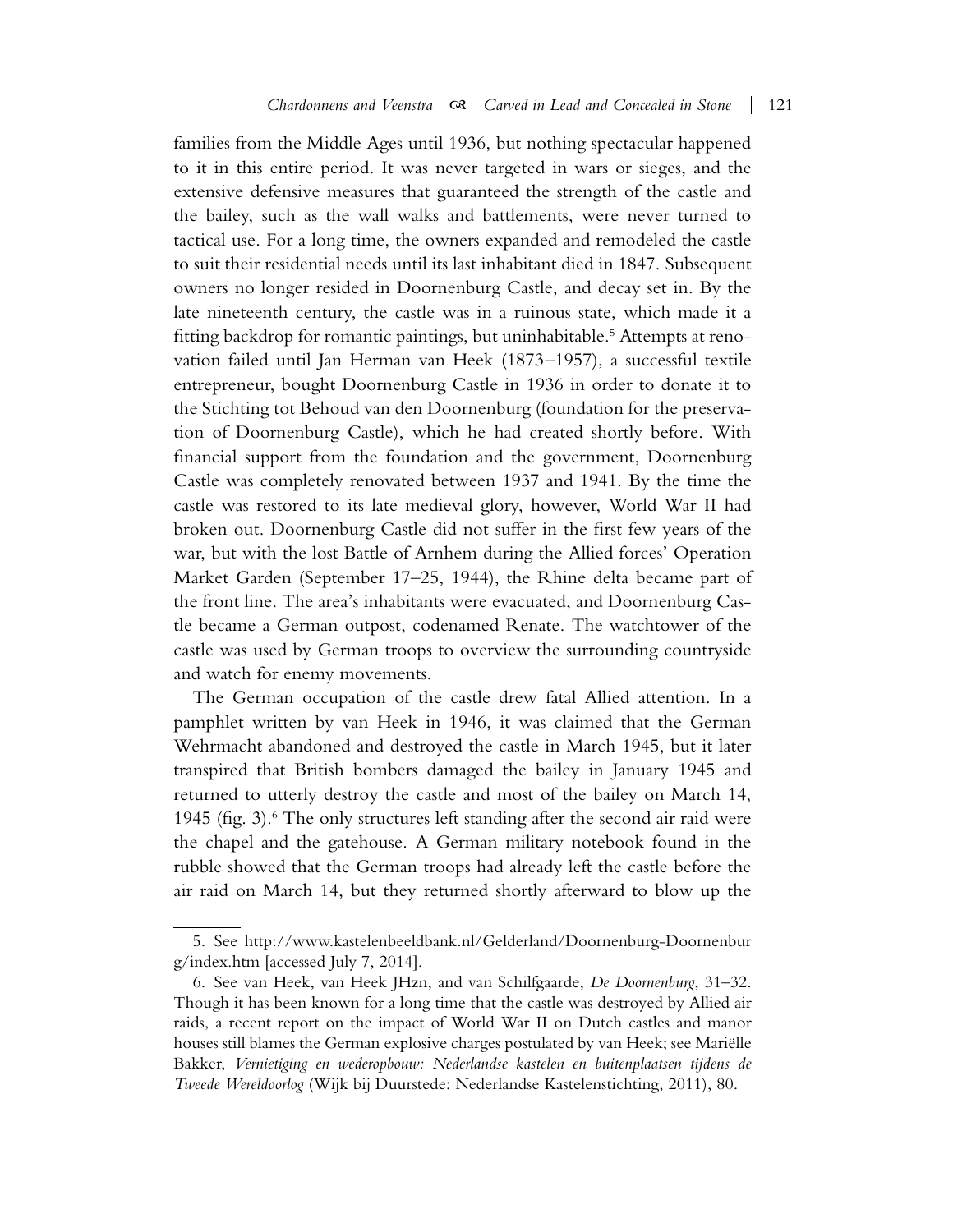

**Figure 3.** Doornenburg Castle after the first restoration and its subsequent destruction in an Allied air raid in March 1945. Photo Rijksdienst voor het Cultureel Erfgoed.

gatehouse so it could not be used as an observation post by Allied forces. It would take until after the end of the war for van Heek to discover that the castle he had had restored so carefully in the course of four years had been turned into a bigger ruin than ever before in a matter of days. The prospect of starting from scratch held little appeal, but with the help of existing plans and the expertise of the foreman and builders from the previous restoration, it was thought feasible to at least restore the bailey. Financial aid from the government and the Stichting tot Behoud van den Doornenburg allowed the bailey to emerge from the rubble between 1946 and 1954. Starting in 1956, the castle itself was rebuilt on what remained of its foundation, a job that would be completed in 1964. It is no exaggeration, therefore, to claim that Doornenburg Castle was brand new when the television series *Floris* was filmed in 1968.

The events presented so far pertain to Doornenburg Castle and not to the sigil, but the fortunate preservation of the *Sigillum Dei* is a direct result of the destruction of Doornenburg Castle and van Heek's perseverance in facilitating the second restoration. The castle and bailey, after all, were to be rebuilt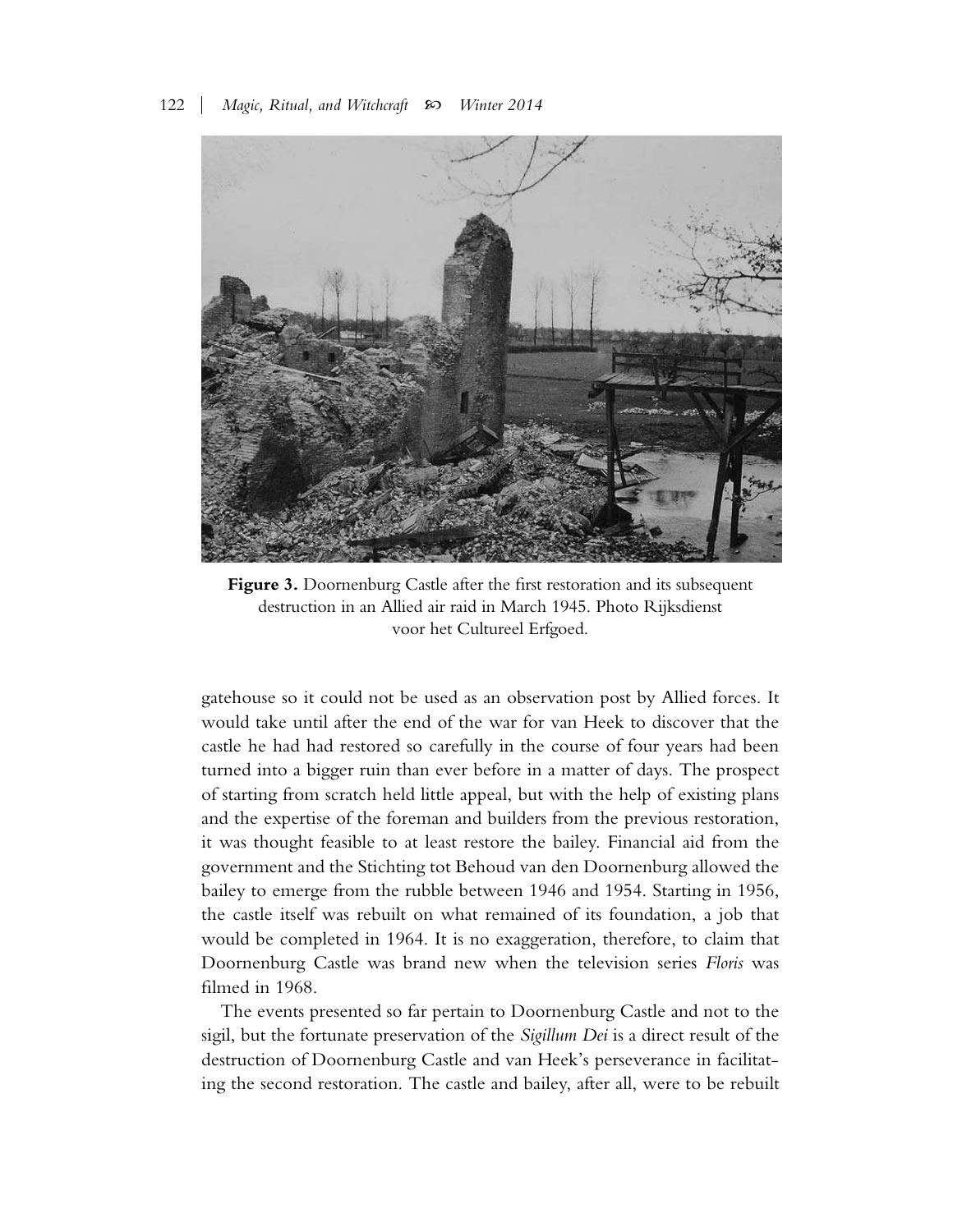with historical building materials. Many of the original bricks could be salvaged, but it proved necessary to obtain building materials from elsewhere too. Since many Dutch cities had been damaged in the war, whole neighborhoods were torn down to make place for modern buildings as part of a nationwide program of urban renewal after the war. Bricks from late medieval and early modern demolished buildings were reused in historical restorations, such as that of Doornenburg Castle. It is thought that the brick containing the *Sigillum Dei* reached Doornenburg Castle by way of one of the sites of urban renewal. In any case, the brick and sigil were discovered in a huge pile of bricks in the courtyard of the bailey. The precise circumstances surrounding the discovery are undocumented, however, so the origin of the artifacts is shrouded in mystery.

An information sign that used to accompany the brick and sigil when they were still on display dates their discovery to 1964, and allocated the probable origin of the artifacts to the Oeverstraat in Arnhem. In a personal communication, Remie Aleven of Doornenburg Castle dates the discovery of the brick and sigil to the second half of the 1950s, when work on the bailey had been completed and work on the castle had commenced. Aleven added that the builders indeed received bricks from Arnhem, but that they also unofficially seemed to have obtained building materials from sites of urban renewal in the Dutch province of Zeeland. Ronald Wientjes and Mick van Rootseler of the Guelders Archives observed that it is not impossible that the artifacts hail from the Oeverstraat in Arnhem, which did have some sixteenth-century houses that were torn down in the 1950s and 1960s, but that caution should be used in assigning the origin of the brick and sigil to this location in the absence of firm indications. Though it is tempting to situate the existence of the *Sigillum Doornenburgensis* in the larger context of magic practices in the late medieval and early modern Low Countries, as witnessed by surviving excerpts of grimoires in records of local witch trials in Guelders and Brabant,<sup>7</sup>

<sup>7.</sup> See Hans de Waardt, "Toveren en onttoveren: Achtergronden en ideeën van enkele bij toverij betrokken personen op de Veluwe in de zestiende eeuw,'' in *Kwade* mensen: Toverij in Nederland, ed. Willem de Blécourt and Marijke Gijswijt-Hofstra (Amsterdam: P. J. Meertens-Instituut, 1986), 152–202; and Ch. M. A. Caspers, ''De mis van Adrianus en Adriana: De kennismaking van een Brabantse pastoor en een gewone gelovige met de geleerde magie: Breda, 1589–1590,'' in *Munire ecclesiam: Opstellen over ''gewone gelovigen'': aangeboden aan prof. dr. W. A. J. Munier ss.cc. bij zijn zeventigste verjaardag*, ed. J. van Laarhoven et al. (Maastricht: Limburgs Geschied- en Oudheidkundig Genootschap, 1990), 99–108. See also W. L. Braekman, *Middeleeuwse witte en zwarte magie in het Nederlands taalgebied: Gecommentarieerd compendium van incantamenta tot einde 16de eeuw* (Gent: Koninklijke Academie voor Nederlandse Taalen Letterkunde, 1997). De Waardt chronicled the trial against Jochum Bos, a cunning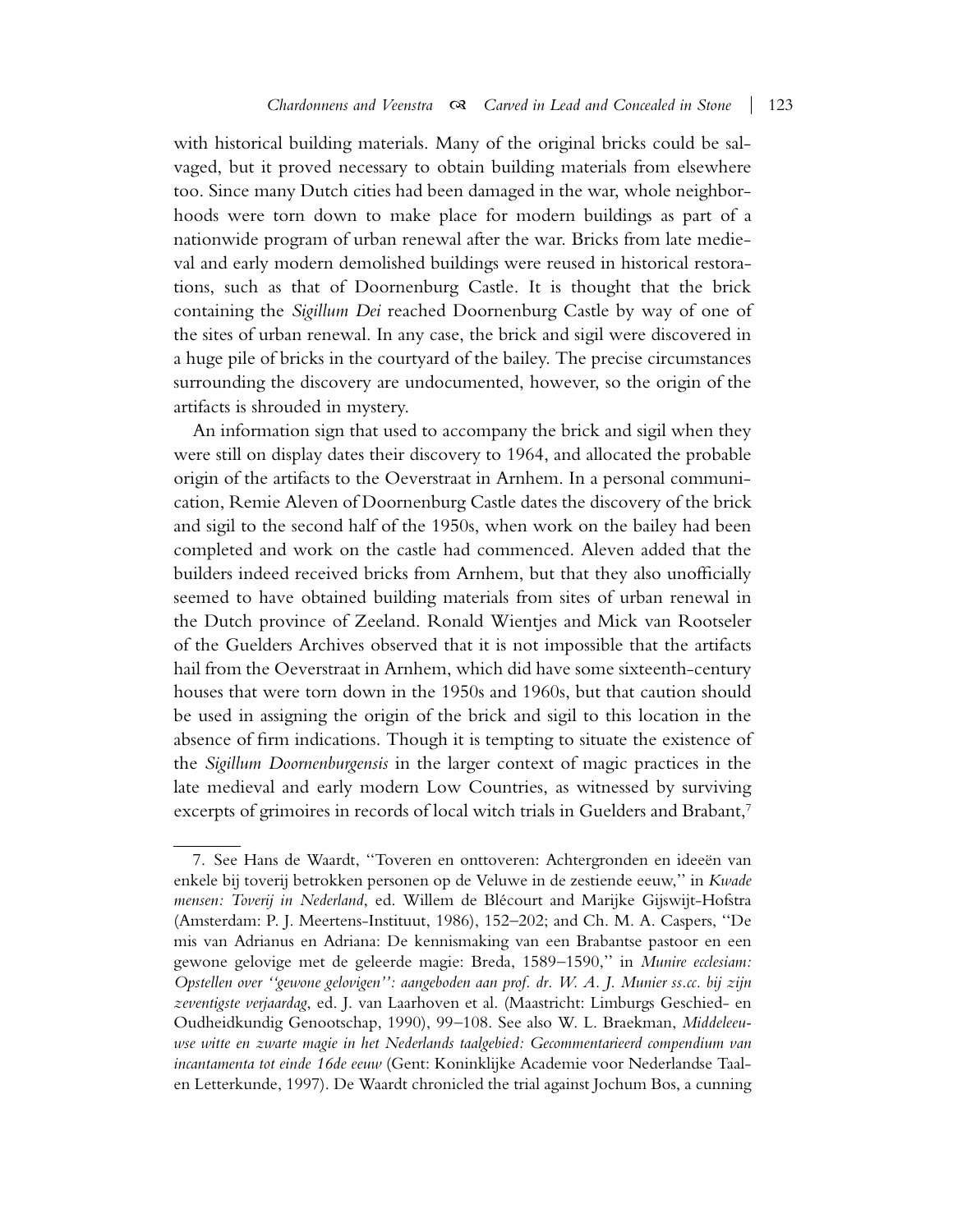the history of the brick and the sigil prior to their appearance at Doornenburg Castle is conjectural pending further research. It stands beyond doubt, though, that the *Sigillum Dei* might not have survived at all if Doornenburg Castle had remained unscathed.

#### THE BRICK AND SIGIL AS HISTORICAL OBJECTS

The brick and sigil have not been on display for a number of years, which makes it all the more remarkable that we learned of their existence in the first place. For a long time, the artifacts were exhibited in a small museum on the courtyard of the bailey, but there are no signs that they were ever regarded as valuable objects after their discovery. A description of Doornenburg Castle from the 1990s refers to the display of archaeological artifacts found in the area, such as Roman weapons and building materials (the river Rhine formed part of the Roman *limes germanicus*), and objects unearthed during the restoration of the castle, such as local pottery and a portable altar stone.8 The brick and sigil are not singled out in the description. Another indication that the value of these objects was not fully recognized is the fact that most valuable archaeological and art historical items collected by van Heek ended up in the collection of Huis Bergh (House Bergh). Huis Bergh is a castle in nearby 's-Heerenberg that van Heek had bought in 1912, and that he and his son (Jan Herman Alexander van Heek, 1920–2004) seem to have favored more than Doornenburg Castle, since it holds the more important objects, such as valuable paintings and medieval manuscripts. Perhaps because the brick and sigil are intimately connected with the history of Doornenburg Castle, or because they were not regarded as important artifacts, they did not end up in Huis Bergh but remained at Doornenburg Castle.

The continued obscurity surrounding the brick and sigil is all the more

8. Pantus, *De Doornenburg*, 16.

man who was prosecuted by the criminal court of Guelders in Arnhem in 1550. The records of the case are still extant and include a grimoire formerly in Bos's possession (Arnhem, Guelders Archives, inv. nr. Hof 4524, 1550/6). While in custody, Bos was visited by Johann Weyer, who mentions the case in his own German translation of his *De praestigiis daemonum* (*Von Zauberern und Hexen: Von ihrem vrsprung, vnderscheid,* vermögenheit, vnd rechtmessiger straaff [. . .] (Cologne, 1571), fols. 90r-91r). Caspers documented the case of Adrianus van Wijffliet, a priest from the town of Rijen near Breda who was accused of practicing ritual magic in 1589. His file (Breda, Episcopal Archive, inv. nr. 869) contains a copy of the *Figura almadel* that is almost identical to the almadel in Munich, Bayerische Staatsbibliothek, Cgm 407, p. 15. Both the almadel and the *Sigillum Doornenburgensis* seem to testify to the transmission of magical material along the major rivers from the south to the north.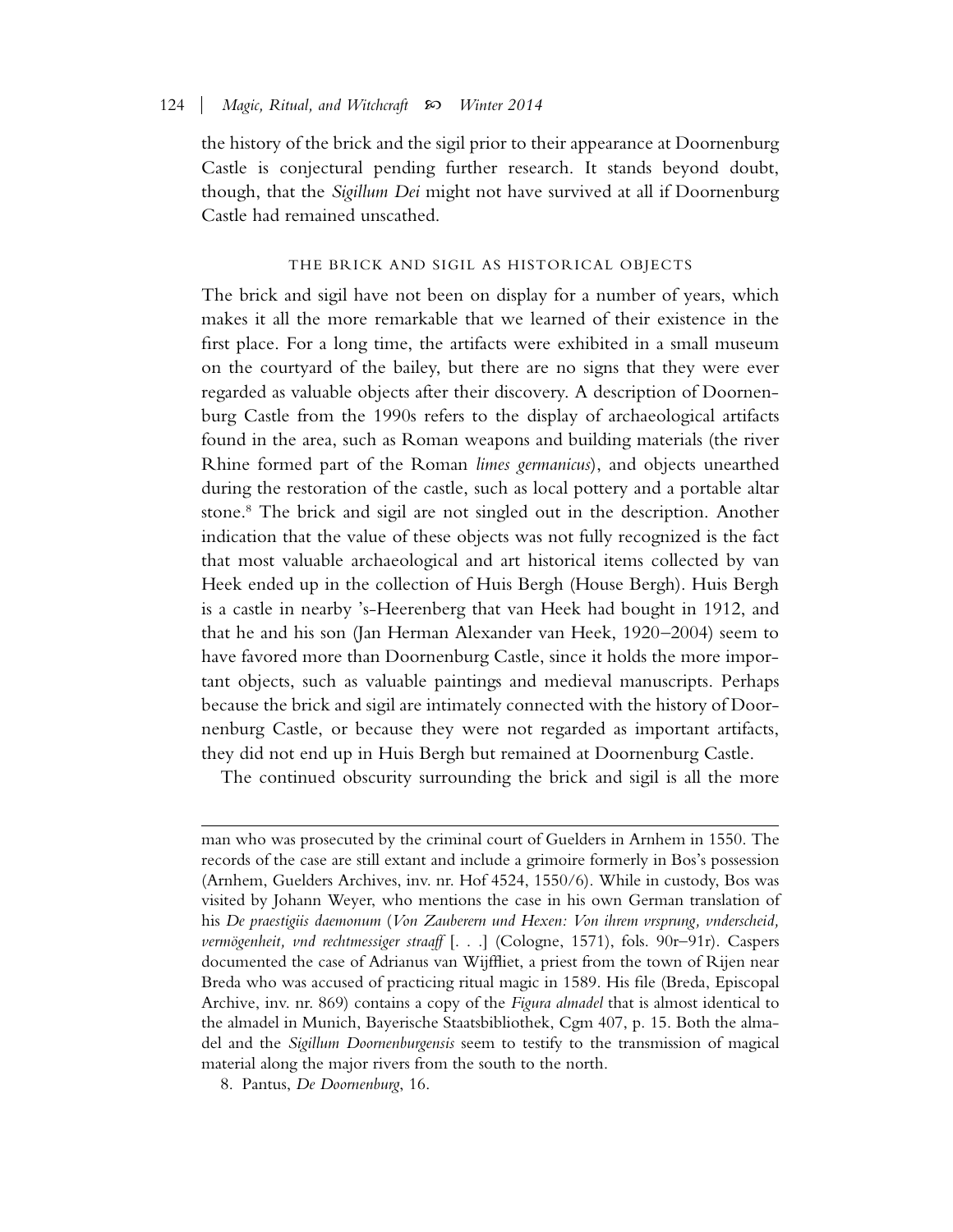remarkable to students of medieval magic in view of an abortive attempt to interpret the *Sigillum Doornenburgensis* in 1984. At the time, van Heek Jr. tried to gather information on the items in the collection of Doornenburg Castle, and a letter in the castle's archive reports that the sigil had been lent to a certain M. F. Dierselhuis. Dierselhuis had made a sketch of the sigil and was in the process of studying it further. He was unaware that the sigil is a *Sigillum Dei*, but he did recognize its use in magical operations. Dierselhuis observed that ''this is a pentacle that is to be used on a Saturday to summon cosmic spirits, preferably with a southeasterly wind. The pentagram points downwards, which indicates its use in ceremonial magic, in this case probably black magic.''9 Dierselhuis did not clarify which written sources he based himself on. It would seem from his calling the sigil a pentacle that he relied on a work on Solomonic magic, such as the *Clavicula Salomonis*, which has many sigils described as pentacles.<sup>10</sup> The reference to a weekday and a wind direction imply, furthermore, that Dierselhuis had a source of ceremonial magic in mind that prescribed much less intricate rituals than the *Liber iuratus* does. The construction and proper use of a *Sigillum Dei*, after all, is an exceedingly complex and arduous process that requires more than just a proper time and direction.<sup>11</sup> In any case, the sigil was returned to the castle and the update Dierselhuis promised in his letter never materialized.

<sup>9.</sup> Letter of M. F. Dierselhuis to J. H. A. van Heek, October 5, 1984: ''dat het hier een pentakel betreft, welke op de zaterdag gebruikt wordt, bij voorkeur bij zuidoosten wind en waarbij kosmische krachten opgeroepen worden. Het naar beneden gerichte pentagram duidt op ceremoniele magie en in dit geval vermoedelijk zwarte magie.'' The directions in the *Liber iuratus*, Ganell's *Summa*, and depictions of the *Sigillum Dei* pertain to upward pointing pentagrams, and this is clearly what the maker of the sigil intended (see also the section on the brick and seal as material artifacts below). Incidentally, the official image of John Dee's large wax sigil on the Web site of the British Museum is displayed upside down in comparison to the image in John Dee's *Mysteriorum libri quinque* (London, British Library, Sloane 3188, fol. 30r); see http://www.britishmuseum.org/explore/highlights/highlight\_image.aspx?image" ps317108.jpg&retpage =  $20576$  [accessed July 7, 2014].

<sup>10.</sup> See S. Liddell MacGregor Mathers, ed., *The Key of Solomon the King (Clavicula Salomonis) now first Translated and Edited from Ancient MSS. in the British Museum* (London: George Redway, 1888). Another reason why Dierselhuis will not have relied on the *Liber iuratus* is that there was no edition of the text yet other than Driscoll's extremely rare publication (Daniel J. Driscoll, ed., *The Sworn Book of Honourius the Magician as Composed by Honourius through Counsel with the Angel Hocroell* [Gillette: Heptangle Books, 1977, repr. 1983]).

<sup>11.</sup> After the directions on how to construct the *Sigillum Dei*, most of the *Liber iuratus* is given over to ritual procedures; see Gösta Hedegård, ed., *Liber iuratus Honorii: A Critical Edition of the Latin Version of the Sworn Book of Honorius* (Stockholm: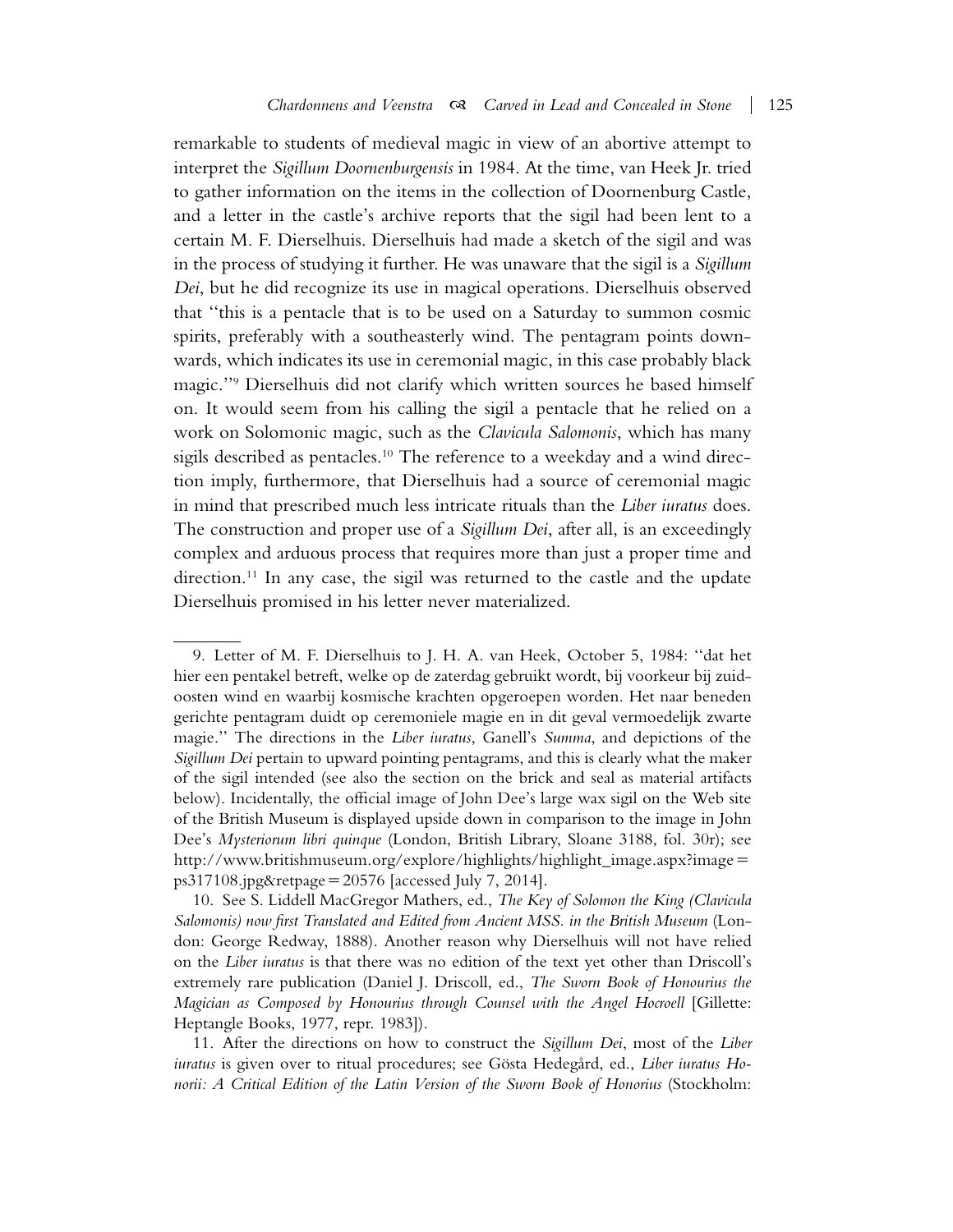The brick and sigil form a unit that has probably been together since the early sixteenth century. After consultation of the national brick database, Martijn Defilet, regional archaeologist of the city of Arnhem, tentatively established the brick to be from the first decade of the sixteenth century. The sigil is more difficult to date. The letters are carved into the metal by someone who could write a textualis script and who may have been a trained scribe but not an experienced engraver, judging by the mediocre level of execution. The choice of a textualis makes sense for inscriptions, because it is a somewhat more angular and hence less cumbersome script than a cursiva, but the textualis was so widely used over an extended period of time that it is hard to establish a date and place of origin for the sigil.12 In view of the description of the *Sigillum Dei* in the *Liber iuratus* and Ganell's *Summa*, the *terminus a quo* for the sigil is the fourteenth century. In the absence of a suitable technique to date the sigil, our best estimation on the basis of the letter forms is that the *Sigillum Doornenburgensis* is probably contemporary with or slightly older than the brick, that is, fifteenth or early sixteenth century. There are no distinctive features in the script that could help assign a place of origin other than that it is a northern form of a textualis, meaning that the sigil (or its visual or textual exemplar) could have been produced anywhere in Northwestern Europe.

The brick and sigil are a purposely assembled unit whose specific purpose is unknown. The remnants of mortar on the brick and corrosion on the sigil due to the alkaline properties of the mortar are indications that the brick and sigil had been fixed in place permanently. The sigil was therefore no longer accessible to an operator once it was hidden in situ. Its particular role in a permanent setting precludes all the uses of the *Sigillum Dei* outlined in the *Liber iuratus* and Ganell's *Summa*, for which an operator would have required

Almqvist & Wiksell, 2002), 29–40. See also Robert Mathiesen, ''A Thirteenth-Century Ritual to Attain the Beatific Vision from the *Sworn Book* of Honorius of Thebes,'' in *Conjuring Spirits: Texts and Traditions of Medieval Ritual Magic*, ed. Claire Fanger (University Park: Penn State University Press, 1998), 150–57; Katelyn Mesler, ''*The Liber iuratus Honorii* and the Christian Reception of Angel Magic,'' in *Invoking Angels*, ed. Fanger, 120–24; Frank Klaassen, *The Transformations of Magic: Illicit Learned Magic in the Later Middle Ages and Renaissance* (University Park: Penn State University Press, 2013), 103–5. For the ritual procedures in Ganell's *Summa*, see Veenstra, ''Honorius and the Sigil of God,'' 153–68, 173–77.

<sup>12.</sup> The manuscript containing Ganell's *Summa* is in a hybrida script, while the letters on the sigil are in a textualis (Kassel, Universitätsbibliothek—Landesbibliothek und Murhardsche Bibliothek der Stadt Kassel, 4° Ms. astron. 3), whereas the script used in London, British Library, Sloane 313, the sole *Liber iuratus* manuscript to contain both text and sigil, is a cursiva throughout.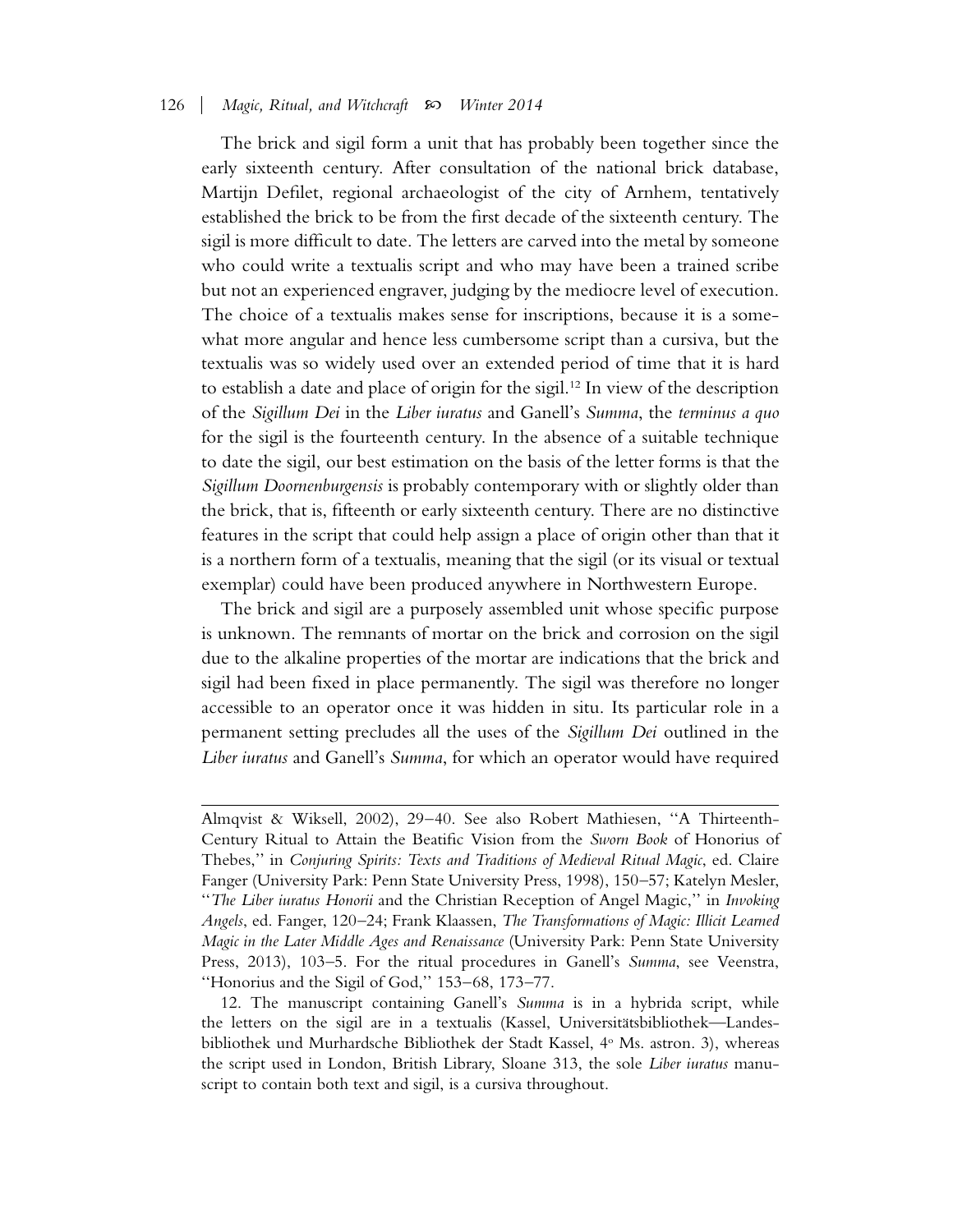

**Figure 4.** A modern, minted *Sigillum Dei* from Italy. Photo courtesy of Andrea Cristofanelli Broglio.

physical access to the sigil. Since the bricks used in the restoration of Doornenburg Castle came from sites of urban renewal, it stands to reason that the brick was once part of a house, but whether this was the house of someone who practiced magic is impossible to establish. Though the sigil could no longer be used in magical operations once it was fixed in place, the combination of brick and sigil may have served one of several functions. If the owner or inhabitant of the house knew that the *Sigillum Dei* was a powerful magical object, they may have wanted to hide it on purpose to avoid persecution, or they may have thought that to incorporate the sigil into the building would somehow benefit the house or its inhabitants. The sigil may have served a protective function, for instance, by shielding a liminal place in the house, such as a main door. Alternatively, it may have been a building sacrifice, which Defilet considers unlikely, however, because magical objects were hardly ever used in this capacity in the late medieval period. That said, Joseph Peterson informed us that he was contacted in 2012 by Andrea Cristofanelli Broglio, who had discovered a pendant *Sigillum Dei* along with several other sigils in his family's mansion (fig. 4). In a personal communication, Andrea told us that he found the sigil in the basement of his house, which dates to the eighteenth century, but which occupies the site of a much older habitation in the Italian region of Marche. The Italian sigil is minted, not hand made, and is of considerably more recent date than the *Sigillum Doornenburgensis*.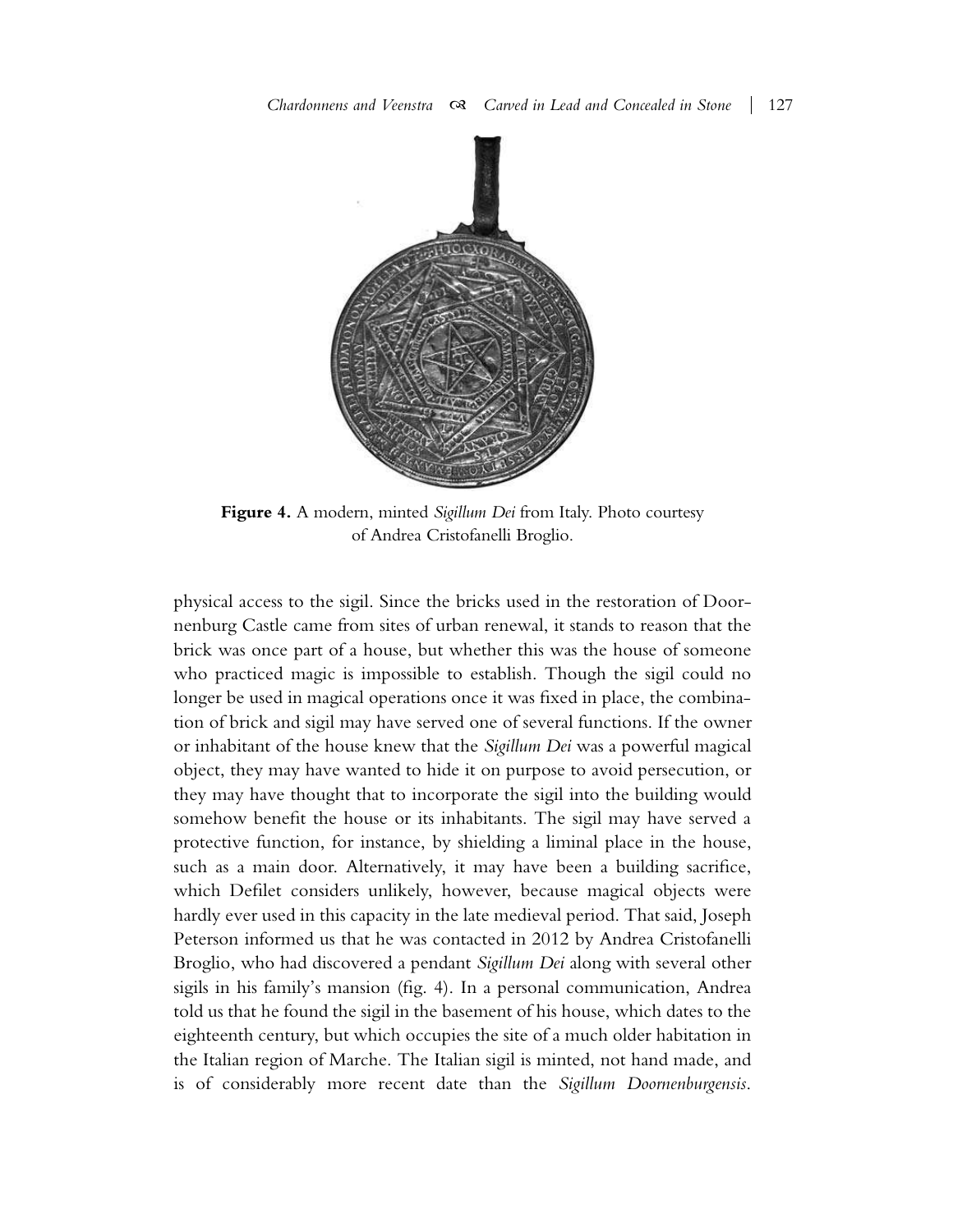

**Figure 5.** The brick housing the *Sigillum Doornenburgensis.*

Though we may not be able to surmise exactly why the two sigils were hidden, they have in common that their owners thought it opportune to integrate them in their houses.

#### THE BRICK AND SIGIL AS MATERIAL ARTIFACTS

So far, we have focused on the provenance, history, and purpose of the brick and sigil. Before we continue with an analysis of the place of the *Sigillum Doornenburgensis* in the South and Northwest European traditions of the *Sigillum Dei*, this section introduces the brick and sigil as material artifacts.

Made out of clay, the brick measures ca.  $11 \times 5.3 \times 3$  inches. A circular depression of ca. 3 inches in diameter and 0.3 inch in depth was incised to hold the sigil after the brick had been fired in a kiln (fig. 5). Measuring little less than 3 inches across and being ca. 0.1 inch thick, the sigil fits snugly into the depression, which is a sign that the brick was expressly adapted to contain the sigil. Whoever brought the two objects together had in mind to hide the sigil from sight. It is unlikely that the *Sigillum Doornenburgensis* was constructed to be hidden inside the brick, on the other hand, because once fixed in place it lost its purpose for all magical operations described in the *Liber iuratus* and Ganell's *Summa*. Whoever made the sigil must have had access to a source describing its construction. Since depictions of the *Sigillum Dei* to our knowledge were not transmitted independently of the *Liber iuratus* or Ganell's *Summa* before John Dee's revisions and the early modern Solomonic traditions of the *Sigillum Dei*, the person who made the sigil is likely to have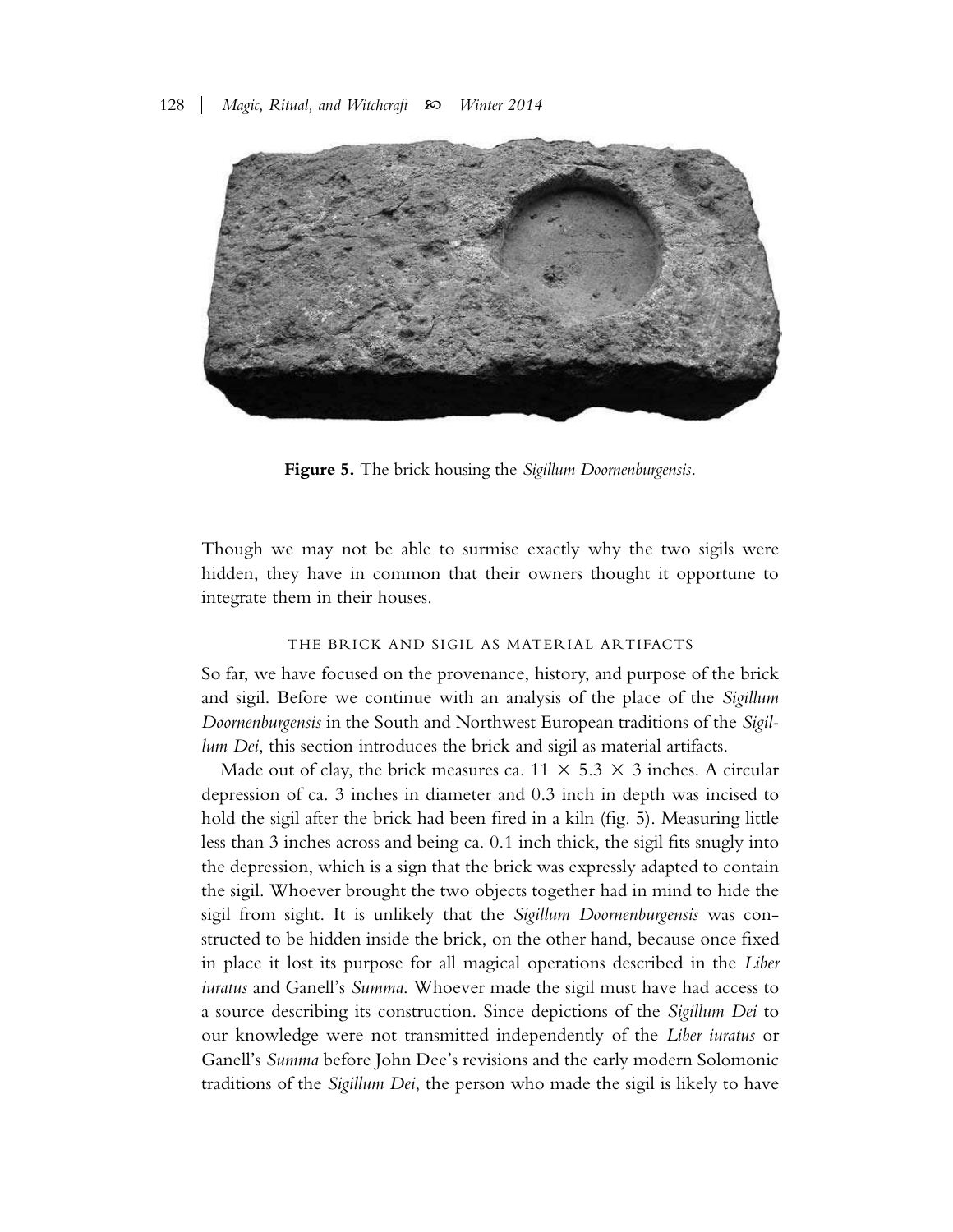

**Figure 6.** The front of the *Sigillum Doornenburgensis.*

had access to such a written source, and they will, therefore, have known what uses the *Sigillum Dei* would have had. It is a moot point whether the maker of the sigil and the person who hid it in the brick are one and the same, but if so, the sigil must have been retired from magical operations on purpose.

The *Liber iuratus* and Ganell's *Summa* precisely define matters relating to the construction of a *Sigillum Dei*, not just in terms of the rituals to be carried out, but also with a view to the size, materials, and colors of the sigil. It is clear that the maker of the *Sigillum Doornenburgensis* did not follow the directions to the letter. The sigil is not made out of parchment, for instance, and its contents are not drawn in the blood of a mole, dove, bat, or hoopoe. Instead, the sigil is made out of an alloy containing a high proportion of lead and probably another metal such as iron. The fact that the object is not pure lead is evident from the front of the sigil, which was turned upward in the brick and suffered a rustlike corrosion after exposure to the alkaline environment of the mortar used to lodge the brick in place (fig. 6). There may be hermetic reasons why lead was used, such as its importance in alchemical transformations, but a pragmatic consideration is that lead is easy to inscribe. Instead of inscriptions in blood, after all, the shapes and letters on the sigil were carved with a sharp object. Fortunately for us, the maker of the sigil chose to work with metal rather than parchment, which probably contributed to the survival of the *Sigillum Doornenburgensis*.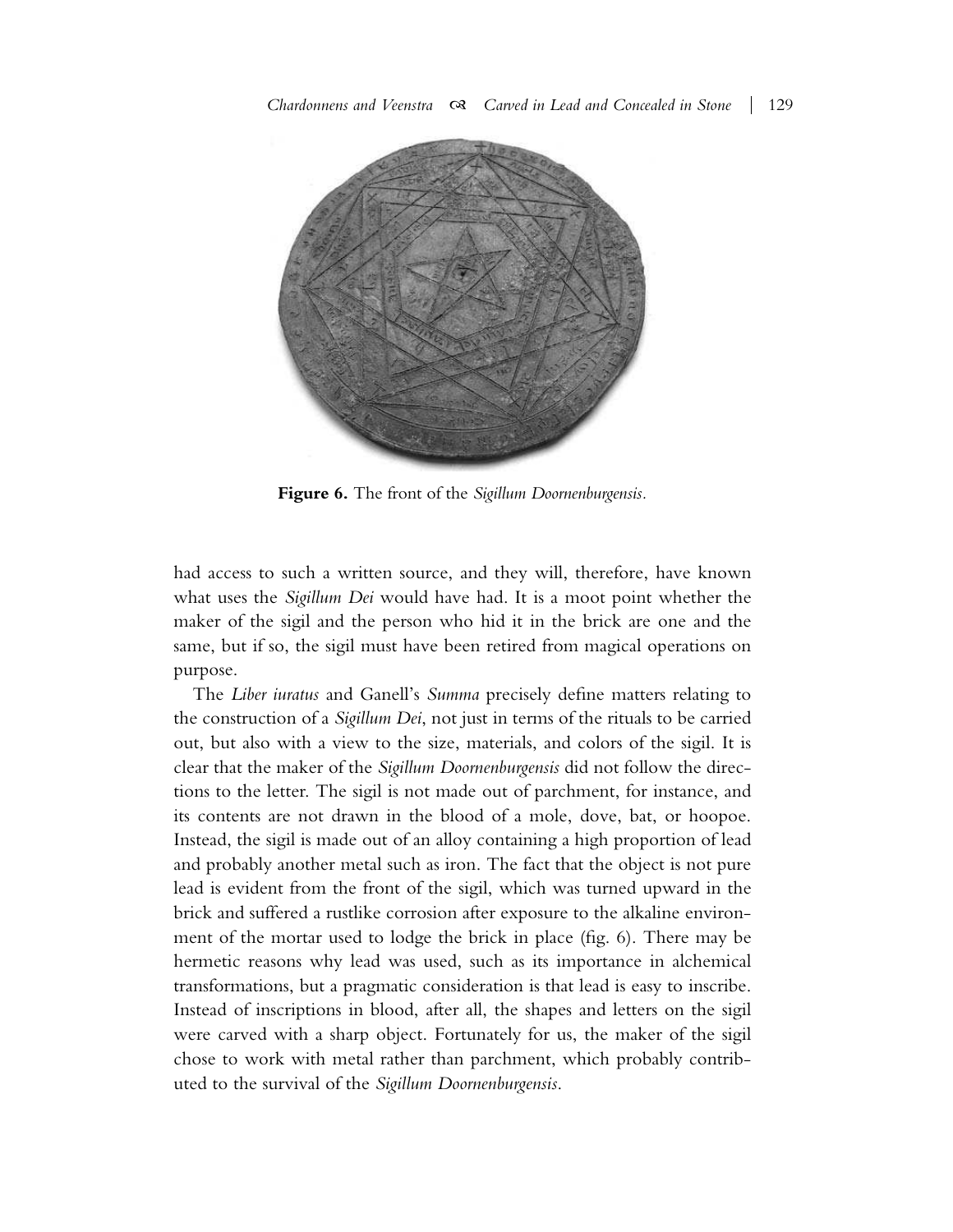The pointed depression in the center of the sigil indicates that the maker of the seal used a compass to mark the two concentric circles at the edge of the sigil. He may then have proceeded as instructed in the written sources by making a cross between the two circles to mark the top of the sigil, and by copying the *h* (the *Spiritus asper* denoting the creative breath of God) and the seventy-two-letter Great Schemhamphoras between the two circles, but it is more likely that he first incised the other shapes. In its current state, the pentagram in the center of the sigil is slightly wrongly oriented (witness the uneven bottom legs), but if the sigil is turned so that the tau cross in the middle of the pentagram is upside down, the asymmetry disappears despite the fact that the pentagram remains uneven in all other positions. In this new and presumably correct position, the orientation of the pentagram and the surrounding heptagon and heptagram match the directions in the written sources perfectly. We may assume, therefore, that the maker of the *Sigillum Doornenburgensis* first drew the shapes, and then proceeded to supply the crosses, letters, words, and names. Since he chose to place the cross that marks the top of the sigil in a position in which the pentagram is asymmetrical, the sigil appears somewhat skewed. The tau cross and the surrounding divine names *El* and *ey* (the latter mistakenly for *Ely*), for instance, are at a slight angle to the vertical axis, but if the sigil is turned in such a way that the tau cross stands straight, the pentagram points downward rather than upward, as Dierselhuis already observed. Be that is it may, the resulting *Sigillum Dei* differs from the descriptions in both the *Liber iuratus* and Ganell's *Summa*, not just in terms of orientation and construction, but also in terms of content.

Reminiscent of Jorge Luis Borges's story ''El disco,'' about a one-sided coin that falls from someone's hand with the one side down, the *Liber iuratus* and Ganell's *Summa* do not concern themselves with the reverse of the sigil. The *Sigillum Doornenburgensis*, however, has three words on the back: *agolb*, *yaubva*, and *vaubua*, respectively (fig. 7). We are in the dark as to the meaning of these words. They may in fact not be words at all, but rather names, acronyms, or phonetic renderings. The rhyming pair *yaubva* and *vaubua*, for instance, may be (inaccurate) phonetic renderings of the divine tetragrammaton, YHVH, that is, when the tetragrammaton is not pronounced as four Hebrew letters, but as a single word.

### THE *SIGILLUM DOORNENBURGENSIS* IN LIGHT OF THE SOUTH AND NORTHWEST EUROPEAN TRADITIONS OF THE *SIGILLUM DEI*

The *Sigillum Doornenburgensis* is a rare surviving remnant from a magical tradition that must have spread from the Mediterranean region across Europe. In the medieval period, the *Sigillum Dei* appears to have been mainly tied up with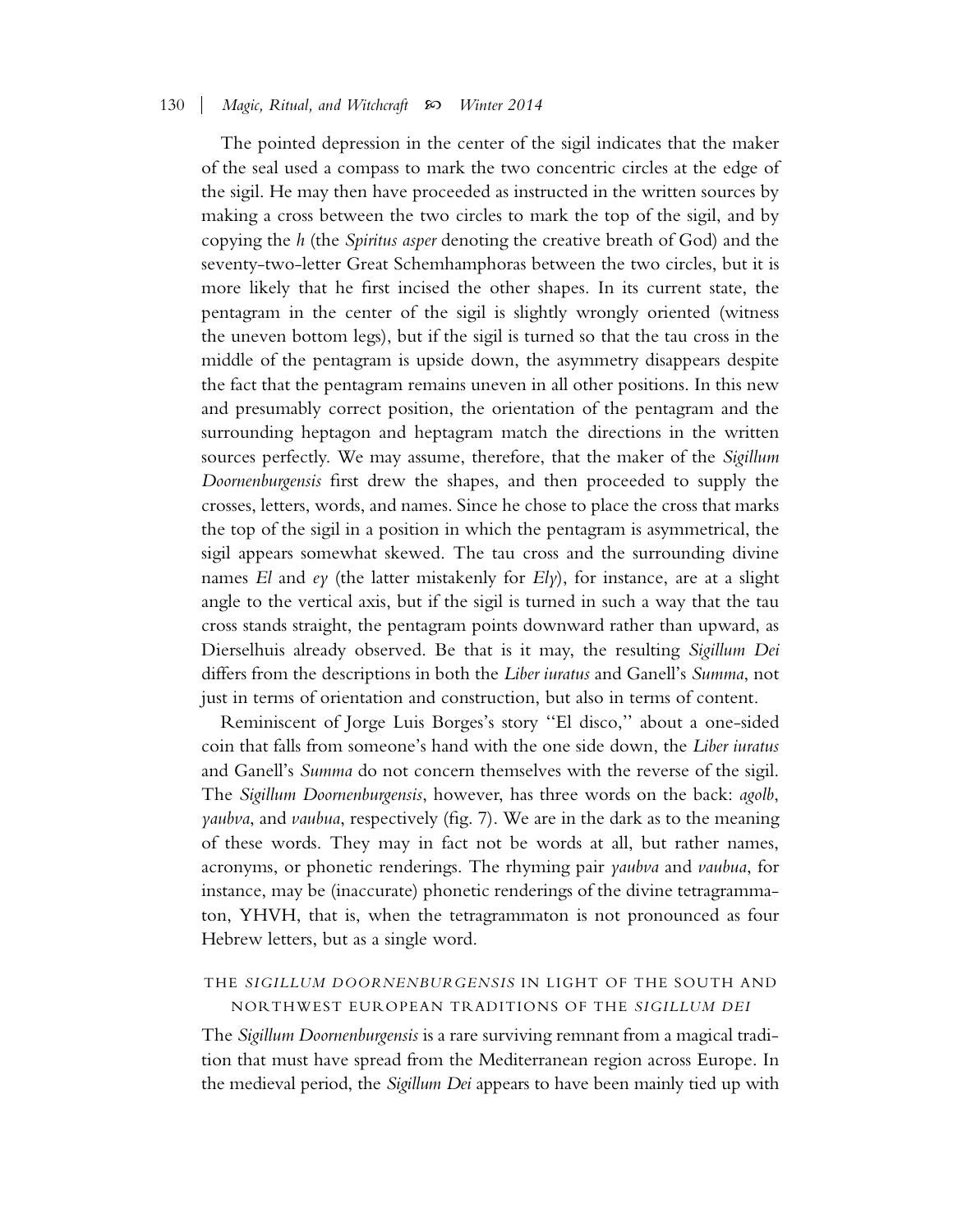

**Figure 7.** The back of the *Sigillum Doornenburgensis.*

Ganell's *Summa* and the *Liber iuratus*, but it is unlikely that a sigil empowered to invoke free floating intelligences would not at some moment or other have emancipated itself from its traditional textual confines. The *Sigillum Doornenburgensis* is a case in point, as is, for instance, the *Sigillum Emeth* by John Dee. Yet, in order to give this unique artifact from the Rhine delta in the Low Countries its proper place in a transmission history, however tentative, it is imperative to compare it with other, mainly manuscript sources.

The Honorius text survives in a number of Latin, English, and German manuscripts,<sup>13</sup> of which only a limited number contain images of the sigil. These are

• Kassel, Universitätsbibliothek—Landesbibliothek und Murhardsche Bibliothek der Stadt Kassel, Ms. 4o astron. 3, a manuscript in Latin from the

<sup>13.</sup> The Latin text (or parts of it) can be found in the Kassel manuscript (Ganell's *Summa*); Halle, Universitäts-und Landesbibliothek Sachsen-Anhalt, 14 B 36 (parts of Ganell's *Summa*, including the second part of the Honorius ritual); London, British Library, Sloane 313 (*Liber iuratus*); London, British Library, Sloane 3854, fols. 112–39 (*Liber iuratus*); and London, British Library, Sloane 3885, fols. 58–96 (*Liber iuratus*). English versions are in London, British Library Royal, 17. A. xlii (*The Sworn Book of Honorius*); and London, British Library, Sloane 3853, fols. 127v–37v (parts of the *Sworn Book*). A German translation of the Kassel manuscript of Ganell's *Summa*, including parts now missing from the Kassel manuscript, can be found in Berlin, Staatsbibliothek Preußischer Kulturbesitz, Ms. germ. fol. 903.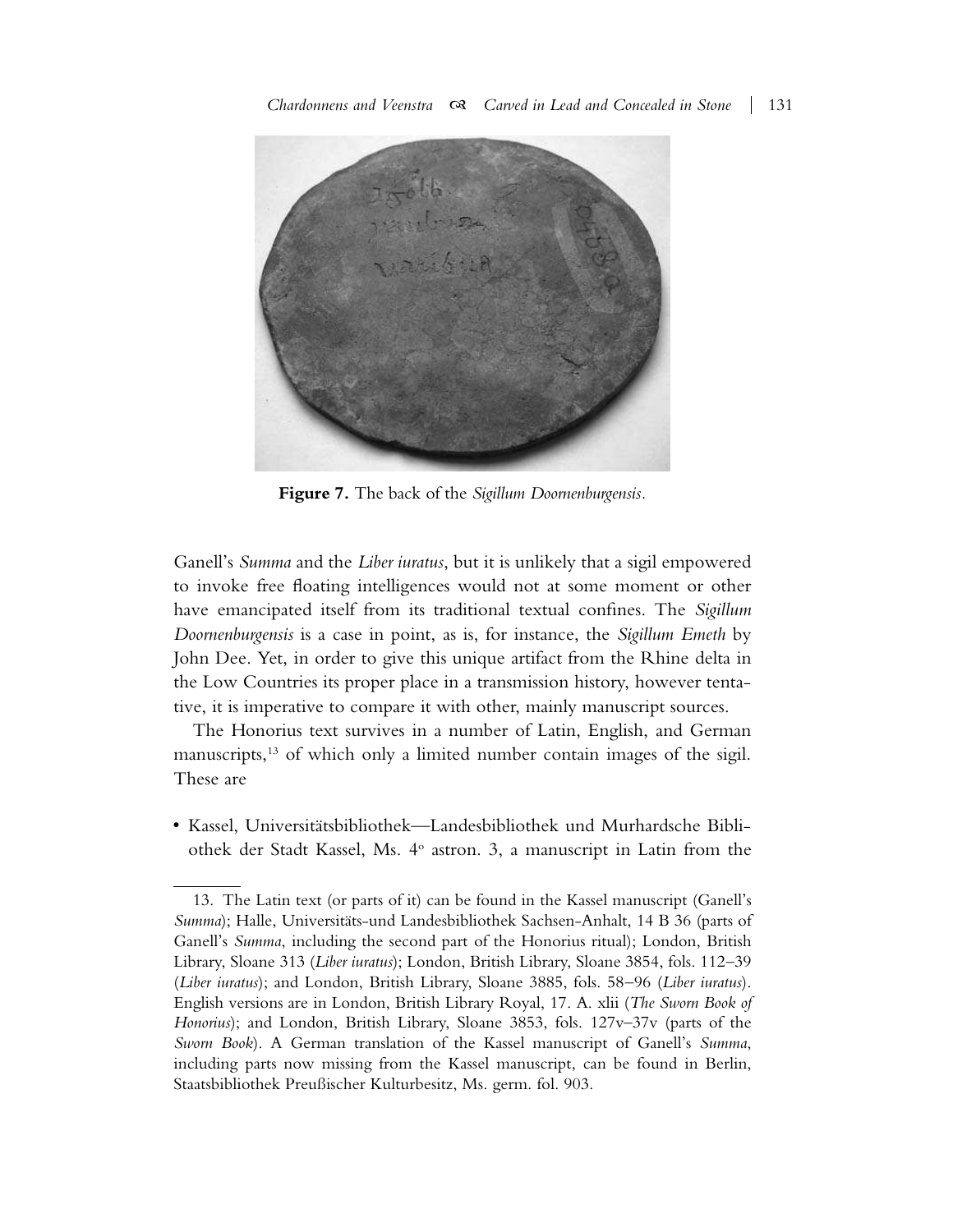fifteenth century containing the *Summa sacre magice*, a compendium of magical texts written around 1346 by the Catalan or Valencian philosopher Berengario Ganell.14 The book belonged to John Dee. The text of the *Liber iuratus* is scattered across several chapters in Ganell's *Summa* (notably III.1.2–3, and IV.1.5–6). The sigil is on L.4.f.22 ( $=$  fol. 104r; fig. 8).<sup>15</sup>

- London, British Library, Sloane 313, a manuscript in Latin from the second half of the fourteenth century containing only the *Liber iuratus*. The book once belonged to Ben Jonson, the playwright, and later to John Dee. The sigil is on fol. 4r (fig. 9).
- London, British Library, Sloane 3853, a manuscript from the sixteenth century containing several magical texts in English and Latin. Folios 127v– 137v feature a treatise in English and Latin beginning ''The devin sell of God broght from heven be an angell to kyng Salomon the hy and gracius defensative,'' containing sections from the *Liber iuratus* and a one-hundredname Great Schemhamphoras, but explicitly linking the seal to King Solomon. The sigil is on fol. 127 $v$  (fig. 10).

As is shown by Sloane 3853, the sigil was recontextualized in the postmedieval period. This was done most famously by John Dee in his angel communications that led to the *Sigillum Emeth*, but the sigil also found its way into

<sup>14.</sup> Although the *Summa sacre magice* was composed by Berengario Ganell around 1346 and represents the South European tradition of the *Sigillum Dei*, there are no indications that the Kassel manuscript is the original fourteenth-century Spanish production. That said, Ganell was active in what is now Southern France, judging by what little is known about him; see Edmond Falgairolle, *Un envoûtement en Gévaudan* en l'année 1347 (Nîmes: Catélan, 1892), 68–70; Damaris Gehr, "'Spiritus et angeli sunt a Deo submissi sapienti et puro': *Il frammento del Magisterium eumantice artis sive scientiae magicalis*. Edizione e attribuzione a Berengario Ganello,'' *Aries* 11 (2011): 191–92; Carlos Gilly, ''Tra Paracelso, Pelagio e Ganello: L'ermetismo in John Dee,'' in *Magia, alchimia, scienza dal '400 al '700: L'influsso di Ermete Trismegisto*, ed. Carlos Gilly and Cis van Heertum, 2 vols. (Florence: Centro Di, 2002), 1:275–85. Erik Kwakkel, medieval book historian at Leiden University, observes a distinctly French aspect in the hand of the scribe of the Kassel manuscript, an aspect derived from the French Bâtarde (lettre bourguignonne) script. A French rather than Spanish origin for the Kassel manuscript may be in keeping with the origin and main area of distribution of Ganell's writings. Kwakkel dates the manuscript to the fifteenth century, so well after Ganell's lifetime.

<sup>15.</sup> For a detailed description of the Honorius material in Ganell's *Summa*, see Veenstra, ''Honorius and the Sigil of God.'' John Dee applied his own system of pagination to the codex; L.4.f.22 means book 4, folio 22 (whereby folio actually means page, rather than leaf). A librarian in recent times added folio numbers, which makes the present page fol. 104r. A facsimile of the entire manuscript is available via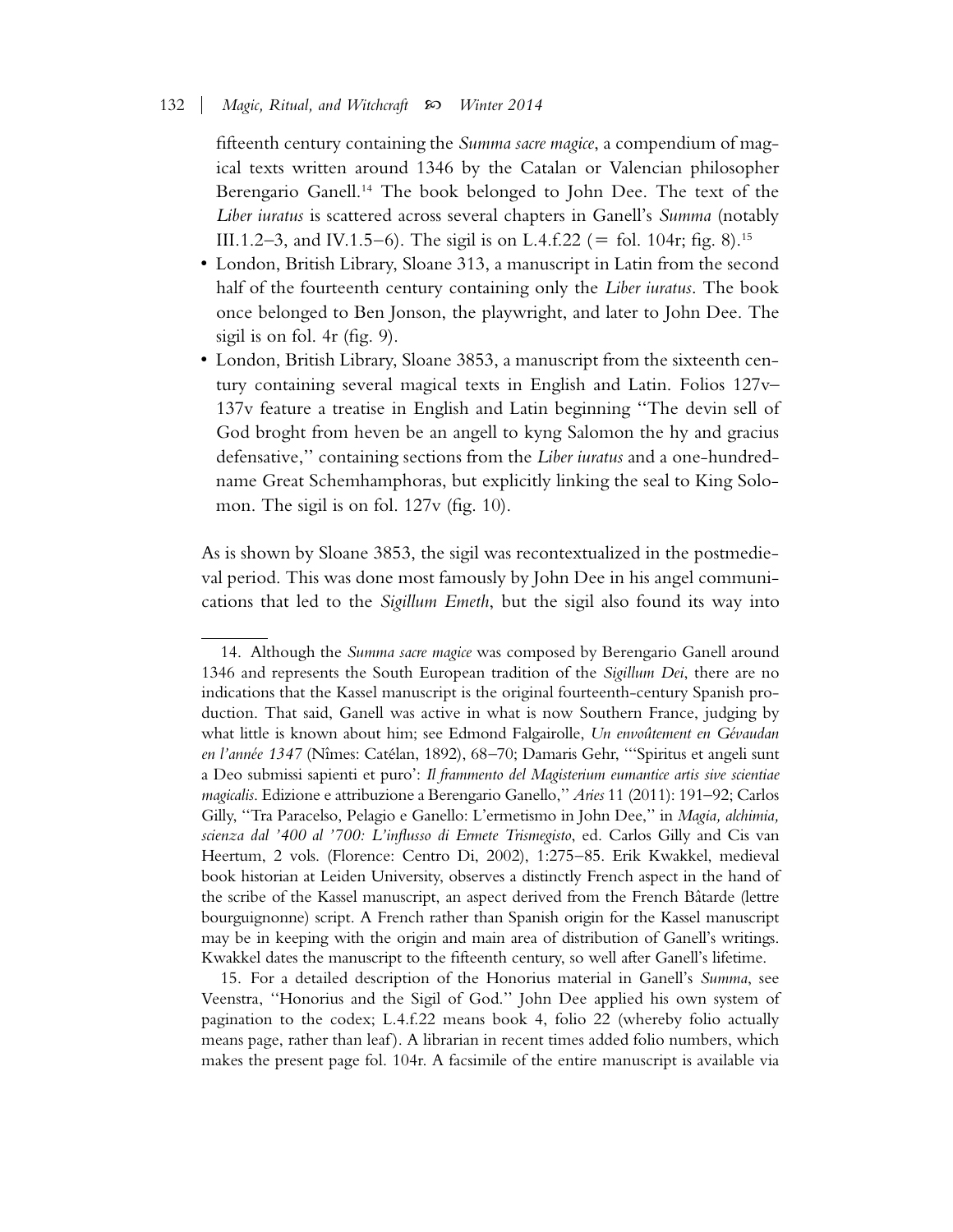

Figure 8. The *Sigillum Dei* in Kassel, Universitätsbibliothek—Landesbibliothek und Murhardsche Bibliothek der Stadt Kassel, Ms. 4° astron. 3, fol. 104r (detail). Reproduced by kind permission of the Universitätsbibliothek Kassel—Landesbibliothek und Murhardsche Bibliothek der Stadt Kassel.

early modern treatises on Solomonic magic. Through personal communications with Joseph Peterson, and with the help of his online esoteric archives, we have been able to add four more manuscript sources to our list, along with the minted sigil from Italy we mentioned earlier, and two printed sources including a *Sigillum Dei*:

the library's digital archive ORKA, http://orka.bibliothek.uni-kassel.de [accessed July 7, 2014].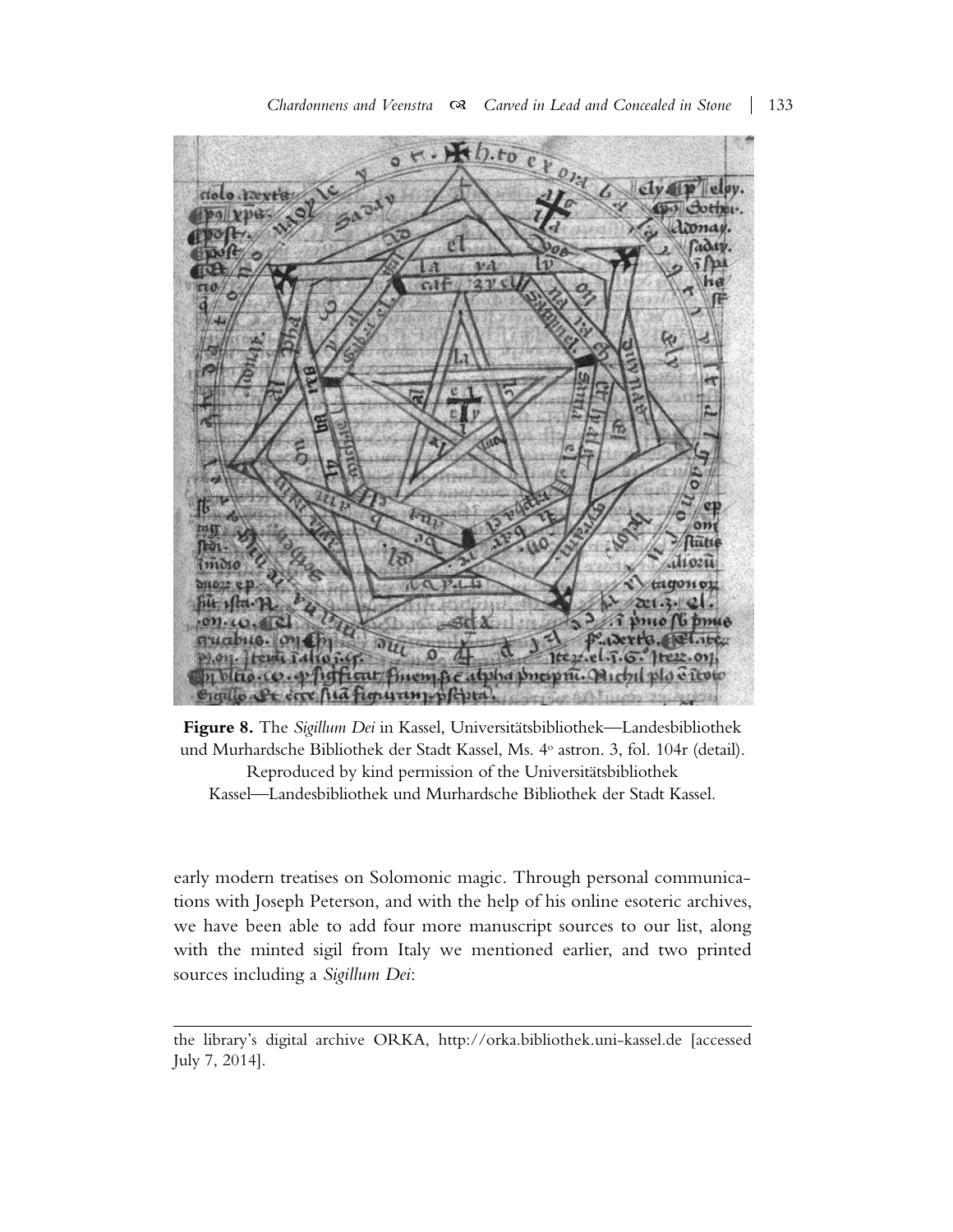

**Figure 9.** The *Sigillum Dei* in London, British Library, Sloane 313, fol. 4r (detail). Reproduced by kind permission of the British Library. © British Library Board.

• London, British Library, Sloane 3188, a manuscript in English containing John Dee's angel diaries from 1581–83, also known as the *Mysteriorum libri quinque*. <sup>16</sup> The *Sigillum Emeth* (modeled on the *Sigillum Dei*) is on fol. 30r.17

<sup>16.</sup> See Joseph H. Peterson, ed., *John Dee's Five Books of Mystery: Original Sourcebook of Enochian Magic from the Collected Works Known as* Mysteriorum libri quinque (Boston: Weiser, 2003); Edward Fenton, ed., *The Diaries of John Dee* (Charlbury: Day Books, 1998); Deborah E. Harkness, *John Dee's Conversations with Angels: Cabala, Alchemy, and the End of Nature* (Cambridge: Cambridge University Press, 1999).

<sup>17.</sup> For the sigil, see http://phergoph.wordpress.com/john-dee-enochian-archival -material/sloane-3188 [accessed July 7, 2014].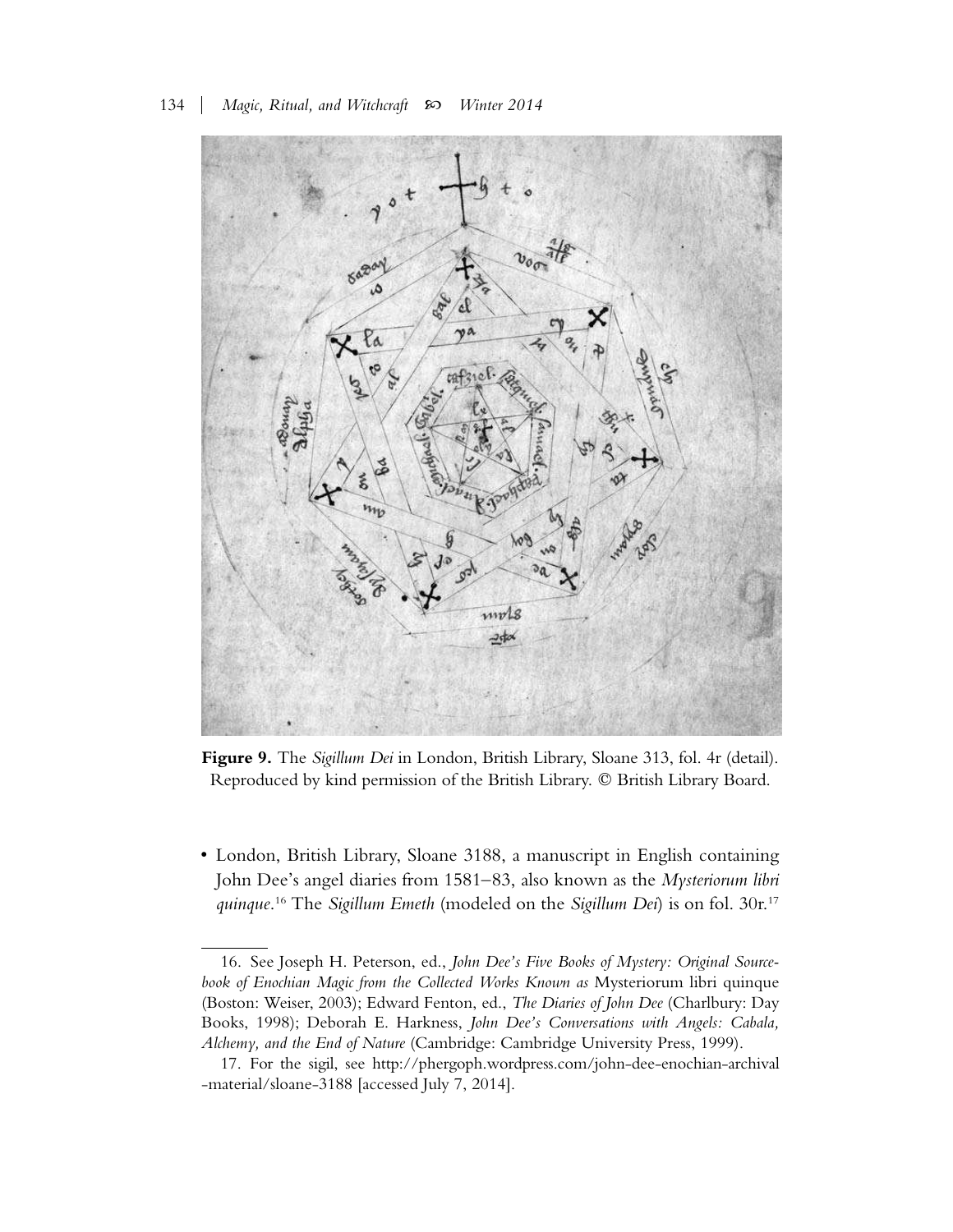

**Figure 10.** The *Sigillum Dei* in London, British Library, Sloane 3853, fol. 127v. Reproduced by kind permission of the British Library. © British Library Board.

- London, British Library, Sloane 3850, a magical miscellany in Latin and English from the seventeenth century. Included in a treatise on Solomonic magic entitled *Salomonis opus de novem candariis celestibus*, the sigil is on fol. 70v.
- Oxford, Bodleian Library, Michael 276, a manuscript in Italian from the seventeenth century containing a *Clavicolo di Salomone Re d'Israel figlio de David*. The sigil is on fol. 13r.<sup>18</sup>
- Oxford, Bodleian Library, Aubrey 24, a manuscript in Latin copied by

<sup>18.</sup> For the sigil, see http://www.esotericarchives.com/gifs/aemethms.gif [accessed July 7, 2014].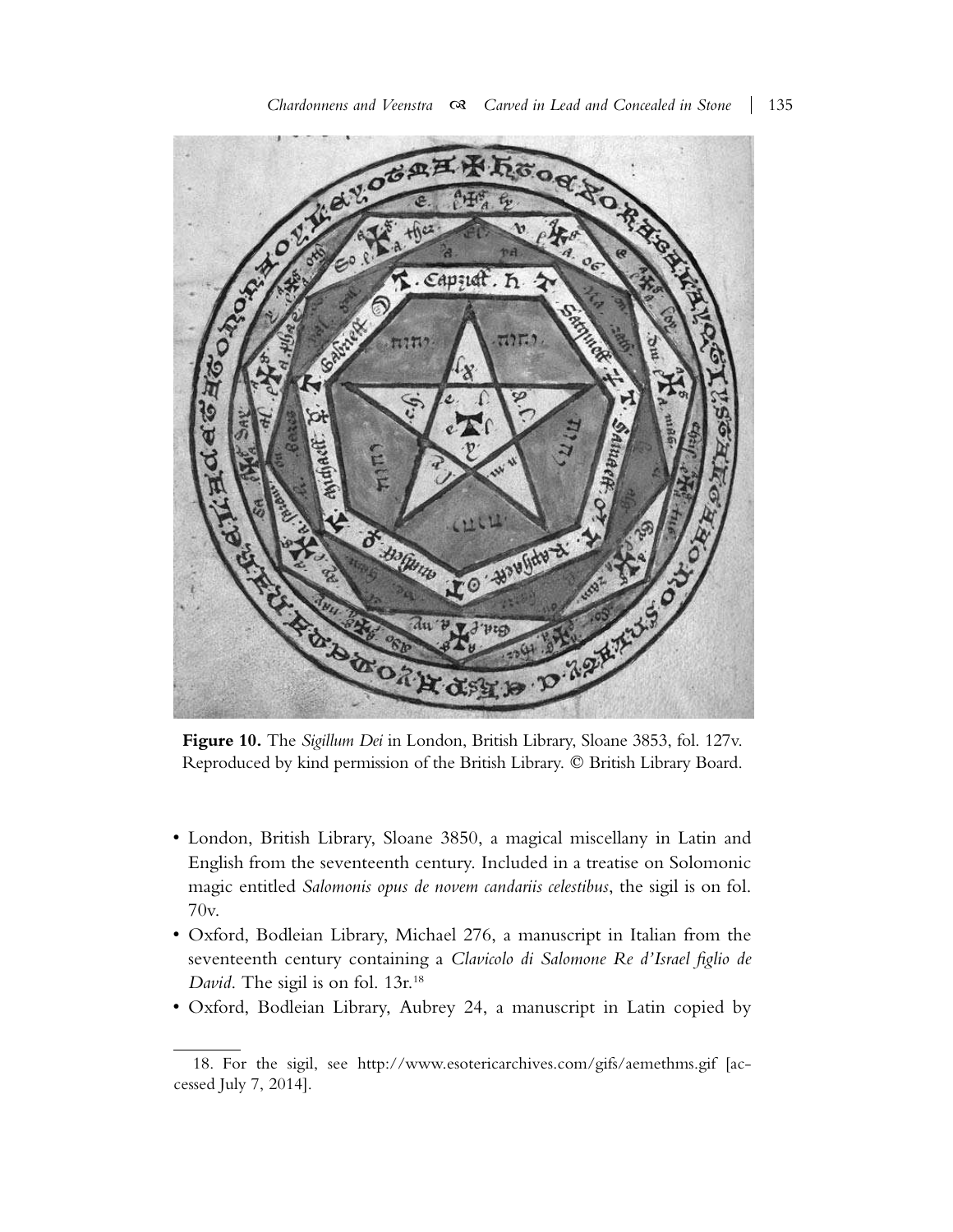John Aubrey (1626–97), antiquary, biographer, and astrologer, and entitled *Zecorbeni, sive, Claviculae Salomonis libri IV*. Aubrey dated his book ''1674, May 9'' and added a note: ''The book from whence I transcribed this was writt by an Italian, and in a very good hand."<sup>19</sup> The sigil is on fol. 60r.<sup>20</sup>

- Leipzig, Universitätsbibliothek, Cod. mag. 16, a manuscript in German from the eighteenth century, entitled *Die alleredelste und allerhöchste Kunst und Wissenschaft, das ist: Magia universalis divina angelica ac diabolica*. Described as "das Sigillum Salomonis," the sigil is on fol. 86r.<sup>21</sup>
- A minted sigil found by Andrea Cristofanelli Broglio in his eighteenthcentury house in Italy (see fig. 4).
- A printed sigil in Kircher's *Oedipus Aegyptiacus*. <sup>22</sup> Kircher identifies the sigil as a cabalistic amulet or an amulet of Venus and Mars.
- A printed sigil in Peuckert's *Pansophie*. <sup>23</sup> Contrary to Kircher's treatment of the sigil in the main text, it would seem that Peuckert merely included an image of the sigil ''to give an impression of the visual aspects of magic,'' which is not uncommon at chapter endings in his *Pansophie* and its companion volume *Gabalia*. <sup>24</sup> Peuckert identifies the source of the sigil as a roll entitled *ViNcVLVm, seu Claviculae: Das Ist Das Band oder Zaichen SALO-MONIS*. The sigil is introduced as a ''Remedium probatissimum contra pestem.'' Known as ''Passauer Kunst'' or ''Passauer Zettel,'' similar rolls with protective charms and magical sigils were used by soldiers in the

<sup>19.</sup> On Aubrey, see Adam Fox, ''Aubrey, John (1626–1697),'' *Oxford Dictionary of National Biography*, Oxford University Press, 2004; online edition, May 2008, http:// www.oxforddnb.com/view/article/886 [accessed July 7, 2014].

<sup>20.</sup> For the sigil, see http://www.esotericarchives.com/gifs/au24\_60r.gif [accessed July 7, 2014].

<sup>21.</sup> A facsimile of the entire manuscript is available via Historische Bestände und Nachla¨sse der UBL, http://histbest.ub.uni-leipzig.de [accessed July 7, 2014]. The weblog of Mihai Vârtejaru contains a wealth of information on the magical collection at Leipzig, http://studies-vartejaru.blogspot.nl/2013/08/complete-list-of-leipzig-uni versity.html [accessed July 7, 2014].

<sup>22.</sup> Athanasius Kircher, *Oedipus Aegyptiacus*, 3 vols. (Rome, 1652–54), 2.2:480. Daniel Stolzenberg, *Egyptian Oedipus: Athanasius Kircher and the Secrets of Antiquity* (Chicago: The University of Chicago Press, 2013), refers to Kircher's extensive collection of amulets but does not dwell on this particular sigil.

<sup>23.</sup> Will-Erich Peuckert, *Pansophie: Ein Versuch zur Geschichte der weißen und schwarzen Magie*, 2nd ed. (Berlin: Erich Schmidt Verlag, 1956), 227.

<sup>24.</sup> Peuckert, *Pansophie*, 500: ''Es ist versucht worden, in den beigegebenen Zeichnungen, soweit sie nicht . . . in den Text gehören, ein Bild des magischen Sehens zu geben.''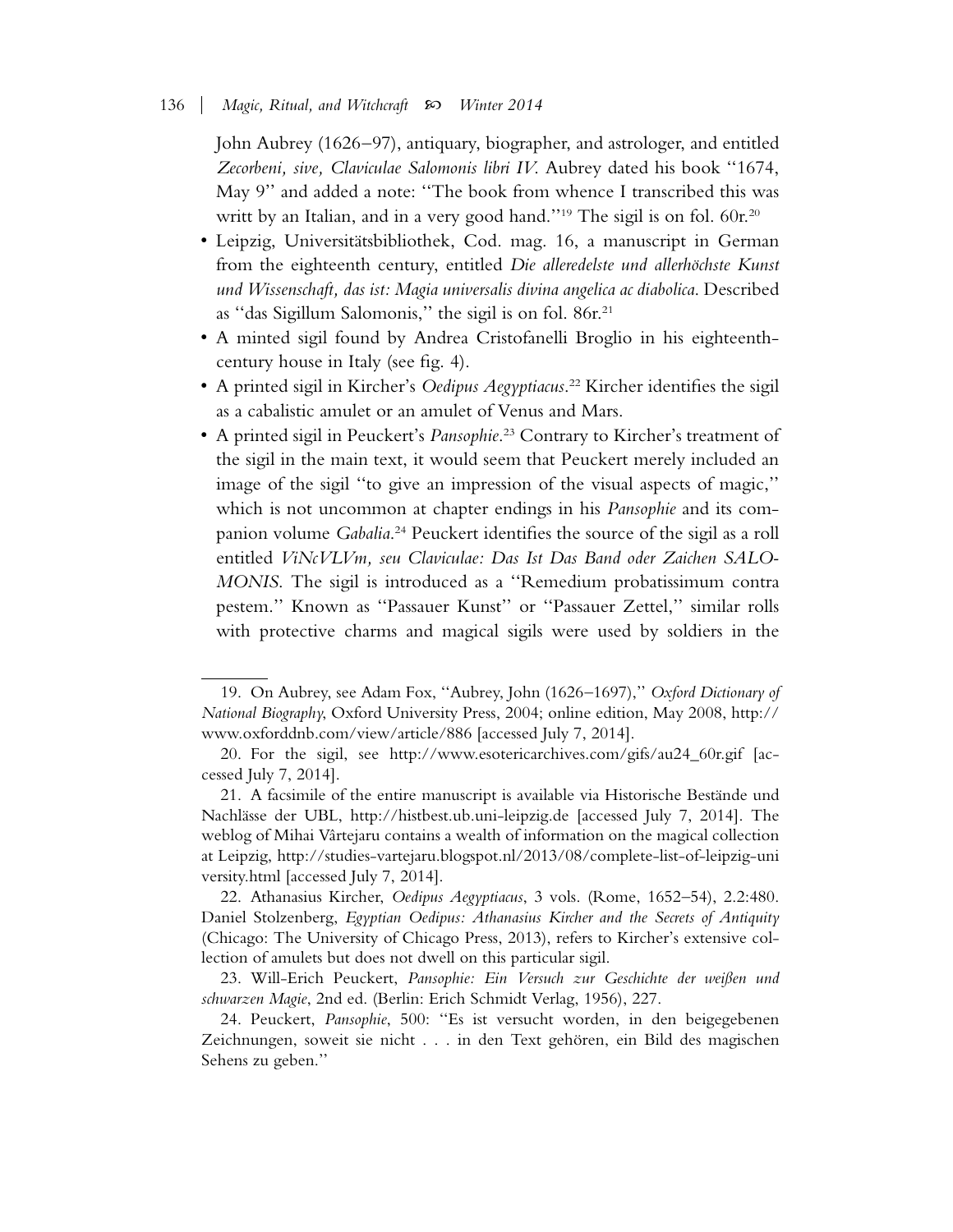seventeenth and eighteenth centuries to shield themselves from injury, disease, and death.25

John Dee's *Sigillum Emeth* from 1582 copies the geometrical figures of the *Sigillum Dei* (perhaps from the Kassel manuscript but most likely from Sloane 313, both of which were in his possession at the time), but Dee radically changed their inscriptions. This seems to mark the end of the Honorius tradition of the sigil, since its applications in the early-modern and modern periods have diversified. Sloane 3850, the Oxford and Leipzig manuscripts, and Peuckert's source, testify to a Solomonic tradition, while the *Sigillum Doornenburgensis* and the minted sigil show that the sigil can operate quite independently as a magical artifact. The question now arises whether or not the medieval tradition of the sigil was as uniform and solid as the extant Honorius sources suggest.

A possible answer to this question can be gleaned from a discussion in Athanasius Kircher's *Oedipus Aegyptiacus*. In a brief section devoted to the *Sigillum Dei*, Kircher provides an explanation along with an image of the sigil, which he calls an ''amuletum cabalisticum.''26 He does not immediately specify the source from which he derives his material but in the section that follows he quotes from a letter he received from father Thomas de Leon, S. J., his former professor of philosophy, theology, oriental languages, and ''abstruse doctrines.'' Father Thomas speaks of a ''Sigillum magicum,'' which he copied in the letter and which had recently been printed by Duke Ferdinand of Alcalá, the viceroy of Naples.<sup>27</sup> A likely earlier source for the sigil, Thomas speculates, would be Don Enrique de Aragón, Marquess of Villena (1384–1434), a celebrated Castilian poet, theologian, and practicing magician. Thomas recalls that Don Enrique was skilled in Hebrew and cabalistic

<sup>25.</sup> See, for instance, the roll described by Johann Matthias Groß, *Die grosse Macht und Ohnmacht des Fürsten der Finsterniß* [. . .] (Leipzig, 1734), 456–63, esp. 457–58.

<sup>26.</sup> The *Sigillum Dei* is discussed by Kircher in the section ''Amuleti alterius cabalistici heptagoni interpretatio'' (*Oedipus Aegyptiacus*, 2.2:479–81).

<sup>27.</sup> The observations on the ''Sigillum magicum'' can be found in the section ''Alterius magici apotelesmatis explicatio'' (id., 2.2:481–83). It is likely that Kircher's terms *amuletum* and *sigillum* refer to the same thing, even though the text does not confirm this unquestionably. Gilly (''Tra Paracelso, Pelagio e Ganello,'' 280) accepts Kircher's assertions and concludes that the sigil was known as an amulet in Spain. For a similar confusion between the terms *lamin* and *sigil* as used by Simon Forman, see Barbara Howard Traister, *The Notorious Astrological Physician of London: Works and Days of Simon Forman* (Chicago: The University of Chicago Press, 2001), 220, n. 9.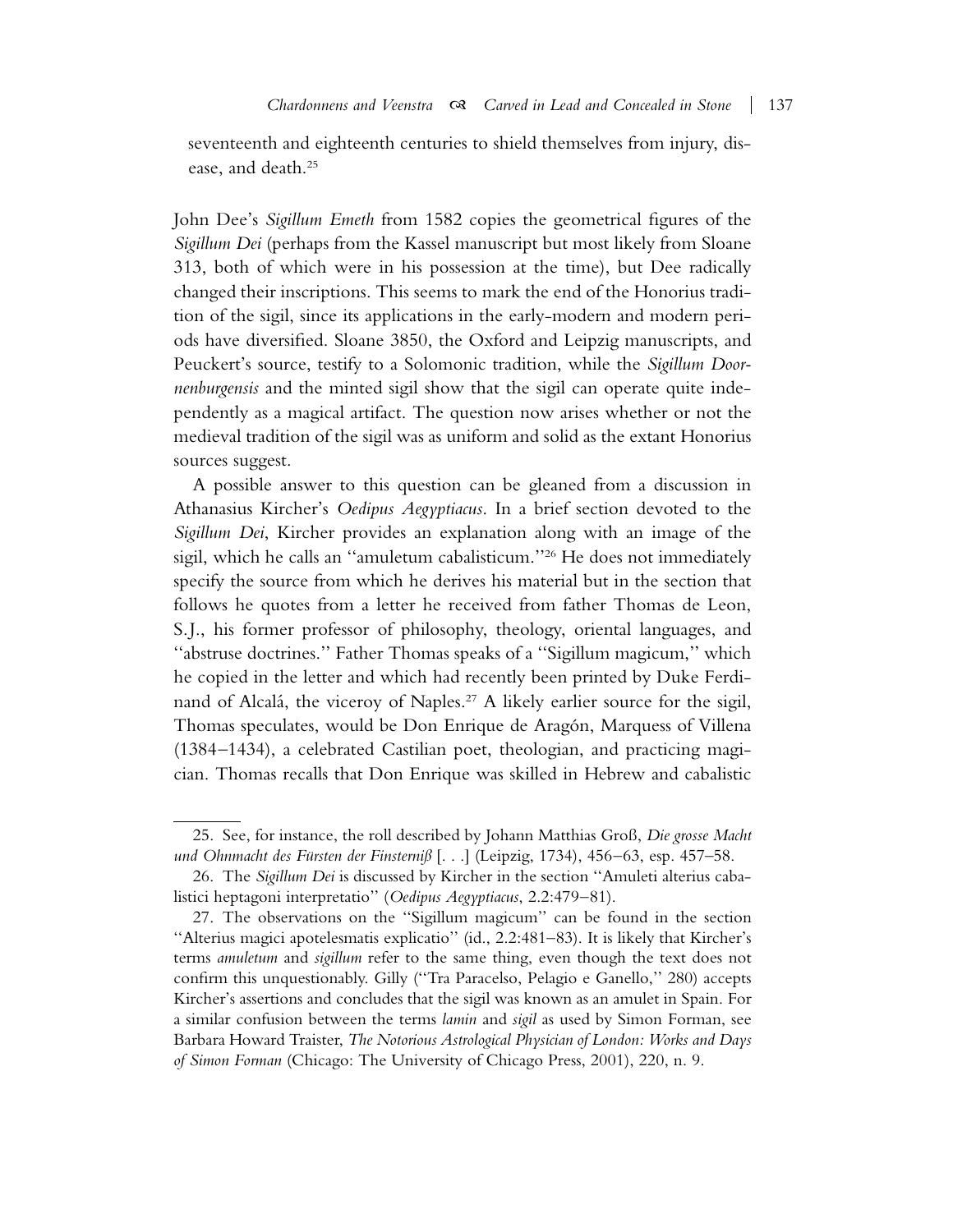magic, and owned several magical books among which was a copy of *Raziel*. Of course, father Thomas wrote two hundred years after Don Enrique, but there is an interesting fifteenth-century source that sheds some light on the latter's magical interests. During his life Don Enrique was suspected of practicing magic and, hounded by Bishop Lope de Barrientos, the unfortunate poet ended up in prison where he perished. At the behest of King John II of Castile, the bishop examined the library of Don Enrique and ordered several of its books to be burned on the basis of heretical and magical content. Around 1450 the bishop wrote a *Tractado del divinar et de sus especies del arte mágica*, which he dedicated to John II and in which he recalled that the burning of Don Enrique's books had taken place as requested. In the second part of the treatise, on the origins of magic ("D'onde ovo nascimiento la arte mágica''), Barrientos briefly discussed some of the works that he had encountered in Don Enrique's collection, of which the *Libro Raziel* was apparently the most important. From this book the bishop learned that Cain, son of Adam, had been instructed in the magical arts by the angel Raziel. Though the idea that angels would perform such tasks was clearly heretical, Barrientos nevertheless embraced the suggestion that magic originated with Cain. Other books he mentioned are the *Clavı´cula de Salomo´n*, *Del arte notoria*, and the *Libros de los experimentos*. This last book was tentatively associated by the editor of the *Tractado* with the Oxford manuscript Aubrey 24, which contains a sigil.28 Sadly this is as close as we can get to associating Don Enrique with the *Sigillum Dei*. Father Thomas made a well-educated guess that Don Enrique's library is likely to have contained a copy of the sigil, but as yet this cannot be confirmed.

To Kircher's mind the sigil was clearly an independent entity (as confirmed by Duke Ferdinand commissioning a printed copy), but further evidence is required to prove that this also extends back into the medieval period. As yet, the Honorius tradition remains the dominant route of transmission for the medieval *Sigillum Dei*, though we have come a long way since Hedegard's observation in 2002 that ''the fact that there exist slightly different versions of the seal, of which some have been transferred from one context to another, makes one wonder if this testifies to the existence of manuscripts of the LIH

<sup>28.</sup> See Lope de Barrientos, *Trattato sulla divinazione e sui diversi tipi d'arte magica*, ed. Fernando Martínez de Carnero (Alessandria: Edizioni dell'Orso, 1999), 110-19. Marcelino Menéndez y Pelayo, *Historia de los heterodoxos españoles*, 3 vols. (Madrid: Librería Católica de San José, 1880–82), 1:599–623, has a chapter on Don Enrique and Barrientos with a comprehensive survey of magical literature in Spain in the fifteenth century.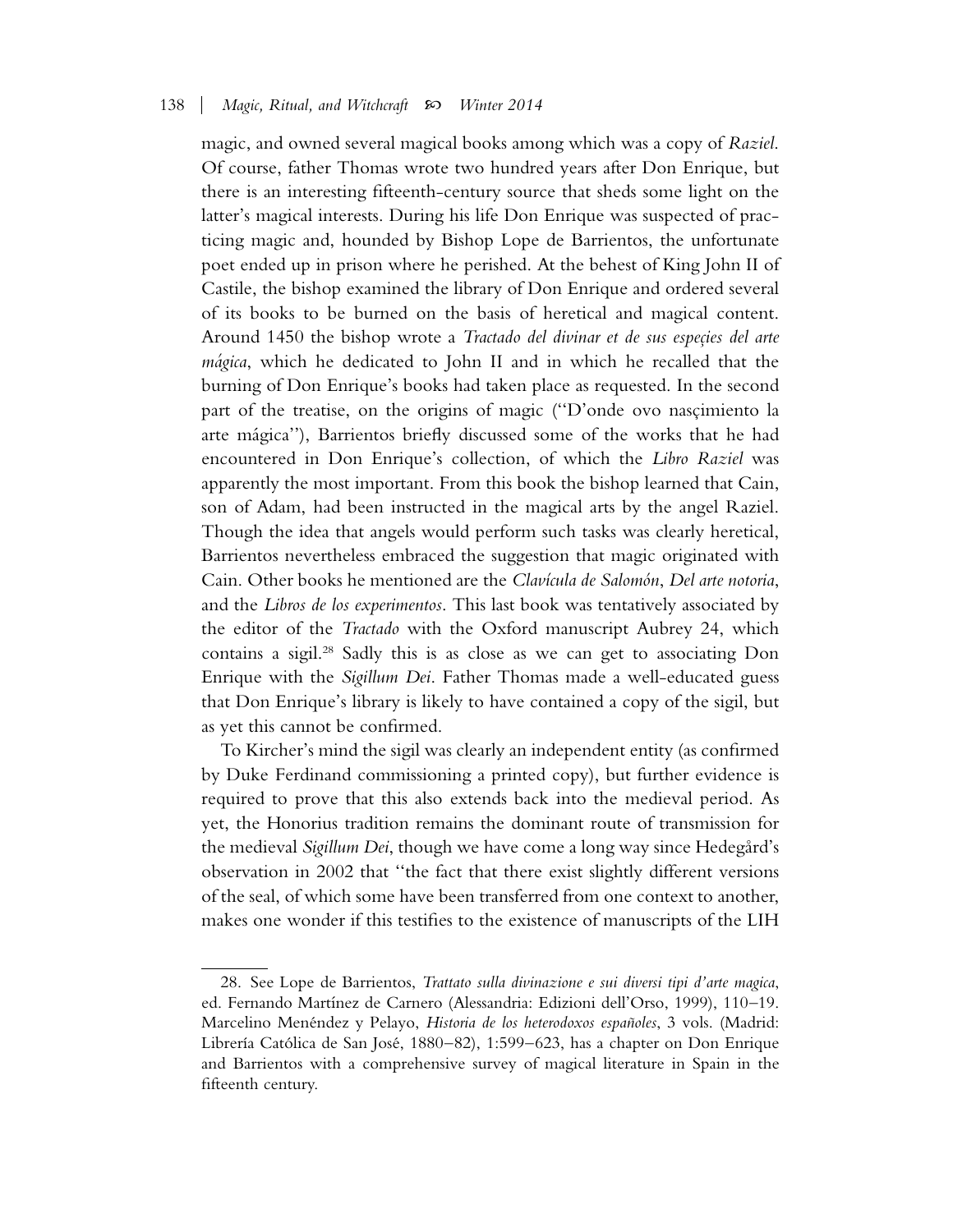[*Liber iuratus Honorii*] independent of those known at present, or, maybe, reflects the difficulties in visualizing and, thus, putting to practical use the vague description of the seal.''29

Since the *Sigillum Doornenburgensis* probably dates from the fifteenth or early sixteenth century, older sources in the form of the Kassel manuscript and Sloane 313 and 3853 are of immediate relevance for shedding some light on its transmission history. However, we decided not to ignore the younger sources and have commented on them in the notes. The Spanish and Italian sigils in particular may tell us something about the South European tradition of the sigil.

For a long time the *Liber iuratus* was believed to be an English production from the fourteenth century, since the only surviving manuscripts originated from the London area. On the basis of this assumption, Gösta Hedegård reconstructed an authoritative text from the extant Latin Sloane manuscripts, taking for granted that the *Liber iuratus* had several defects and inconsistencies. The discovery by Carlos Gilly of Ganell's *Summa*, however, fundamentally changed the perspective on the Honorius text. The second author of this article, while enjoying the hospitality of the Herzog August Bibliothek in Wolfenbüttel for a couple of months in 2006, had the privilege of piecing together an argument for demonstrating that the Honorius material from Ganell's *Summa* predated the London manuscripts. The evidence is largely philological and we can only touch upon it briefly in this article.<sup>30</sup>

A painstaking comparison of the textual sources shows that the initial *Liber iuratus* editor had left indelible traces of his modus operandi when he deliberately disrupted the structure of the ritual. The Honorius text in Ganell gives detailed prescriptions for consecrating the Sigil of God so that through it six ''works of God'' or theurgical practices can be performed, such as the divine vision, the knowledge of God's power, the absolution of sins, the sanctification that prevents relapse into sin, the redemption of the soul from Purgatory, and the power over all spirits. $31$  Each of these theurgical practices is accompanied by appropriate prayers and petitions. The editor of the Northwest European tradition in the English manuscripts for some reason wished to foreground only one of these theurgical operations, namely, the ceremony that brings about the *visio Dei*, and to that end he reorganized the text, placing the chapter on the consecration of the sigil together with its appropriate

<sup>29.</sup> Hedegård, ed., *Liber iuratus*, 19, n. 69.

<sup>30.</sup> For a full discussion of the arguments, the reader is referred to Veenstra, ''Honorius and the Sigil of God,'' 161–68.

<sup>31.</sup> See Ganell's *Summa*, L.4.f.22 (= Kassel manuscript, fol. 104r).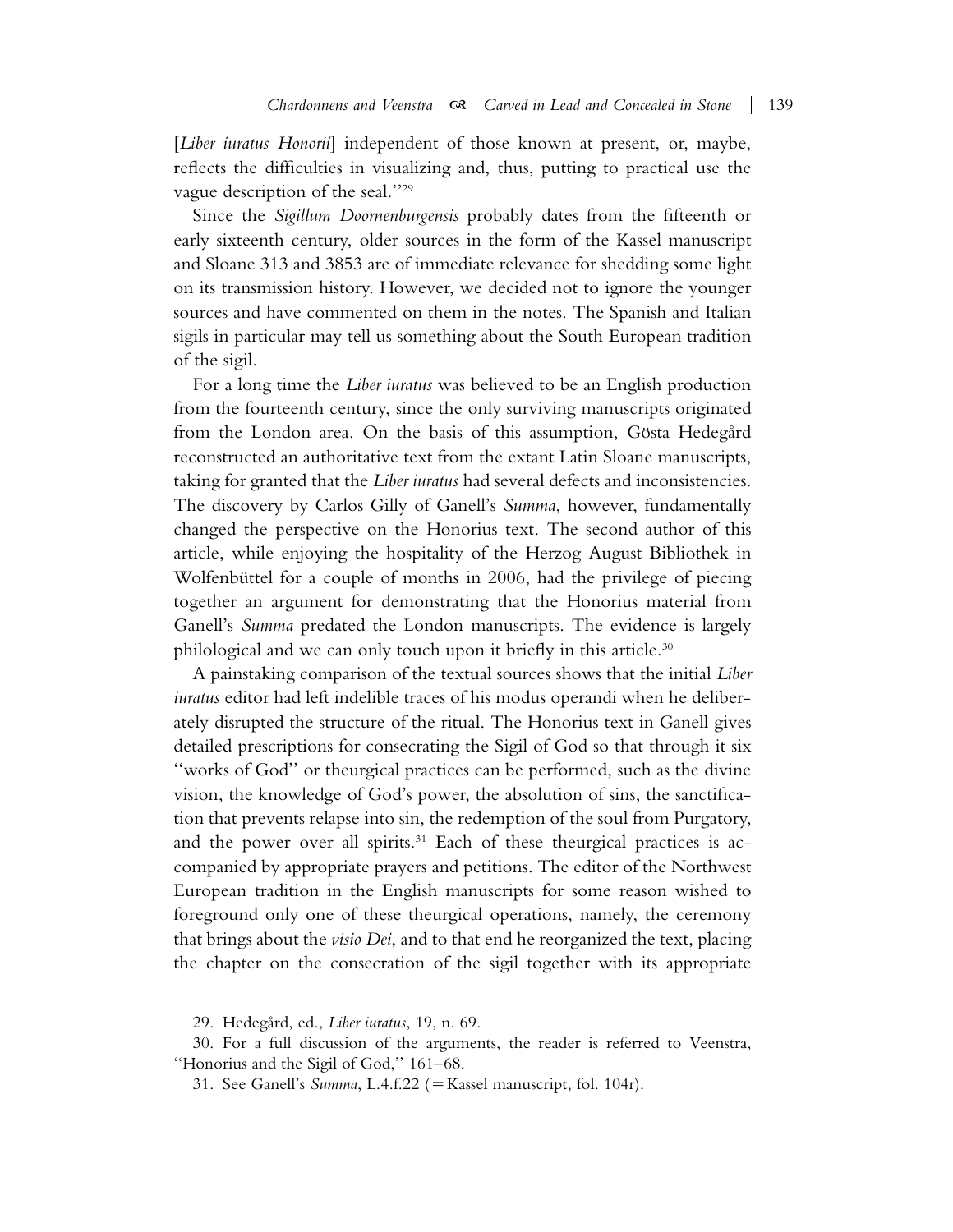prayer (to enable the divine vision) at the beginning of his text. Inadvertently, he followed a scribal practice that can also be found in Ganell's *Summa*, namely, the habit of avoiding tedious repetitions in copying out identical prayers by simply writing the phrase *et cetera*, thereby referring to an earlier passage. Unfortunately, the *Liber iuratus* editor failed to realize that by foregrounding the prayer for the *visio Dei*, the phrase *et cetera* no longer referred to an earlier passage but to a text that now appears much later in his book. Furthermore, this later passage proves insufficient to reconstruct with certainty the full text of the prayer. Consultation of the text from Ganell's *Summa* quite satisfactorily solves these problems, giving the reader a comprehensive grasp of the structure of the rituals and a full text of the prayers. This demonstrates that the Northwest European Sloane manuscripts were based on (and tampered with) a South European version of the Honorius text very similar to (if not identical with) the text as it can be found in Ganell's *Summa*.

This is not the only instance of editorial tampering in the Sloane books. The most blatant one is no doubt a list of petitions that the *Liber iuratus* editor mistook for a table of contents (with no less than 93 chapters). This shows that the source text used for compiling the Sloane manuscripts was defective or damaged. Another peculiarity of the Sloane manuscripts is that a section on the construction of the sigil provides elaborate and detailed directions in words of an image that does not correspond closely to the drawing of the sigil in Sloane 313, but seems to be more properly geared to the (type of) sigil that one finds in Ganell's *Summa*. In Ganell's *Summa*, in contrast, the image of the *Sigillum Dei* takes first place, and the brief description only highlights some of the sigil's particulars. All of this demonstrates that Ganell's *Summa* is in all likelihood the oldest and most reliable version of the Honorius text so far. Hence we should use it as our starting point for a comparison of the extant medieval sigils.

The sigil in the Kassel manuscript consists of five geometrical figures presented as strips or bands on which (or between which) words and letters can be written. Moving from the circumference to the center, we identify the following five figures (see fig. 8):

- 1. an encompassing circle containing the Great Schemhamphoras;
- 2. a heptagon with magical names;
- 3. a heptagram with seven names of the Creator;
- 4. a second heptagon with seven angel names;
- 5. a pentagram that does not contain any writing, at least not between the double lines that constitute the pentagram.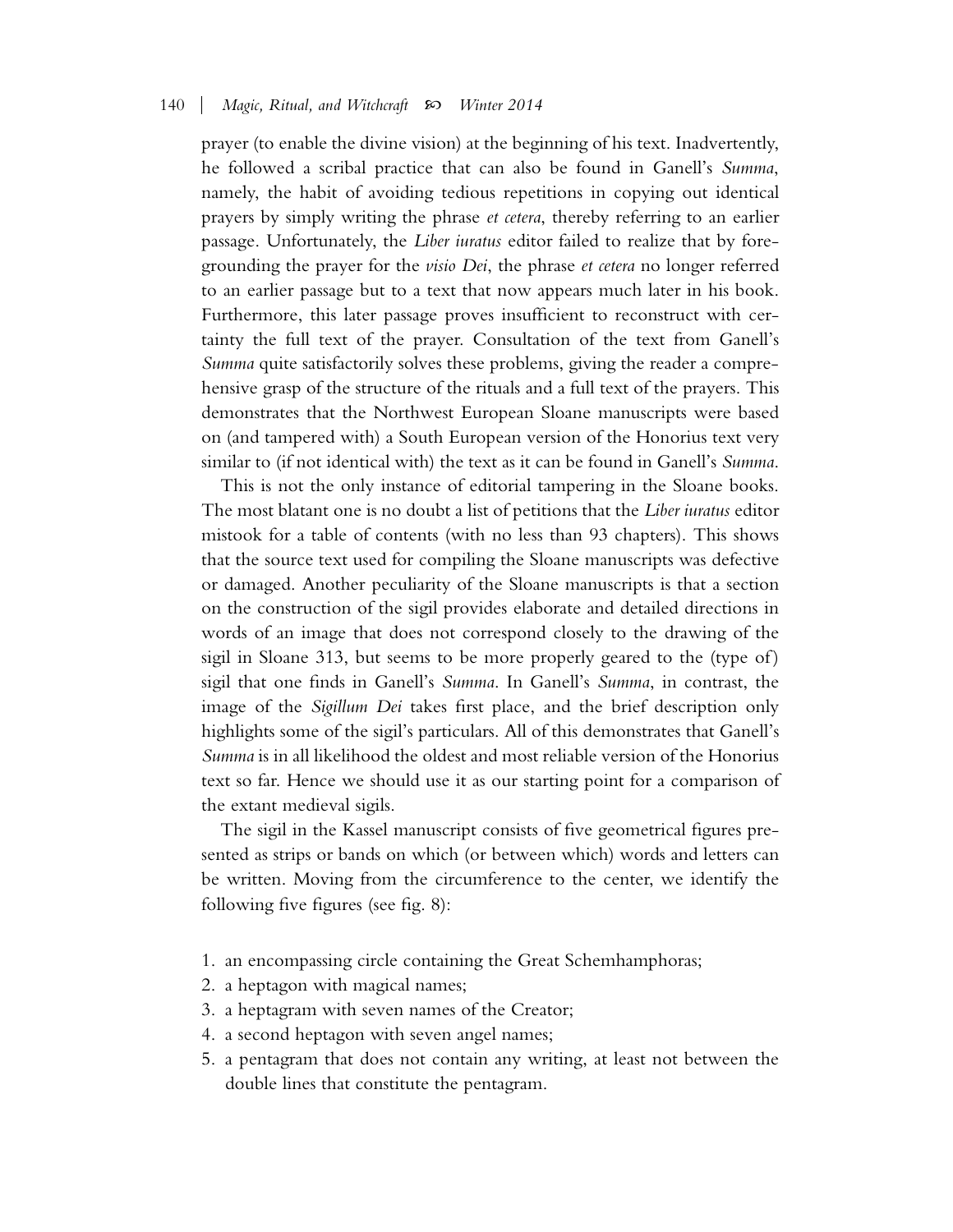Names and words are not only written in or on these figures, but also in the blank spaces in between, notably:

- 1a. in the seven spaces between the circle and the outer heptagon;
- 3a. in the pointed triangular spaces of the heptagram;
- 5a. in the pointed triangular spaces of the pentagram;
- 5b. in the inner pentagonal space of the pentagram.

On the basis of these figures we can compare the sequences of magical letters, words, and names (in the tables below) as they appear on the different sigils and thereby hopefully shed light on the provenance and transmission of the *Sigillum Doornenburgensis* (fig. 11). Nearly all the sigils have this basic structure of five figures, with one exception. The sigil in Sloane 3853 does not contain a heptagram but instead has two heptagonal figures. The spaces between the lines have been carefully colored with yellow, red, blue, and green, as instructed in the directions accompanying the sigil. Though the letters, words, and names have all been taken over from the Honorius tradition (which makes this image very useful for comparison), the sigil in Sloane 3853 as such, however, seems to be a different and new creation as if the omission of the heptagram removes something essential from the *Sigillum Dei*. The fact that the *Sigillum Dei* in Sloane 3853 is associated with King Solomon, furthermore, may be another pointer to the new context of this sigil.

For purposes of comparison we decided to standardize the orthography of the writings on the sigils and print all of them in lower case, with abbreviations expanded silently and any punctuation removed. All lists are read clockwise beginning at the topmost point of orientation of the sigil, namely, the cross followed by an *h* in the encompassing circle. This is where the Great Schemhamphoras begins (table 1), $32$  and right underneath (in table 4) is Cafzyel, the planetary angel of Saturn, the most distant of the planets, followed

<sup>32.</sup> On the Great Schemhamphoras, see Veenstra, ''Honorius and the Sigil of God,'' 168–73. In Jewish tradition, the seventy-two-letter name of God goes back on Ex. 14:19–21, where each of the verses consists of seventy-two letters. According to the Midrash (Genesis rabba 44.19), Rabbi Abin asserted that God delivered Israel from Egypt through His Name, which consisted of seventy-two letters. The suggestion that such a magical divine name existed was a source of inspiration for several, quite diverse traditions, of which the Great Schemhamphoras of Ganell is only one. See Ludwig Blau, *Das altjüdische Zauberwesen* (Strasbourg: Karl J. Trübner, 1898), 139–40. Athanasius Kircher has a whole chapter on the seventy-two-letter name of God (*Oedipus Aegyptiacus*, 2.1:267–81), in which he provides elaborate lists, one based on Exodus and another one based on seventy-two verses from the Book of Psalms, organized as a ladder of seventy-two rungs along which seventy-two angels move up and down.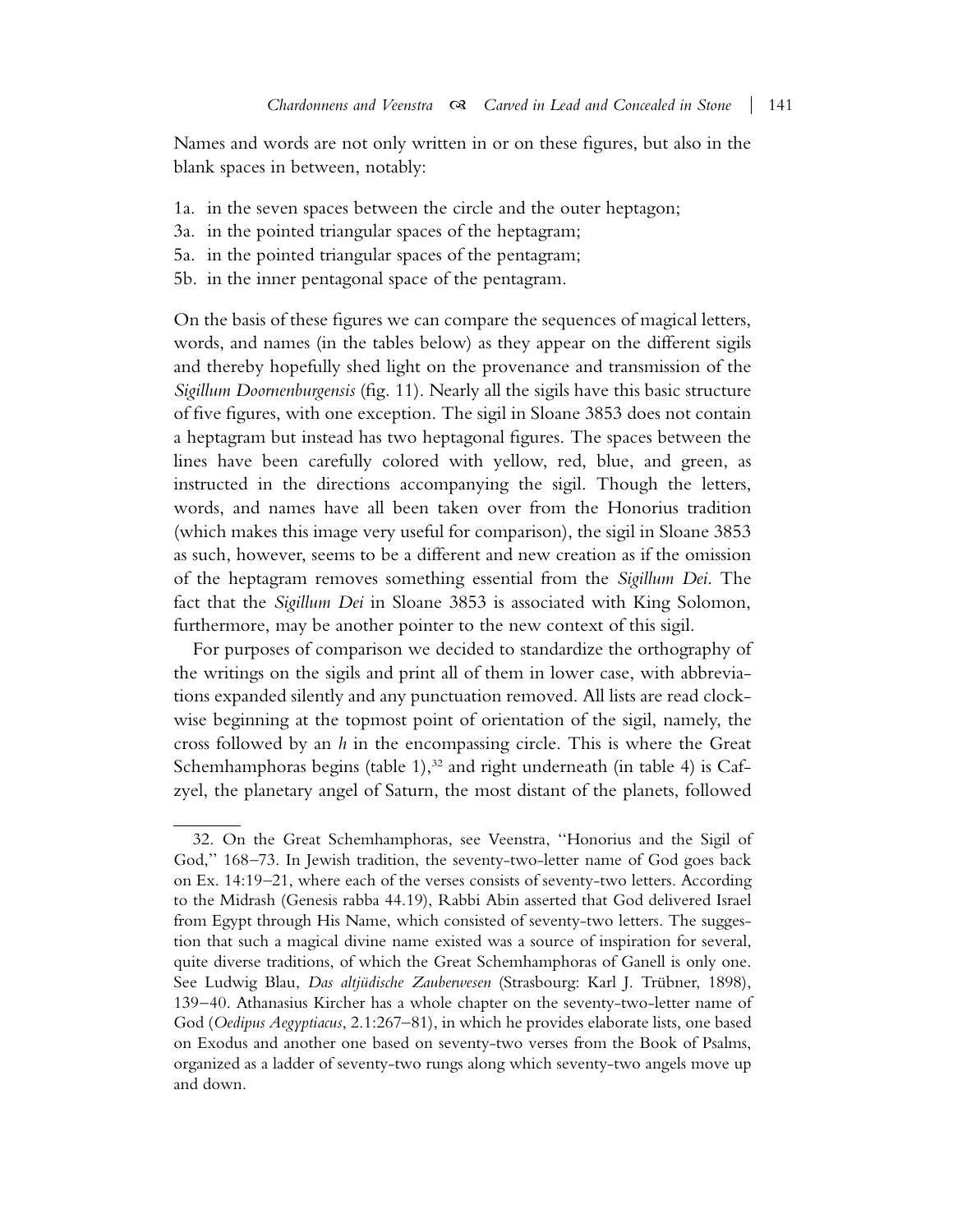

**Figure 11.** Drawing of the *Sigillum Doornenburgensis.* Drawing courtesy of Dávid Katona.

by the angelic rulers of the other planets, neatly organized in a descending line from top to bottom following the celestial spheres of the Ptolemaic cosmos, much like Jacob's ladder descending from heaven to earth.

Let us begin then with the Great Schemhamphoras, the seventy-two-letter name of God, which, we learn from Ganell's *Summa*, is in fact an acronym of seventy-two names (in part a Christian mishmash of Greek and Hebrew names):

ha; 1. **t**heos; 2. **o**nay; 3. **e**l; 4. **x**ps [Christus]; 5. **o**n; 6. **r**aby; 7. **a**lpha ω; 8. **b**aruch; 9. **a**gla; 10. **l**etamynyn; 11. **a**don; 12. **j**oth; 13. **q**uyesteron; 14. **t**unayon; 15. **y**algal; 16. **y**syston; 17. **s**ampsoyny; 18. **t**hetebar; 19. **a**thyonodabazar; 20. **l**auaquyryn; 21. **g**euer;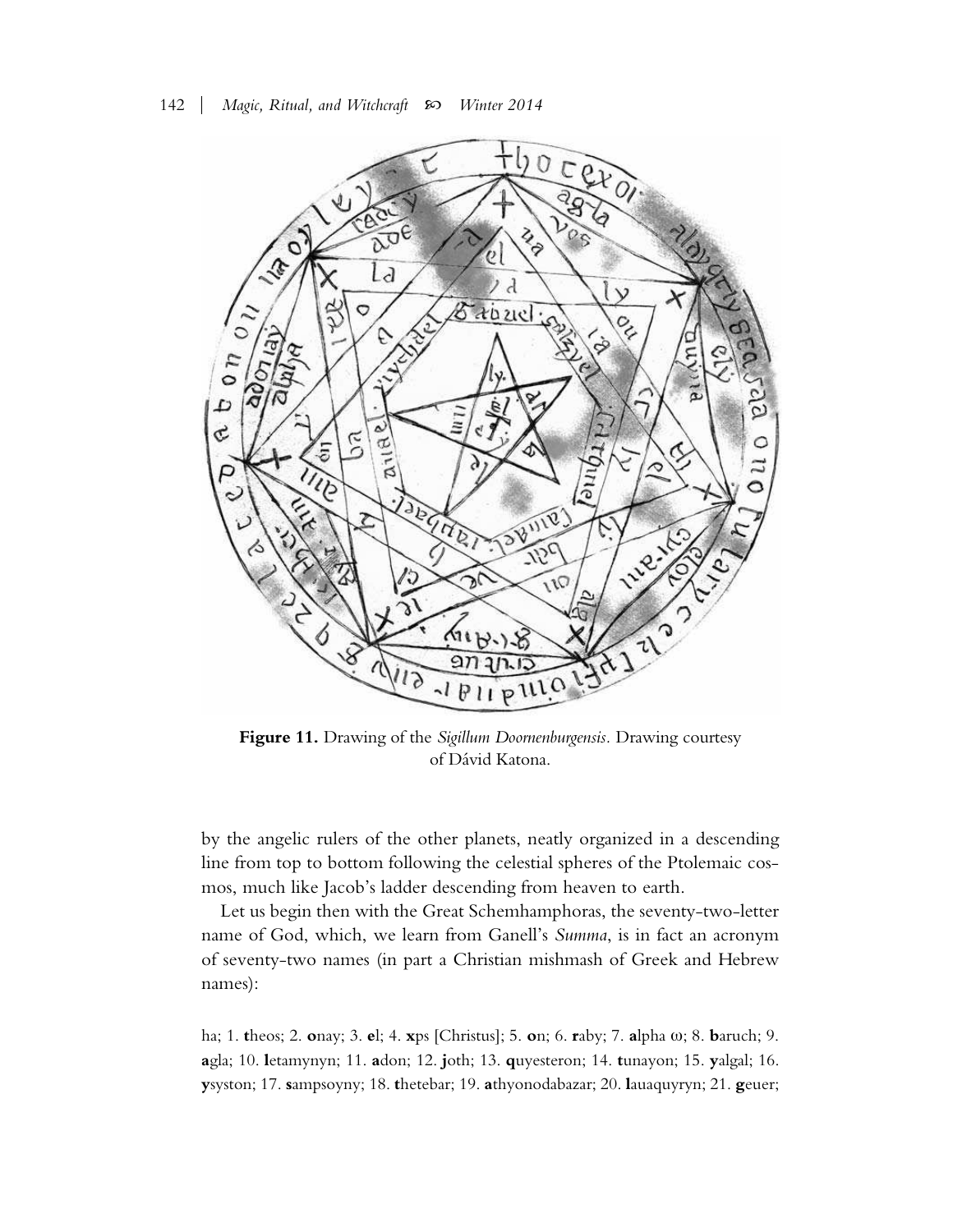22. **a**thedyon; 23. **o**noytheon; 24. **n**omyx; 25. **o**ristyon; 26. **s**anathyel; 27. **v**abalganarytyn; 28. **l**auagelaguyn; 29. **a**raton; 30. **r**adix; 31. **y**aua; 32. **c**apkyb; 33. **e**ly; 34. **k**yryos; 35. **s**uparyas; 36. **p**antheon; 37. **f**lemoyon; 38. **y**uestre; 39. **o**nella; 40. **m**amyas; 41. **e**lgybor; 42. **m**aney; 43. **a**smamyas; 44. **n**athanathoy; 45. **a**bracalabrah; 46. **r**omolyon; 47. **e**pafgricus; 48. **n**arach; 49. **v**agalnarytyn; 50. **g**ofgamel; 51. **a**lla; 52. **r**abur; 53. **e**loon; 54. **l**auazyryn; 55. **a**bracaleus; 56. **t**antalatysten; 57. **e**ye; 58. **d**electycon; 59. **a**y; 60. **t**unayon; 61. **o**ccynomeryon; 62. **n**omygon; 63. **o**ryona; 64. **n**osulaseps; 65. **a**bryon; 66. **o**rlon; 67. **y**e; 68. **l**ayafalasyn; 69. **e**ye assereye; 70. **y**dardycon; 71. **o**cleyste; 72. **t**utheon.33

The text of Ganell's *Summa* subsequently organizes the initial seventy-two letters of the names in the Great Schemhamphoras into eight groups of nine letters (L.4.f.20,  $=$  fol. 103r), a practice that we follow for ease of reference in table 1. In column four, letters on the *Sigillum Doornenburgensis* that cannot be established with certainty due to corrosion are printed between square brackets. The sequence begins with an *h*, which is not a letter but denotes the creative breath of God. Orthographic variants such as *c*/*t*, *r*/*t*, *i*/*y*, and even *e*/*o*, and minim issues (*i/m/n/u/v*) are quite common and will not provide significant information on the transmission.

As we can see in table 1, a notable feature of the Sloane sigils and the *Sigillum Doornenburgensis* is that their makers had a hard time producing clear nine-letter sequences, probably because they were not aware of how to construct the Schemhamphoras. The *algaonosu* sequence, for instance, has an intrusive *a* in the Sloane manuscripts and the *Sigillum Doornenburgensis*, but not in the Italian sources.<sup>34</sup> This might suggest that the additional *a* is a contamination that occurred somewhere in Northwestern Europe (as testified by

<sup>33.</sup> The complete list of the names in the Great Schemhamphoras can be found in Ganell's *Summa*, II.2.7, L.2.f.25 (= Kassel manuscript, fol. 43r), lines 5-26. The list was published in Veenstra, ''Honorius and the Sigil of God,'' 172, but since that transcript was based on a poor quality microfilm, we hereby present a corrected version. Kircher in his chapter on the sigil (*Oedipus Aegyptiacus*, 2.2:479) scorns the ''maleferiatorum hominum stoliditas'' for producing a seventy-two-letter name on the basis of badly transcribed Hebrew. He clearly did not consider that the letters on his sigil constitute a different tradition.

<sup>34.</sup> Since the Great Schemhamphoras is the most significant sequence of the sigil, we present in this note the lists from the four Italian sources in full (this includes the one presented by Kircher, who most likely copied his sigil from the letter by father Thomas de Leon who based himself on a sigil printed in Naples by Duke Ferdinand of Alcalá). Aubrey 24 (image): toexora / lyqtiyst / alcaonosv / laryters / fyomfmana / renvgarel / astadatono / haoyleiots; Michael 276 (image): tocxoraba / laiiatisc / algaonosv / tahiigersp / tiiomema / renvgarei / atedatolvo / naoiotla; Kircher (image): coexoxab / layqtxyh / algaonodn / laxyc&ksp / fionnemana / xenxguxel /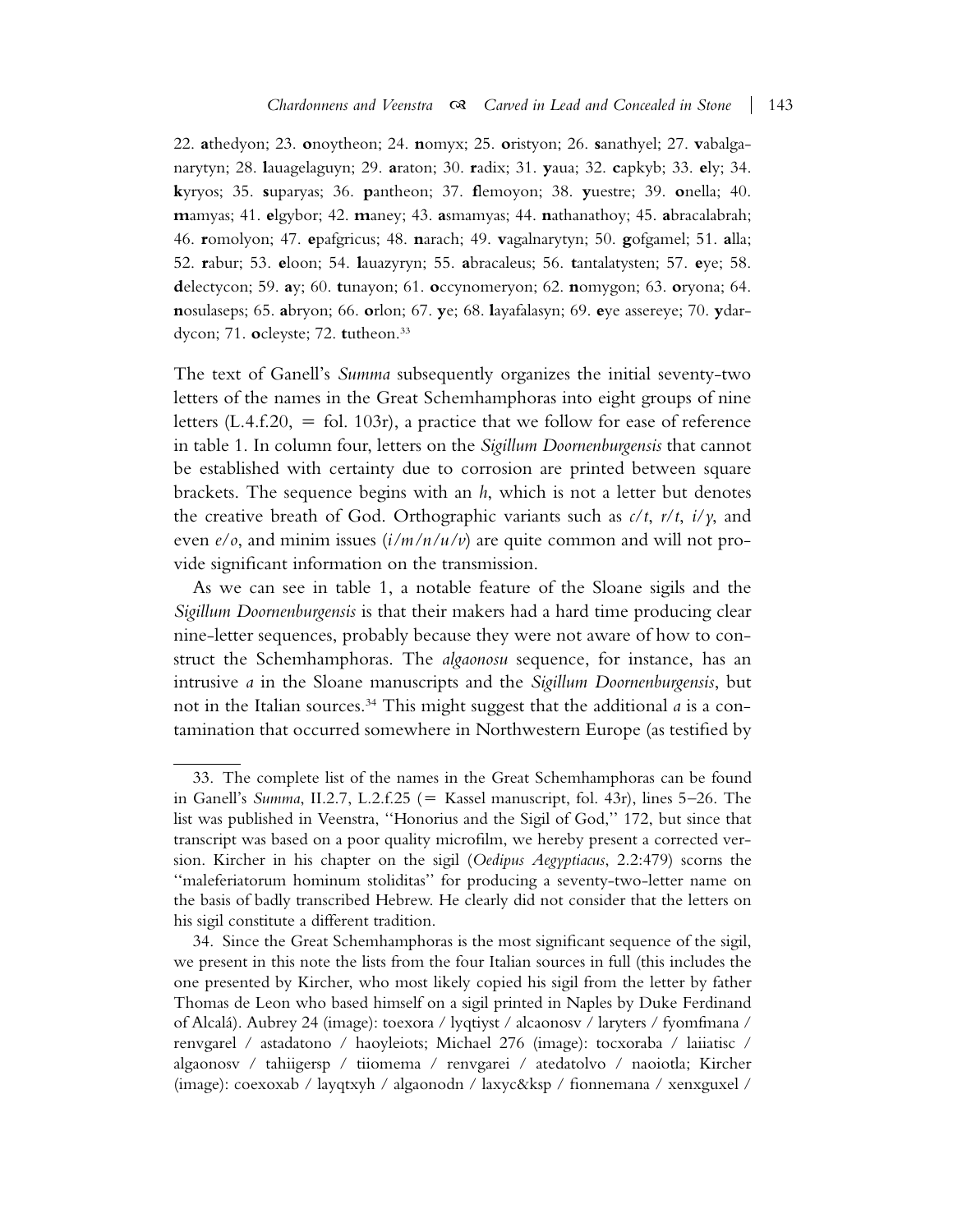| Kassel manuscript<br>(image) | Sloane 313<br>(text)                     | Sloane 3853<br>(image) | Sigillum<br>Doornenburgensis |
|------------------------------|------------------------------------------|------------------------|------------------------------|
| h                            | scribe $h$ —<br>aspiracionem-<br>deinde: | h                      | h                            |
| toexoraba                    | toexoraba                                | toexoraba              | ocexora[b]a                  |
| layqtiyst                    | layqciyst                                | layqtiyst              | layqtiyst                    |
| algaonosu                    | algaaonosu (corr.<br>ex. algaonosu)      | algaaonosn             | algaaonosu                   |
| laryceksp                    | lariteksp                                | latyceksp              | laryceksp                    |
| fyomemana                    | fyomemana                                | fyomemana              | fiomana                      |
| renugarel                    | remiarel                                 | rel                    | renvgarel                    |
| atedatono                    | atedacono                                | acetatono              | atedatono                    |
| naoyleyot                    | naoyleyot                                | naoyleyotma            | nuaoyley[o]t                 |

**Table 1.** The circle with the Great Schemhamphoras.

the ''corrected'' reading in Sloane 313) and influenced all subsequent sigils produced there. The *renugarel* sequence seems to be fairly consistent on the Continent; the *Sigillum Doornenburgensis* and the Italian sigils faithfully follow Ganell's *Summa*. Sloane 313 has *remiarel* and (leaving aside the *nu*/*mi* variant) lacks the *g*. This may be due to the poor condition of the source text, but it could also be an oversight or simply a mistake. This is certainly true of the missing *me* in the *fyomemana* sequence and the additional *u* in the *naoyleyot* sequence on the *Sigillum Doornenburgensis*. Sloane 3853 has notable difficulties with the sixth (*rel* for *renugarel*) and eighth (*naoyleyotma* for *naoyleyot*) sequences, but these may be postmedieval corruptions since similar problems with the Great Schemhamphoras are also in evidence on the Oxford sigils.<sup>35</sup>

Table 1a lists a set of divine names from Hebrew and from Greek. On the whole the sequences in table 1a are fairly consistent. Sloane 3853 does not

atedatono / naoyleyot; minted sigil: tocxoraba / layatiysc / algaonosv / laryceksp / tyomemana / renvgarel / atedatono / naoyleyot.

<sup>35.</sup> The recontextualized sixteenth- and seventeenth-century sigils seem to have lost touch with the older sources, and occasionally take liberties both in form and content. (The Oxford sigils, for instance, have a hexagram instead of a pentagram in the center.) That said, in the final sequences, Kircher's sigil and the minted sigil follow Ganell's *Summa* quite accurately. The reading *rel* for *renugarel* is also found on the sigil in Sloane 3850 (and *naoyasystma* for *naoyleyotma*).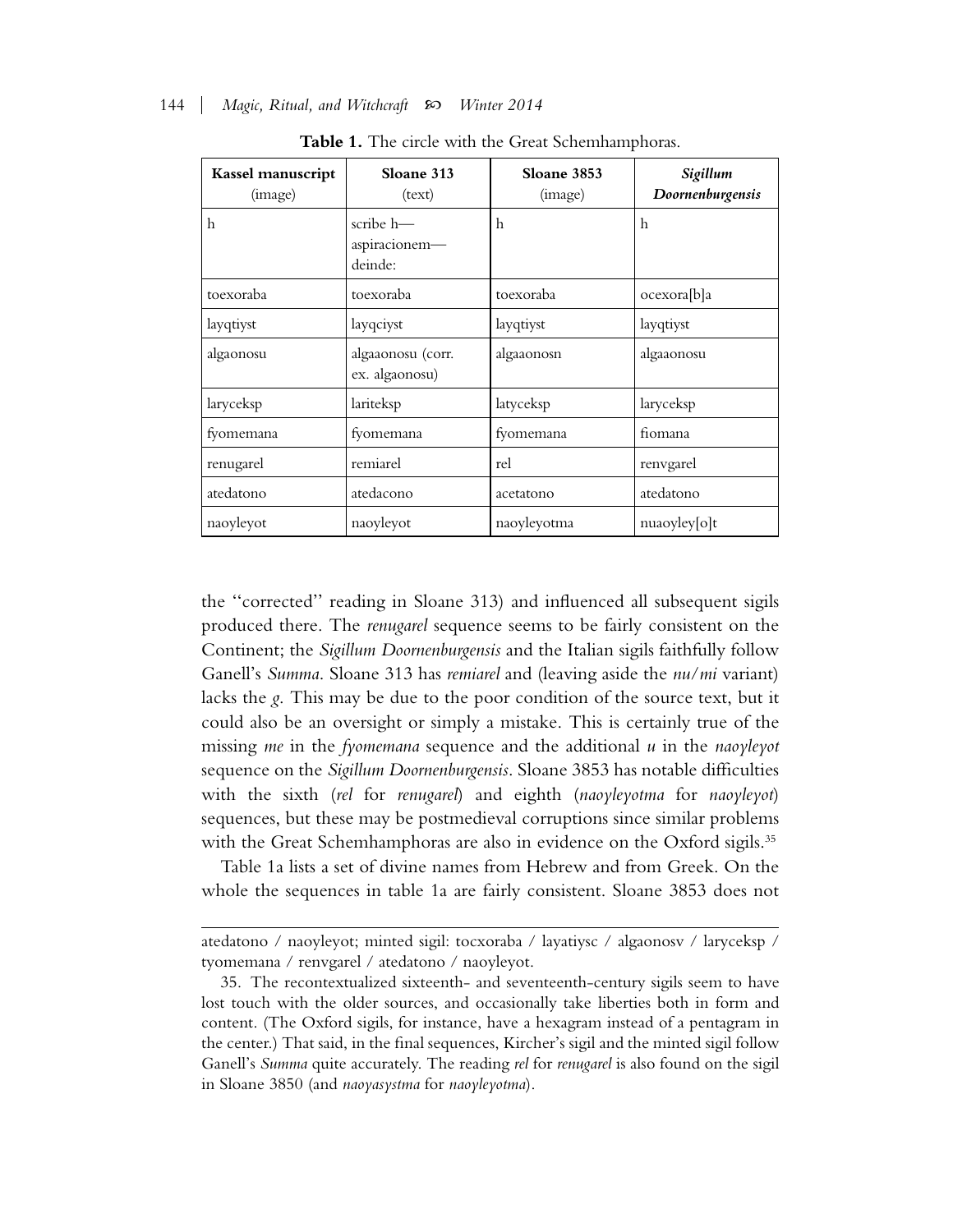|         | Kassel manuscript<br>(image) | Sloane 313<br>(image) |   | Sloane 3853<br>(image)    | Sigillum<br>Doornenburgensis |
|---------|------------------------------|-----------------------|---|---------------------------|------------------------------|
| a<br>-1 | g<br>a                       | a<br>a                | g | $e + ly$                  | agla                         |
| ely     |                              | ely                   |   | $e + \log$                | ely                          |
| heloy   |                              | eloy                  |   | $chris + tus$             | eloy                         |
| xps     |                              | xpc                   |   | $so + ther$               | cristus                      |
| sother  |                              | sother                |   | $\text{ado} + \text{nay}$ | sother                       |
| adonay  |                              | adonay                |   | $sa + day$                | adonay                       |
| saday   |                              | saday                 |   | $v + oth$                 | saday                        |

**Table 1a.** The spaces between the circle and the outer heptagon.

reserve only one space for the cross with the letters of the word *agla* distributed over its four corners (as in Ganell's *Summa* and Sloane 313), but inserts this cross liberally in all of the seven spaces between the circle and the outer heptagon, and following that also in the seven spaces of the first heptagon, thereby splitting the names that are entered there into two segments or syllables. (In tables 1a and 2 we have indicated this with  $a +$ .) Since *agla* no longer has its own space, the scribe of Sloane 3853 moved the list of divine names up one place, making room for one additional name at the end, which the scribe decided should be *yoth*. A peculiar feature of the *agla* cross in Ganell's *Summa*—a feature it shares with the *agla* cross in the Leipzig manuscript, Sloane 3850, and the fourteen crosses in Sloane 3853—is that the letters are distributed in linear fashion from left to right (so that *l* comes under *a*). In Sloane 313 and Kircher's image the letters are distributed clockwise (so that *l* comes under *g*). This anomaly does not seem to belong to a particular tradition or region. There is no *agla*-cross in the *Sigillum Doornenburgensis*. The artisan who made the latter contented himself with a plain *agla*, perhaps because of a lack of space. The maker of the minted sigil, on the other hand, opted to retain the cross but not the word *agla*.

Table 2 shows a list of names of which the background is not immediately clear. Nevertheless, the lists are fairly consistent. The only notable variation is in the final word. After *alpha* one is tempted to read *omega*, as is testified by Sloane 313 (both in the image and in the text), and by Aubrey 24.36 Yet,

<sup>36.</sup> The two final words in Aubrey 24 are alpha / et ω; in Michael 276: alpha / ladaj; on the minted sigil: alpha / adai; in the Leipzig manuscript: adonay / adalym,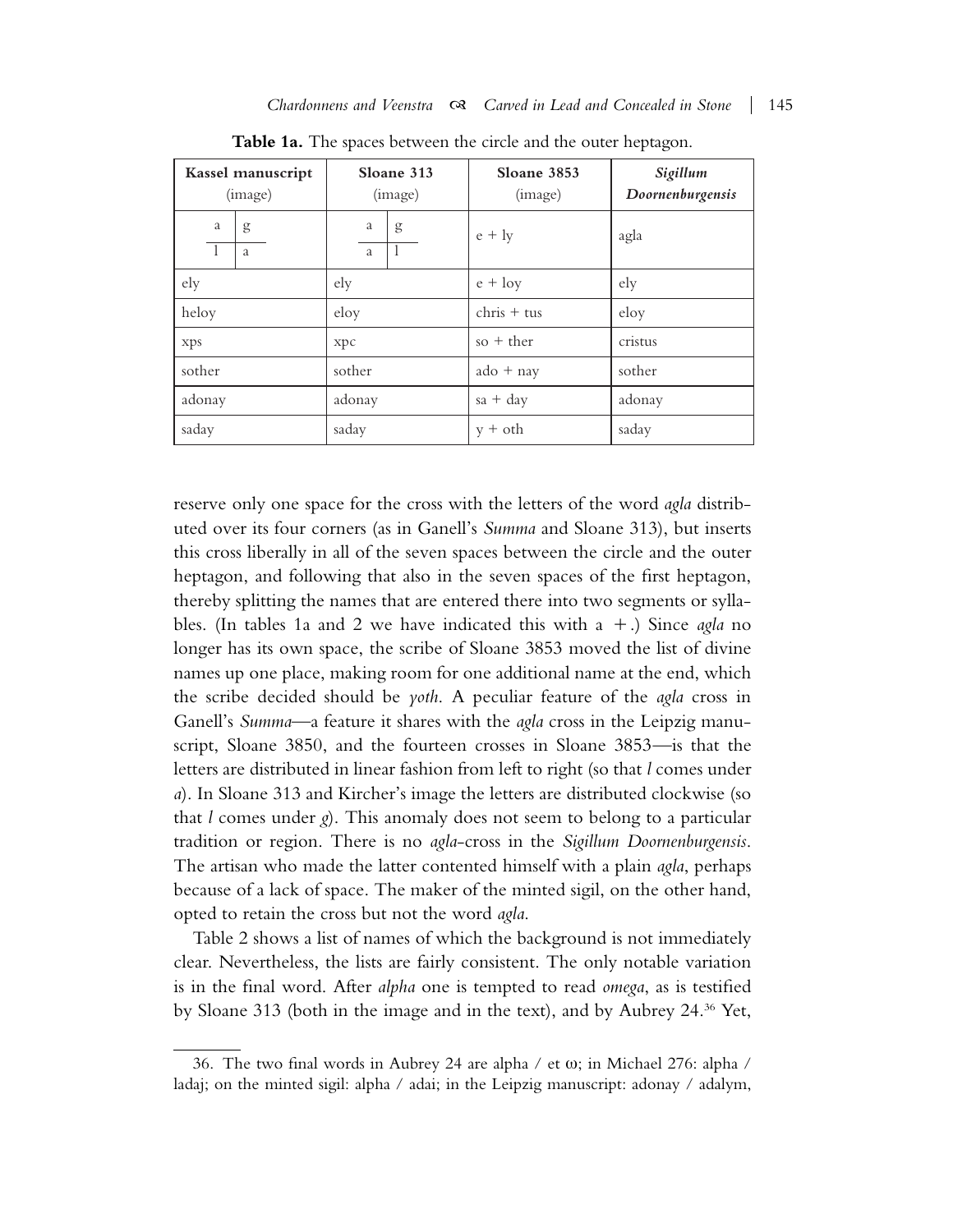| Kassel manuscript<br>(image) | Sloane 313<br>(image) | Sloane 3853<br>(image)   | Sigillum<br>Doornenburgensis |
|------------------------------|-----------------------|--------------------------|------------------------------|
| <b>VOS</b>                   | <b>VOS</b>            | $v + os$                 | <b>VOS</b>                   |
| duynas                       | duynas                | $du$ + mas               | duyna                        |
| gyram                        | gyram                 | $gy + ram$               | cyram                        |
| gravy                        | grani                 | $\text{gra} + \text{ny}$ | grany                        |
| aysaram                      | aysaram               | $+$ saram<br>ay          | aysa[r]am                    |
| alpha                        | alpha                 | $al + pha$               | alpha                        |
| ad                           | $\omega$              | so $+$ ther              | ade                          |

**Table 2.** The first heptagon.

Ganell's *Summa* gives *ad*; the minted sigil has *adai*, and Michael 276 has *ladaj*, to which the *Sigillum Doornenburgensis* more or less complies with *ade*, thereby showing its Continental roots.

Table 3 shows the seven names of the Creator. The list in Sloane 3853 is a garbled version of the list in the Kassel manuscript. The *Sigillum Doornenburgensis* is largely consistent with the list in Ganell's *Summa*. The image in Sloane 313 seems to differ with orthographic variants like *narathu* and *talybarres*, which may have been the result of confusion over the readings in the

| Kassel manuscript<br>(image) | Sloane 313<br>(image) | Sloane 3853<br>(image) | Sigillum<br>Doornenburgensis |
|------------------------------|-----------------------|------------------------|------------------------------|
| narach                       | narathu               | laya                   | narath                       |
| libarre                      | talybarres            | narath                 | lybarre                      |
| lybares                      | lybares               | lealg                  | lybares                      |
| layaly                       | layacy                | libarre                | layaly                       |
| et lyalg                     | et lyalg              | veham                  | et lyalg                     |
| veham                        | veham                 | libares                | veham                        |
| yalgal                       | yalgal                | yalgal                 | ya[g]a                       |

**Table 3.** The heptagram with seven names of the Creator.

in Sloane 3850: alpha / oo. Kircher's image lacks the outer heptagon and simply adds the names to the list of seven names of the Creator that grace the heptagram—even though his list is highly defective: vos / gram / vos / vos / vos / graney / alxa.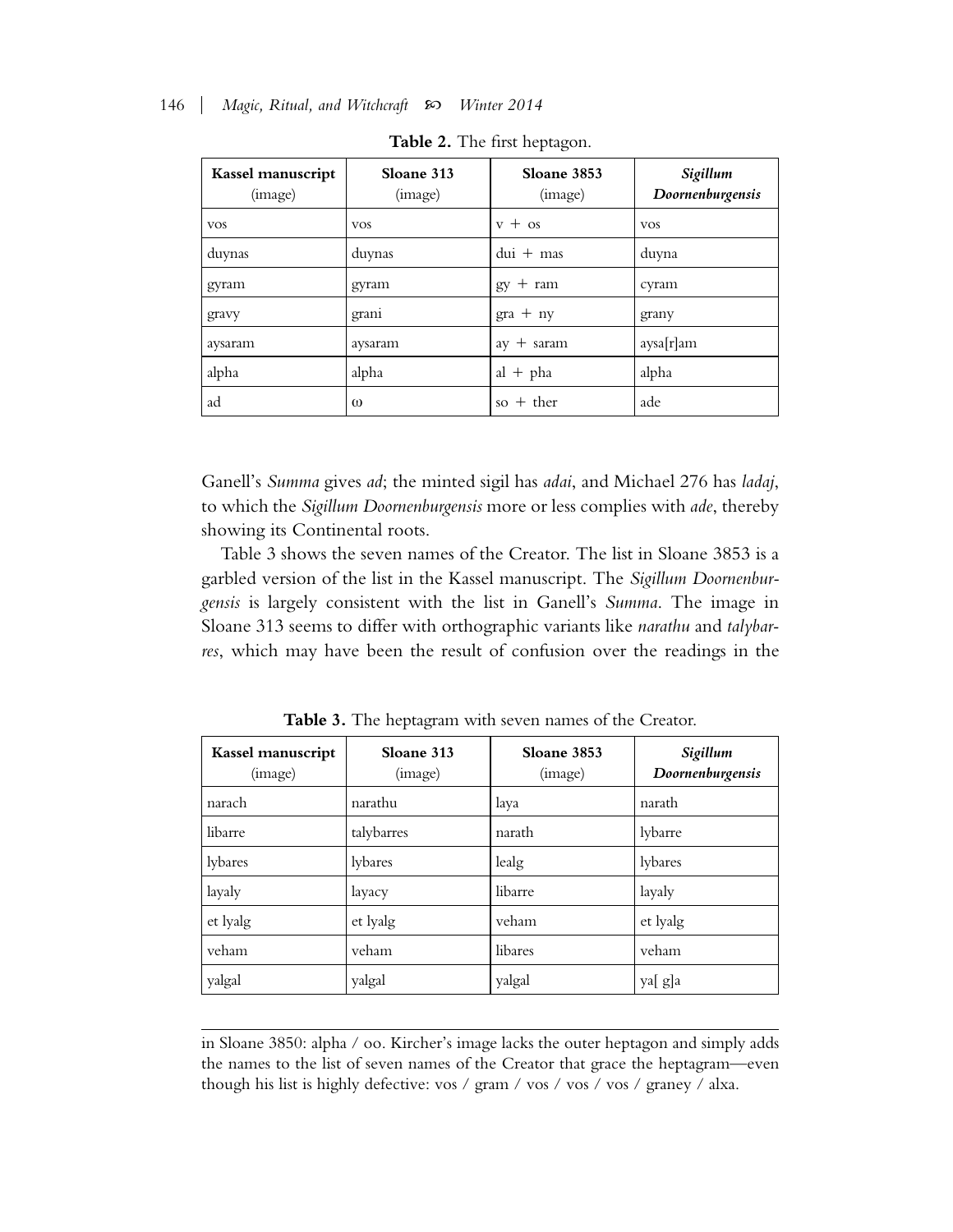| Kassel manuscript<br>(image) | Sloane 313<br>(image) | Sloane 3853<br>(image) | Sigillum<br>Doornenburgensis |
|------------------------------|-----------------------|------------------------|------------------------------|
| el                           | el                    | el                     | el                           |
| on                           | on                    | on                     | on                           |
| el                           | el                    | el                     | el                           |
| on                           | on                    | on                     | on                           |
| el                           | el                    | el                     | el                           |
| on                           | on                    | on                     | on                           |
| $\omega$                     | $\omega$              | $\omega$               | $\circ$                      |

**Table 3a.** The pointed triangular spaces of the heptagram.

directions for the sigil in the same manuscript, which mention *narathuta* and *libarre*, respectively. Even though *narathuta* was subsequently corrected into *narath*, *u* ended up as the final syllable of *narath* and *ta* as the first syllable of *lybarres* (for *libarre*) in the image in Sloane 313, which suggests that the draftsman who made the image probably based himself on the text in the same manuscript. With some exceptions, the younger sources remain less faithful to the Honorius readings from Ganell's *Summa* and the *Liber iuratus*. 37

Table 3a alternates the names *El* (God) and *On* (Being) and requires little comment. The list is simple and consistent.38 The artisan who made the *Sigillum Doornenburgensis* may have had some difficulties recognizing the Greek omega, but we trust his *o* serves a similar purpose and does not constitute a significant departure from tradition. Sloane 3850 and the minted sigil have *oo*, perhaps a misreading of ω as the fused *oo* customary in late medieval scripts.

Table 4 presents a list of the seven archangels who in Sloane 3853 are explicitly presented as planetary spirits. The Solomonic treatise, which features the sigil in this manuscript, is preceded by seven full-page drawings of

<sup>37.</sup> Aubrey 24 does not contain this list; Sloane 3850 does; Kircher's image does so too, albeit with slight orthographic variants; the minted sigil also has this list (though the names are difficult to distinguish). In the Leipzig manuscript there are traces of the list but the names are clearly corrupted. The scribe of Michael 276 relied on his own imagination, so it seems: im / asseer / Eh e ie / Emanuel / Eh E ie / ensoph / tetagramaton (in which we can easily recognize *Eye assereye* and the cabalistic *Ein Sof*).

<sup>38.</sup> Aubrey 24 follows the Kassel and Sloane manuscripts. Kircher's sigil, the Leipzig manuscript, and Michael 276 do not have this list.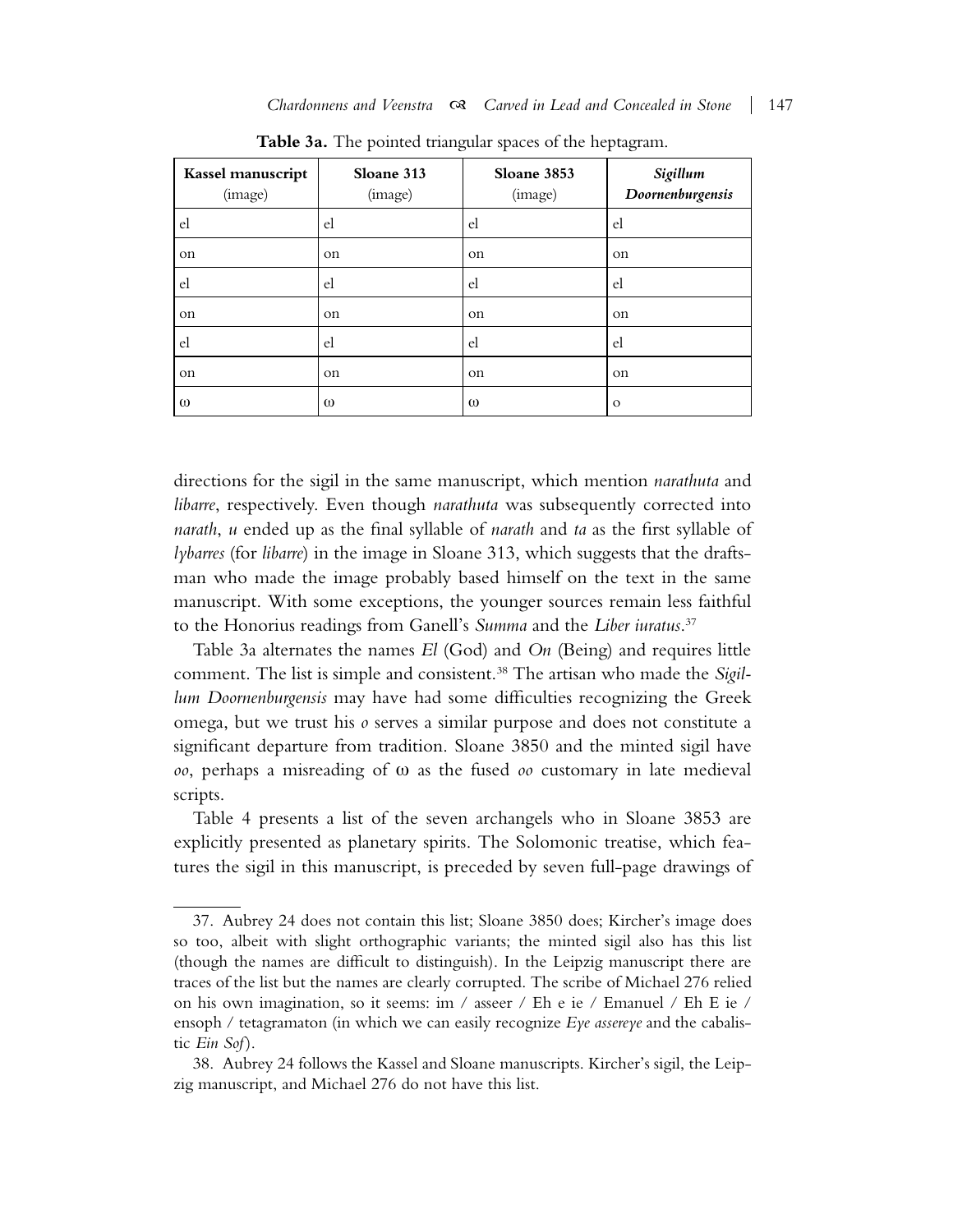| Kassel manuscript<br>(image) | Sloane 313<br>(image) | Sloane 3853<br>(image) | Sigillum<br>Doornenburgensis |
|------------------------------|-----------------------|------------------------|------------------------------|
| cafzyel                      | cafziel               | capziell               | gabriel                      |
| satquiel                     | satquiel              | satquiell              | caszyel                      |
| samael                       | samael                | samaell                | satquiel                     |
| raphael                      | raphael               | raphaell               | samael                       |
| anael                        | anael                 | anahell                | raphael                      |
| michael                      | michael               | michaell               | anael                        |
| gabriel                      | gabriel               | gabriell               | mychael                      |

**Table 4.** The second heptagon with seven angel names.

the angels with their names written on their foreheads or on their tiaras together with the planetary signs drawn on their breast (fols. 124r–27r). This portrait gallery begins with Gabriel (Luna) and is followed by Capciel (Saturn), Satquiell (Jupiter), Samaell (Mars), Raphaell (Sol), Anaell (Venus), and Michaell (Mercury). This sequence is somewhat disorganized. The proper sequence of the planets from the *Stellatum* to the Earth is Saturn, Jupiter, Mars, Sun, Venus, Mercury, and Luna, with which the sequence of angel names in the Kassel and Sloane 313 manuscripts are perfectly aligned. If a list begins with Gabriel (Moon), one would logically expect Michael to come next, followed by Anaell, and the rest. Jumping from Gabriel (Moon) to Capciel (Saturn) is like jumping from the bottom rung to the top rung of the ladder and then moving downward.

The most remarkable anomaly in table 4 is that the artisan of the *Sigillum Doornenburgensis* made exactly the same mistake and began his list with Gabriel. It is the type of mistake that is most easily understood when one imagines a scribe copying from a circular image and starting at the wrong place (while perhaps also being quite oblivious of the planetary sequence). This oversight in the *Sigillum Doornenburgensis* caused the list of names (though correct as a circular sequence) to move up one place.<sup>39</sup>

<sup>39.</sup> Regarding the seven angels, the minted sigil and the Leipzig manuscript are consistent with Ganell's *Summa*. Kircher's sigil has *Mahel* instead of *Ana(h)el*, which may be a printing error. Aubrey 24 has Gabriel and Michael trade places; the author of Michael 276 seems clueless: Cafael / Gabriel / Samael / Michael / Saauiel / Anael / Auisiel; and the one of Sloane 3850 is similarly confused: Raphael / Satquiel / Raphael / Anael / Michael / Salriel.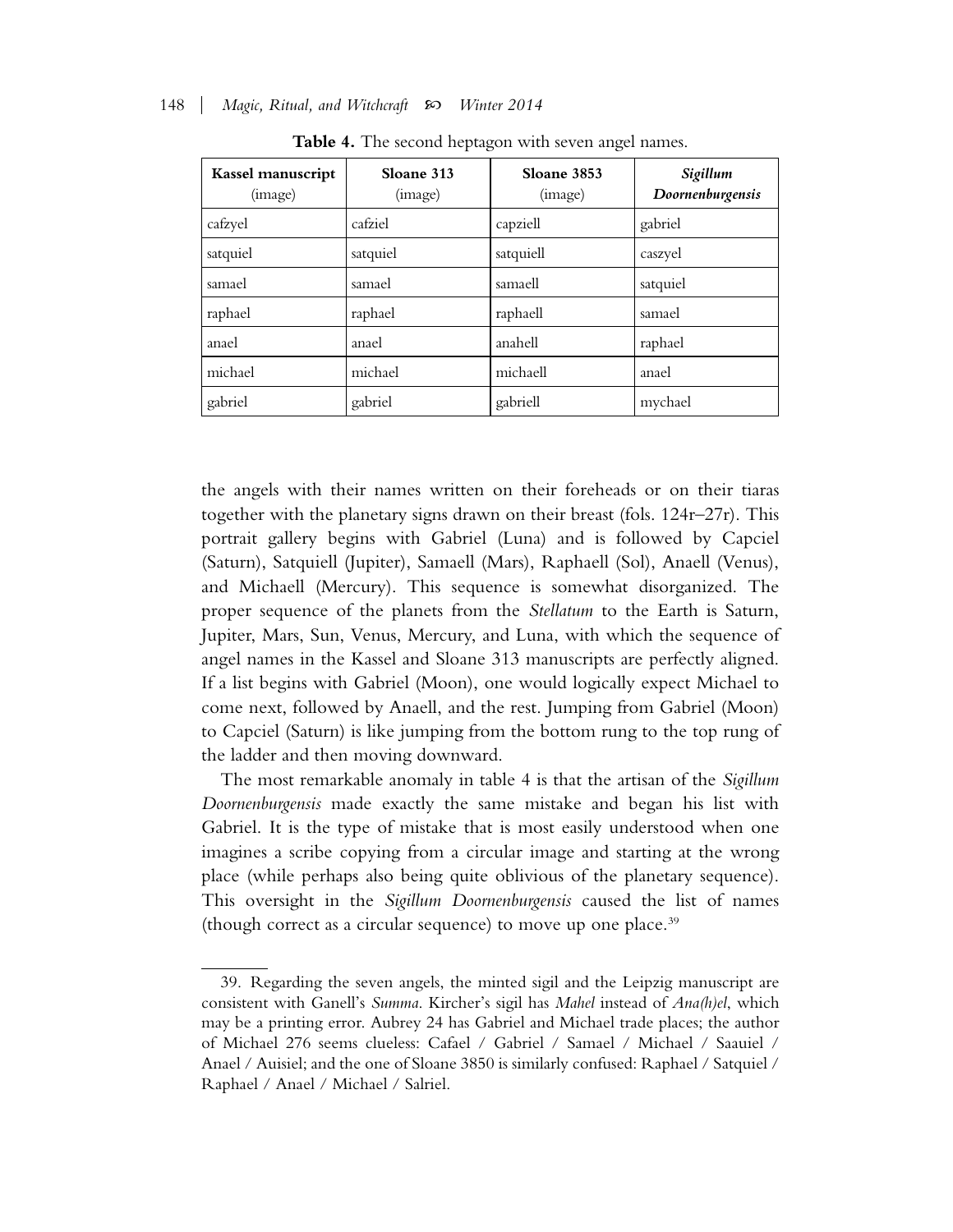| Kassel manuscript<br>(image) | Sloane 313<br>(image) | Sloane 3853<br>(image) | Sigillum<br>Doornenburgensis |
|------------------------------|-----------------------|------------------------|------------------------------|
| la                           | lx                    | lx                     | 1v                           |
| lc                           | al                    | al                     | al                           |
| vm                           | la                    | nm                     | la                           |
| $\rm{lx}$                    | lc                    | $\rm_{ly}$             | le                           |
| al                           | nm (um in the text)   | ch                     | nm                           |

**Table 5a.** The pointed triangular spaces of the pentagram.

Something similar seems to be case with the letters written in the points of the pentagram in table 5a. When we accept as orthographic variants *lx*/*ly*, *ly*/*le*, and *vm*/*nm*, the sequences in Ganell's *Summa*, Sloane 313, and the *Sigillum Doornenburgensis* are identical; and one might even include Aubrey 24, which (since it contains a hexagram) simply doubles the *le* to fill all the angles.40 The only difference is that the lists in Sloane 313, the *Sigillum Doornenburgensis*, and Aubrey 24 have moved forward two places compared to the list in Ganell's *Summa*. Why this is so remains unclear, but it does bring the Doornenburg sigil in line with the image in Sloane 313.

What the letters mean seems difficult to establish, but the learned Kircher (who after all was instructed in Oriental languages by Thomas de Leon) makes an interesting suggestion in his *Oedipus Aegyptiacus*. The sequence *yl al le al um* (which strongly resembles the sequence on the *Sigillum Doornenburgensis*) is corrupted Arabic deriving from ''la alla ella alla'' (there is no God but God); and *um*, so Kircher believes, is a remnant of the second part of that saying "Mahumet rassul alla" (Muhammed is the messenger of God).<sup>41</sup> According to Kircher the sigil is an amulet of the four sects, namely Judaism, Islam, Christianity, and Paganism, and can enable a person to be a Christian

<sup>40.</sup> Of the Italian sources, Michael 276 is least in line with the tradition. Aubrey 24: lx / al / la / le / le / vm; Michael 276: el / ie / ia / to / in / on; Kircher: yl / al / le / al / um.

<sup>41.</sup> Kircher, *Oedipus Aegyptiacus*, 2.2:480: ''Intra triangula vero` ex Arabum amuletaria officina ponuntur *yl*, *al*, *le*, *al*, *um*, corruptissime` vti omnia alia; volebant enim illud Arabicum exprimere *la alla ella alla*, *non est Deus nisi Deus*, quod dum pronunciare nequirent, illorum loco dicta inconcinnissima verba posuerunt, *yl*, *al*, *le*, *al*, *um*: sed quid sibi velint duo verba, *um*, explico. In dicto Arabum pronunciato semper hæ voces sequuntur, *Mahumet rassul alla*; atque harum capitales literas referunt *um*.''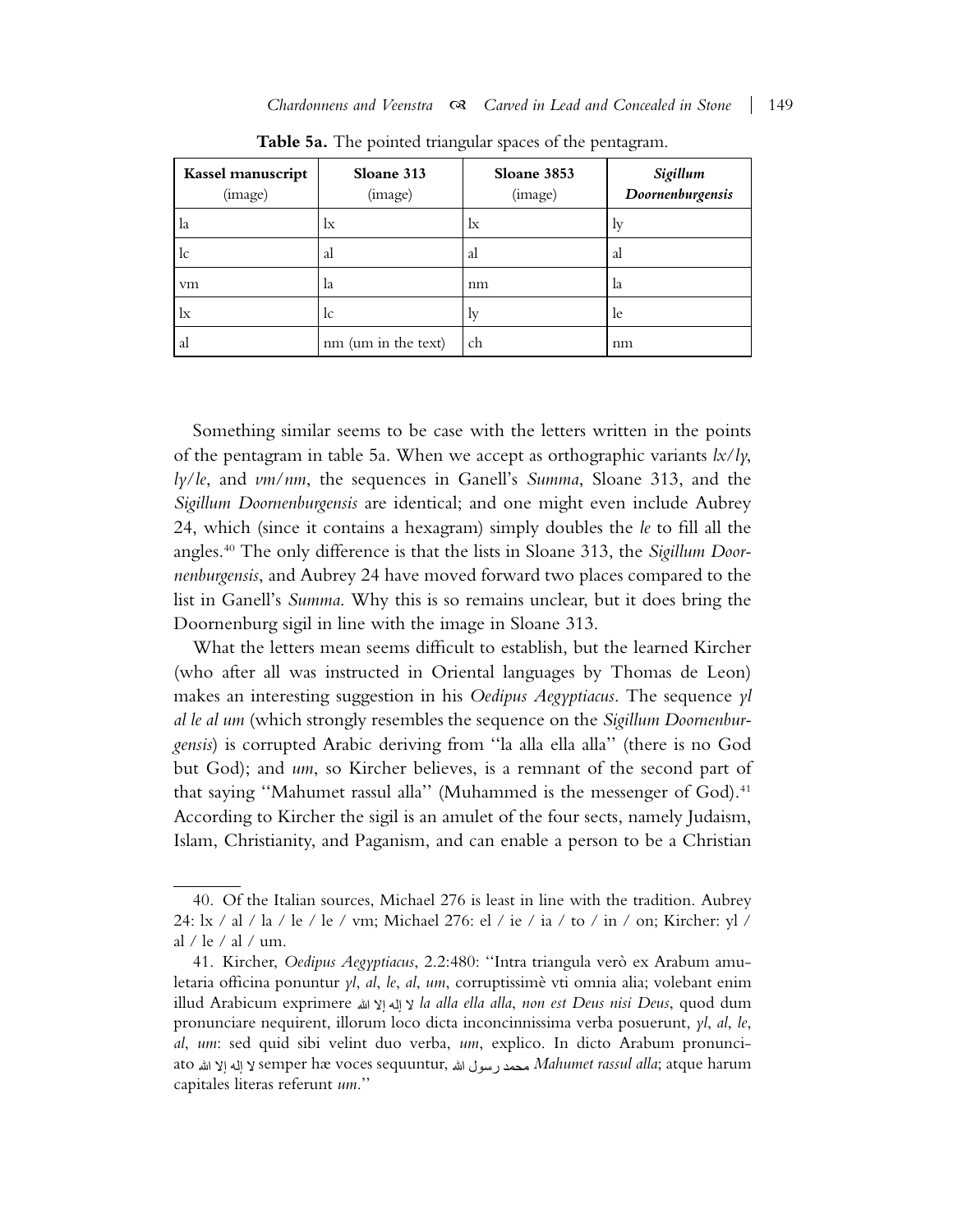| Kassel manuscript | Sloane 313 | Sloane 3853 | Sigillum         |
|-------------------|------------|-------------|------------------|
| (image)           | (image)    | (image)     | Doornenburgensis |
| e                 | e          | e           | e                |
| e                 | elv        | e           | e                |

**Table 5b.** The inner pentagonal space of the pentagram.

publically while secretly professing Islam. It goes without saying that Kircher believes this to be the work of demons and that possession of the sigil greatly imperils one's soul.

On the final table 5b we need not comment at great length; the tau cross with the divine names *El* and *Ely* written around it is virtually the same in the different sigils.42 The only difference is in the way the letters of *Ely* are distributed. The scribe of the *Sigillum Doornenburgensis* seems to replicate the image in Ganell's *Summa* (which spells *Ely* in a counter clockwise fashion) but forgot the *l*. Sloane 3853 puts the letters of *Ely* in a clockwise fashion, and Sloane 313 simply adds them in a single line underneath. We already pointed out that Sloane 3853 deviates in several ways; in the spaces between the pentagram and the inner heptagon (which are empty in all the other sigils) the scribe of Sloane 3853 added five times the tetragrammaton in Hebrew.

#### ANALYSIS AND CONCLUSIONS

From the tables and the discussion above we get the overall impression that the *Sigillum Doornenburgensis* remains faithful to the forms and standards for the sigil set by Ganell's *Summa*, but that it also displays features that are indicative for the Northwest European tradition of the *Liber iuratus*. The Great Schemhamphoras on the sigil is a case in point. The *algaonosu* sequence on the *Sigillum Doornenburgensis*, for example, has the intrusive *a* of the Sloane manuscripts, but the *renugarel* sequence follows Ganell's *Summa* rather than the readings *remiarel* (Sloane 313) or *rel* (Sloane 3853). In some instances, the Doornenburg sigil opts for the South European readings of Ganell's *Summa* (e.g., *ade* for *ad* in the first heptagon, instead of Sloane 313's ω); in other

<sup>42.</sup> The one exception is Michael 276, which gives the tetragrammaton in Hebrew with the letter tau in the middle.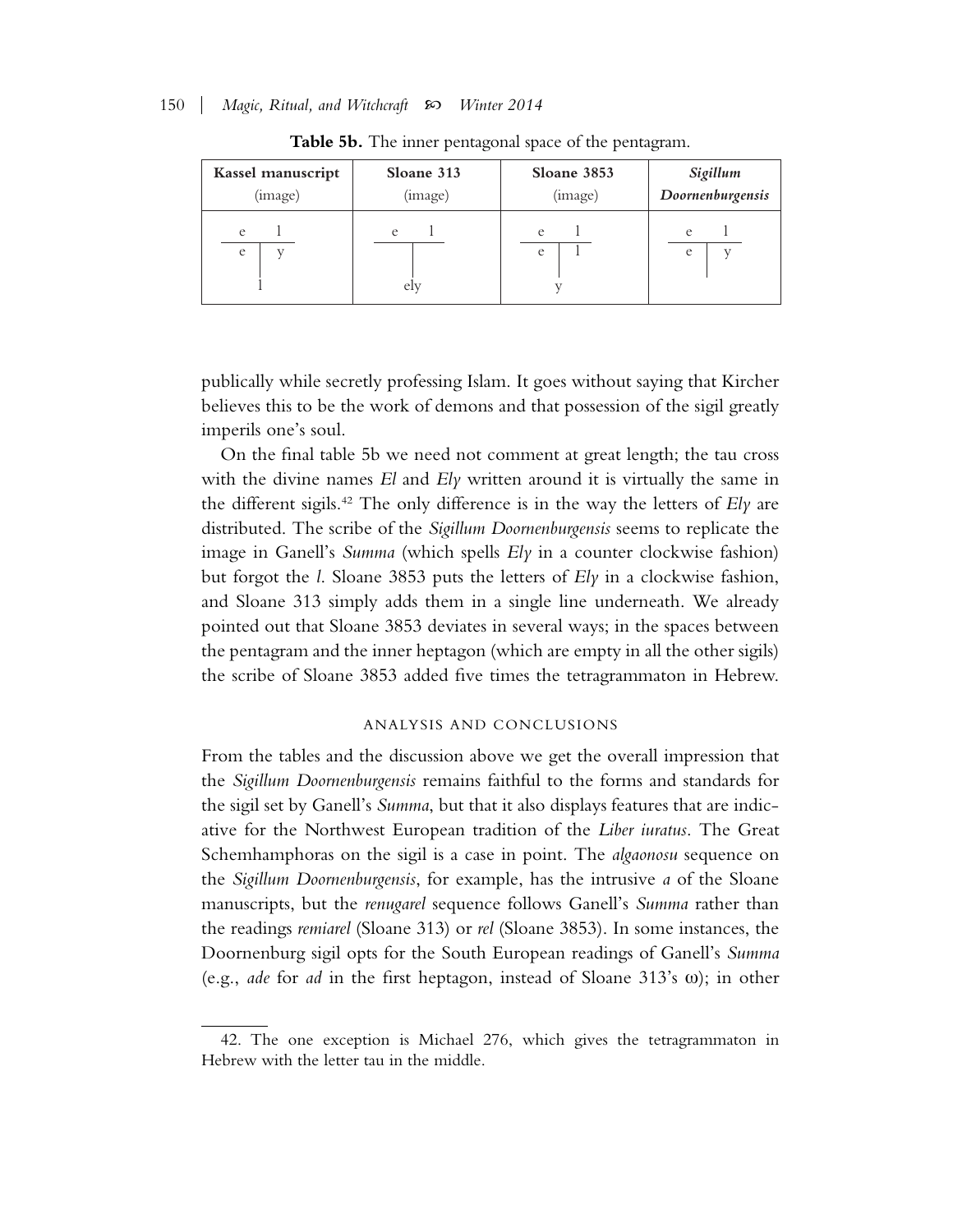instances it follows the readings of the Northwest European manuscripts (e.g., in the letters in the triangular spaces of the pentagram). There is good reason, therefore, to conclude that the *Sigillum Doornenburgensis* is somehow an important link between the South and the Northwest European traditions of the sigil.

There are, however, other aspects of the construction of the sigil that briefly require our attention since they shed further light on the position of the *Sigillum Doornenburgensis*. Contrary to Ganell's *Summa*, which has a detailed image, the text of the *Liber iuratus* from the Sloane manuscripts gives meticulous directions on how the names and letters should be positioned on the sigil. The relative positions of the names that we listed above in tables 3 and 4 are described by the Sloane editor in great detail. Though the directions are somewhat tedious and repetitive, they nevertheless require our close attention. Instead of translating or quoting the Latin, we provide a concise and functional paraphrase:

The name *Layaly* should be placed in such a way that *La* is immediately above *Cas* of *Casziel* and *ya* above *ziel*; *ly* should be between an intersection and a cross. *Na* of *Narath* should be above *Sat* of *Satquiel*, *ra* should be above *quiel* and *th* between an intersection and a cross. *Li* of *Libarre* should be immediately above the first syllable of *Raphael*, and *bar* above the final syllable; *re* should be between an intersection and a cross. *Ly* of *Lybares* should be above the first syllable of *Michael*, and *ba* above the final syllable; *res* should be between an intersection and a cross. *Et* of *Et lyalg* should be above the first syllable of *Samael*, *ly* above the final syllable, and *alg* between an intersection and a cross. *Ve* of *Veham* should be above the first syllable of *Anael* and the letter *h* above the final syllable; *am* should be between an intersection and a cross. The letter *Y* of *Yalgal* should be above the first syllable of *Gabriel* and *al* above the final syllable; *gal* should be between an intersection and a cross.<sup>43</sup>

We crave the indulgence of the readers and invite them to compare these directions with the images from Ganell's *Summa* and Sloane 313. It will then

<sup>43.</sup> The Latin text is very elaborate. For each direction the author uses approximately sixty words, which in our paraphrases is brought down to approximately thirty. By way of example, we quote the prescription for the name *layaly*: ''in eadem parte, que est supra 'Casziel', sillabe cuiusdam sancti Dei nominis scribantur, ita quod hec sillaba: 'la' scribatur in illo loco lateris predicti, qui est supra primam sillabam de 'Casziel', et hec sillaba: 'ya' in illo loco eiusdem lateris, qui est supra ultimam sillabam eiusdem 'Casziel', et hec sillaba: 'ly' in illo loco eiusdem lateris, qui est <inter> latus intersecans predictum latus et crucem secundi anguli eiusdem'' (Hedega˚rd, ed., *Liber iuratus*, 68).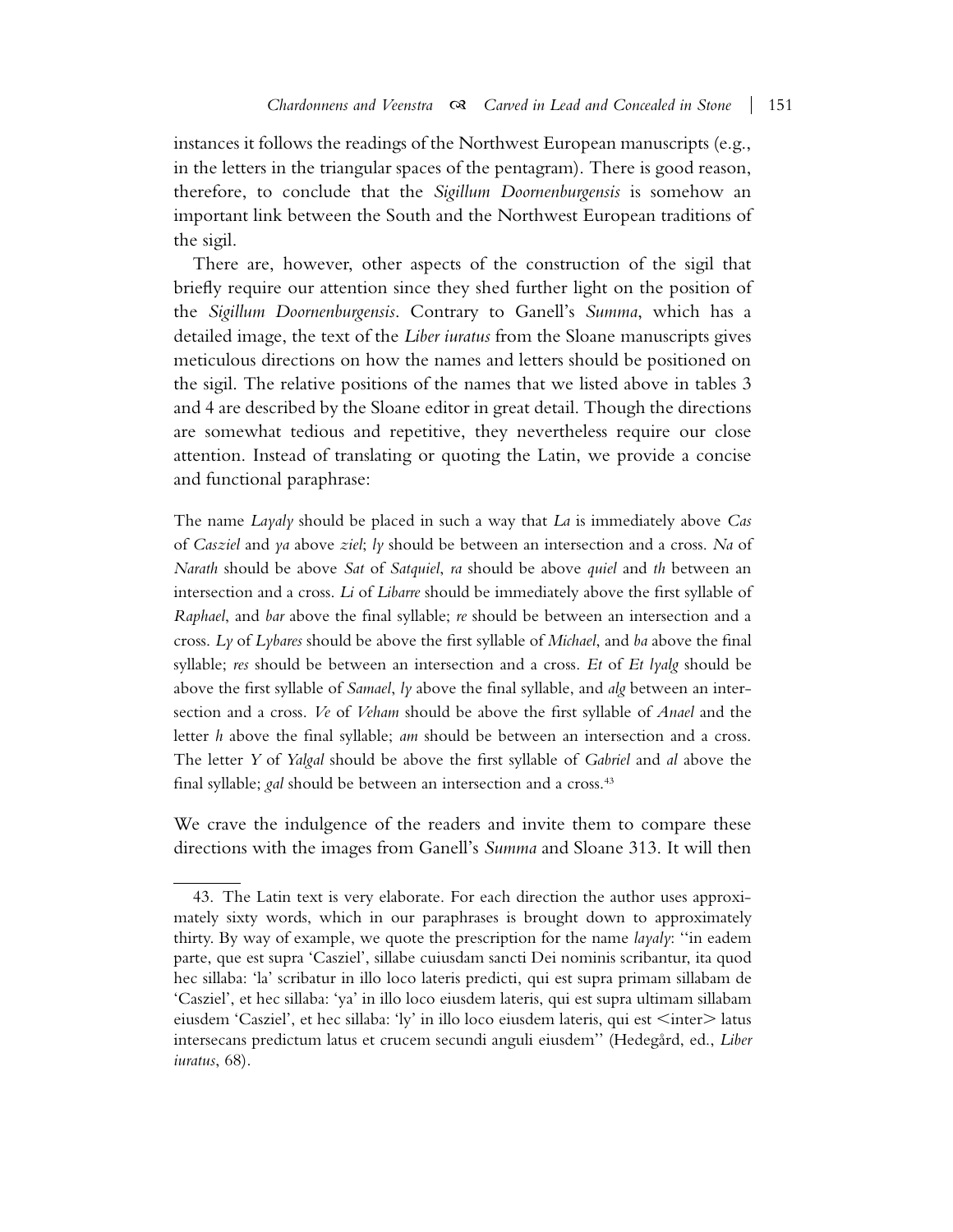

**Figure 12.** The *Sigillum Dei* in Athanasius Kircher's *Oedipus Aegyptiacus* (Rome, 1652–54), 2.2:480 (detail).

become apparent that the directions in the *Liber iuratus* are far better suited to the image in Ganell's *Summa* than to the image in Sloane 313. From our collection of sigils there are precisely two others that more or less correspond with the directions. One is the minted sigil (see fig. 4, though we should add that the quality of the image is such that not all letters are clearly distinguishable). The other is the sigil printed by Kircher, which has several flaws but nevertheless embodies important elements of what can be seen as a distinct Hispano-Italian tradition (fig. 12). Apparently the distribution and positioning of the syllables has a special significance, and the author of the Northwest European tradition was aware of this as he patiently documented in the form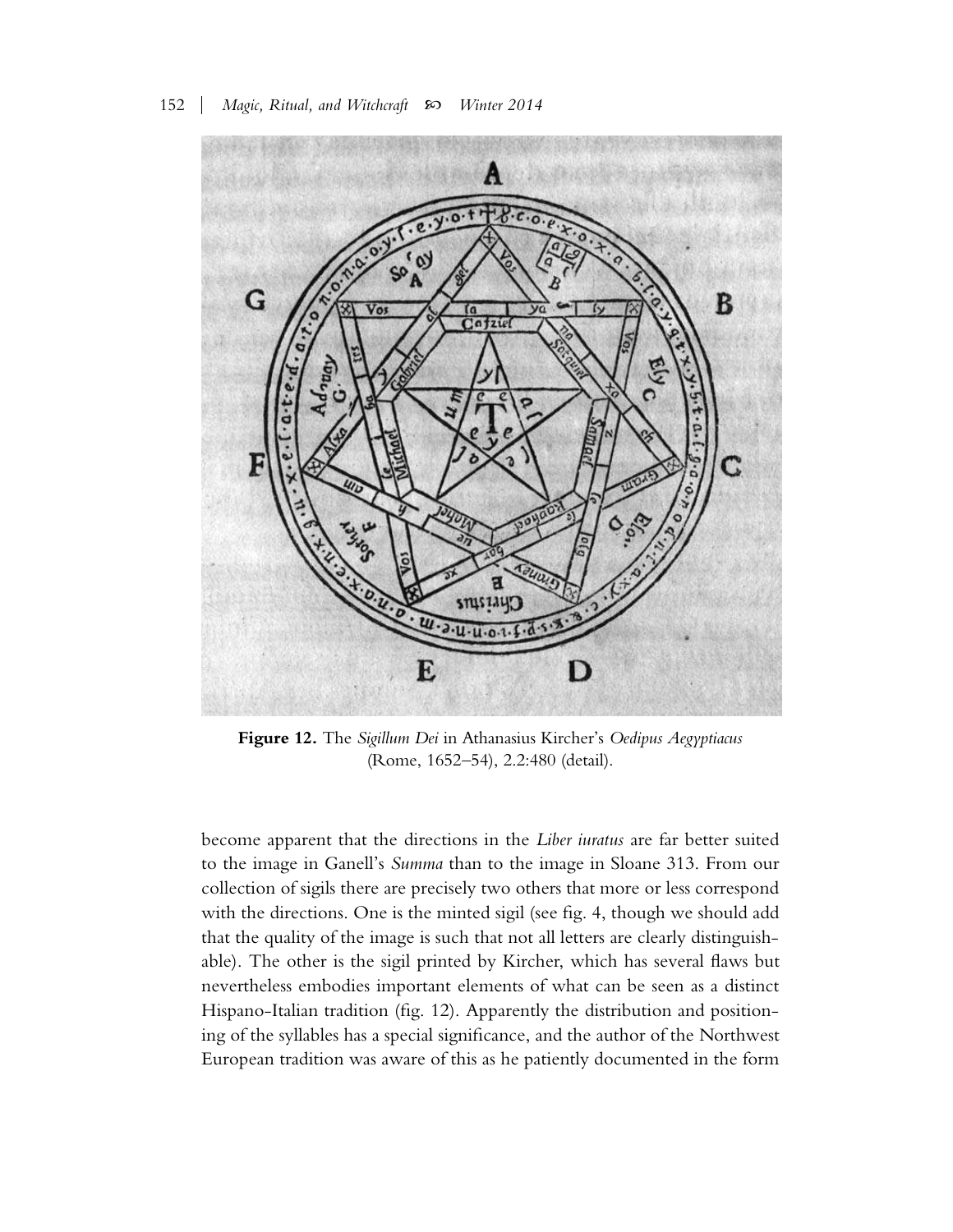of directions what was probably represented visually in a manuscript or as an actual sigil that is closely related to the image in the Kassel manuscript of Ganell's *Summa*.

Granted that the Sloane text may be based on an image like the one in Ganell's *Summa*, then where did the image from Sloane 313 derive from? It is on this question that the *Sigillum Doornenburgensis* can shed an interesting light. Again, the reader is invited to make a comparison between the Doornenburg sigil and the directions above, and between the Doornenburg sigil and the image from Sloane 313 (with the caveat that due to an error the angel names have shifted one place). From this comparison it becomes clear that the *Sigillum Doornenburgensis* greatly resembles the Sloane image in that it deviates from the directions in similar ways. The seven names of the creator are distributed across the heptagram in almost identical ways, with the sole difference that the image in Sloane 313 faithfully processed the *narathuta* mistake from the directions in the same manuscript. It is probable, therefore, that the maker of the *Sigillum Doornenburgensis* worked from a written source similar to the *Liber iuratus* in Sloane 313, because he arrived at the same distribution pattern for the seven names of the Creator as the scribe of Sloane 313 did. Yet the fact that the maker of the *Sigillum Doornenburgensis* did not reproduce the *narathuta* mistake indicates that he probably relied on a different manuscript. One should bear in mind, however, that Ganell's *Summa* does not contain a detailed description of the relative positions of the seven divine names on the sigil, so that the *Sigillum Doornenburgensis* can remain faithful to Ganell's text too, even though it deviates from the image in the *Summa*.

Finally, one of the most important functions of the sigil is that it gives binding force and strength to rituals and invocations. Hence, it is important that the sigil in some way or other shows or even flaunts its capacity to bind and coerce. To what extent does the *Sigillum Doornenburgensis* live up to the standards set by the sigil in Ganell's *Summa*?

The heptagram and the pentagram in the *Sigillum Dei* from Ganell's *Summa* are—in the words of the poet of *Sir Gawain and the Green Knight*—endless knots. They are like ribbons or ropes either passing underneath or crossing over the piece of ribbon or rope with which they self-intersect, only to end up where they began. If we follow the heptagram and the pentagram clockwise (the way we have read the sequences of words and names heretofore) we notice they first pass under and then cross over at every junction where they self-intersect (and then repeat this seven or five times respectively, to come full circle). This goes for the heptagram and the pentagram in the Kassel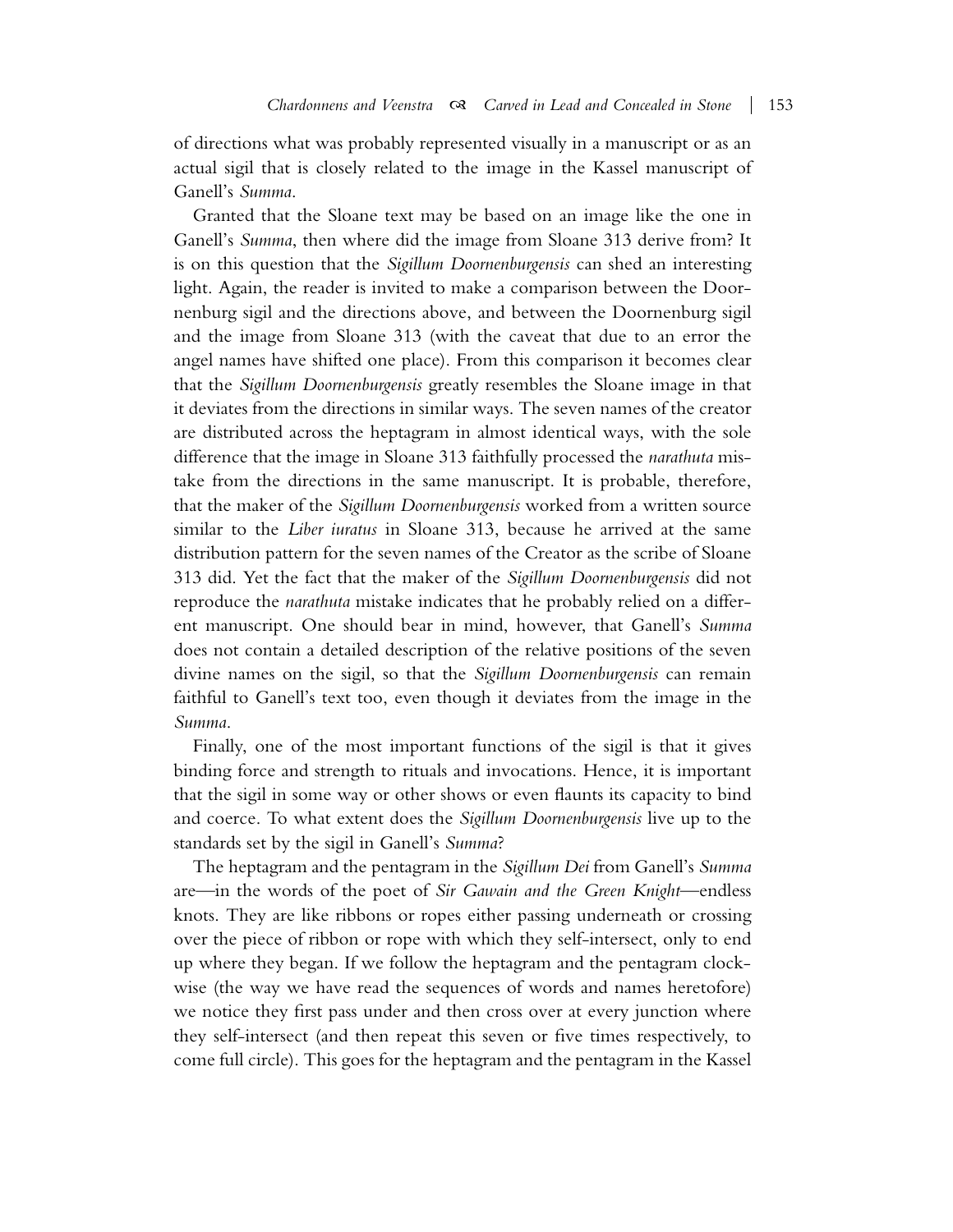manuscript and on the minted sigil, and for the heptagram in Sloane 313, Sloane 3850, and Kircher. The other images draw single-line pentagrams, or even single-line heptagons (such as Sloane 3853). On the *Sigillum Doornenburgensis* and the sigils in Michael 276 and the Leipzig manuscript, we find double-line heptagrams that self-intersect in a fully transparent way, so that the idea of a rope tying itself into a knot is regrettably wasted. Certainly in the case of the Doornenburg sigil, which was engraved in lead, this was an easier way of carving the heptagram, yet the endless knot is sadly missed. The image in Ganell's *Summa* clearly sets the standard for how the sigil should be constructed.

The outer heptagon has fallen prey to similar variations. It is either absent (as in Kircher's sigil), or drawn as a single line (as in Sloane 3853 and the *Sigillum Doornenburgensis*), as a strip or band that has dropped into the background (as in Aubrey 24, Michael 276, and the Leipzig manuscript), or it is a more prominent band, drawn round the heptagram (as in Sloane 313 and 3850). Again the *Sigillum Dei* in Ganell's *Summa* creates a more intricate image: the outer heptagon is carefully interlaced with the heptagram and almost literally drawn into the knot.

The inner heptagon in Ganell's *Summa* is not like the ones in the minted sigil or the sigil in Sloane 313 and 3850, floating freely and unattached within the heptagram, but on the contrary firmly fastened and attached to the heptagonal inner rim of the heptagram. This is also what we see in Kircher's sigil, on the *Sigillum Doornenburgensis*, and in Aubrey 24 and the Leipzig manuscript, but unlike those images the *Sigillum Dei* in Ganell's *Summa* has at the seven angles little strips (alternately painted with blue ink) that conspicuously seem to fasten it onto the heptagram, thus strengthening the idea of an intricate knot.

The way in which the seven-sided figures are attached and interlaced suggests there is a distinction between the outer figures and the inner figure (the pentagram) of the sigil. In his chapter on the ''amuletum cabalisticum,'' Athanasius Kircher made a clear distinction between the heptagram and the pentagram. The heptagram is dedicated to Venus, he asserts, and the pentagram to Mars. Consequently the purpose of the sigil is to satisfy carnal desires, to incite love, and to procure victory over adversaries.44 This interpretation is very much geared to the overall program of the *Oedipus Aegyptiacus* and is not really based on any knowledge of the *Sigillum Dei* or the Honorius text,

<sup>44.</sup> Kircher, *Oedipus Aegyptiacus*, 2.2:481.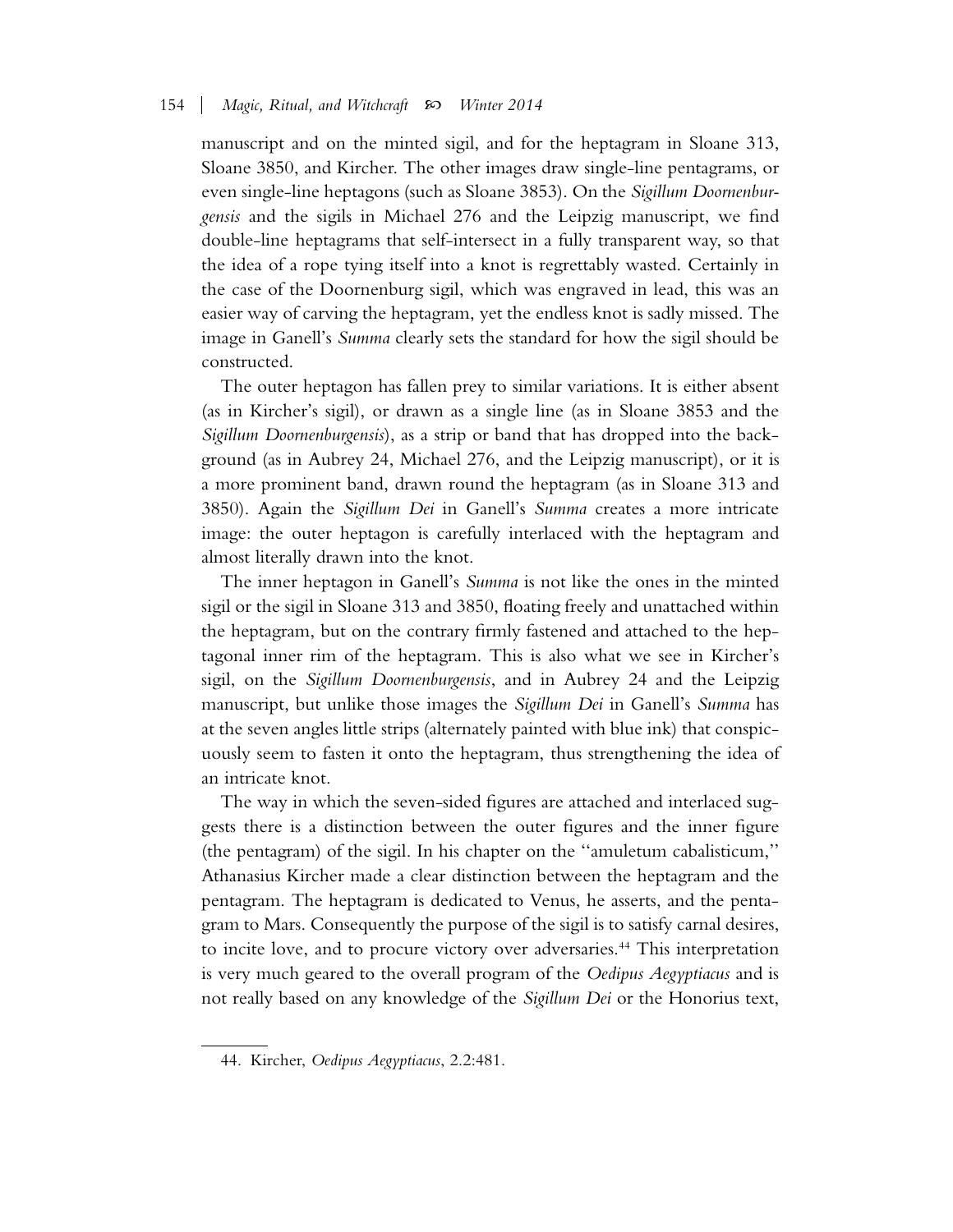yet the distinction between the seven-sided and five-sided shapes seems pertinent, especially because the eternal knots of the pentagram and the sevensided figures around it are *not* interlaced. We propose a reading that differs from Kircher's, but that still takes into account the autonomous states of being of the seven-sided and five-sided figures: the endless knot of the heptagram casts a binding spell on the Creator and the angelic (and planetary) host to exert their benevolent and loving influence on the world of man, represented by the pentagram and marked by the redemptive sign of the tau.<sup>45</sup> God itself, as is appropriate from a medieval perspective, occupies the outermost sphere of the sigil in the form of the Great Schemhamphoras. This appears to be the meaning, one might even say the ''cosmology,'' of the *Sigillum Dei*. To represent this meaning successfully, the knots and intertwined figures are essential. Compared to the standard set by the sigil in Ganell's *Summa*, the artwork of the *Sigillum Doornenburgensis* and the Northwest European tradition of the *Sigillum Dei* lacks the sophistication to impress its binding force or even its cosmology on the beholder.

Naturally, this should not detract our attention from the fact that the *Sigillum Doornenburgensis* is a highly significant material artifact in the history of magic. Hence, we briefly recapitulate the main conclusions of our discussion. Dating back to the late fifteenth or early sixteenth century, the *Sigillum Doornenburgensis* is, to date, the oldest extant *Sigillum Dei* in the world. Though doubtlessly akin to the sigil from Ganell's *Summa*, the Doornenburg sigil has features that place it between the Southern and Northwestern traditions of the sigil as they are known especially from Ganell's *Summa* and the *Liber iuratus Honorii*, respectively. In fact, the Dutch sigil sheds new light on both traditions precisely by being a missing link of some sort. Compared to the sigil from Ganell's *Summa*, the *Sigillum Doornenburgensis* lacks the precision and the grace that lend binding significance and perhaps even efficacy to the *Sigillum Dei*. Nevertheless, its existence as a material artifact and its concealment in a brick that was (in all likelihood) part of a privately owned house demonstrate that it was emancipated from the manuscript tradition and the theurgical operations outlined therein. This phenomenon was first documented in 1582 by John Dee, who redesigned the *Sigillum Dei* in a radically new way, and in 1653 by Athanasius Kircher who reported on a printed

<sup>45.</sup> The tau as a mark of redemption appears in Ez. 9:4: ''et dixit Dominus ad eum transi per mediam civitatem in medio Hierusalem et signa thau super frontes virorum gementium et dolentium super cunctis abominationibus quae fiunt in medio eius.''